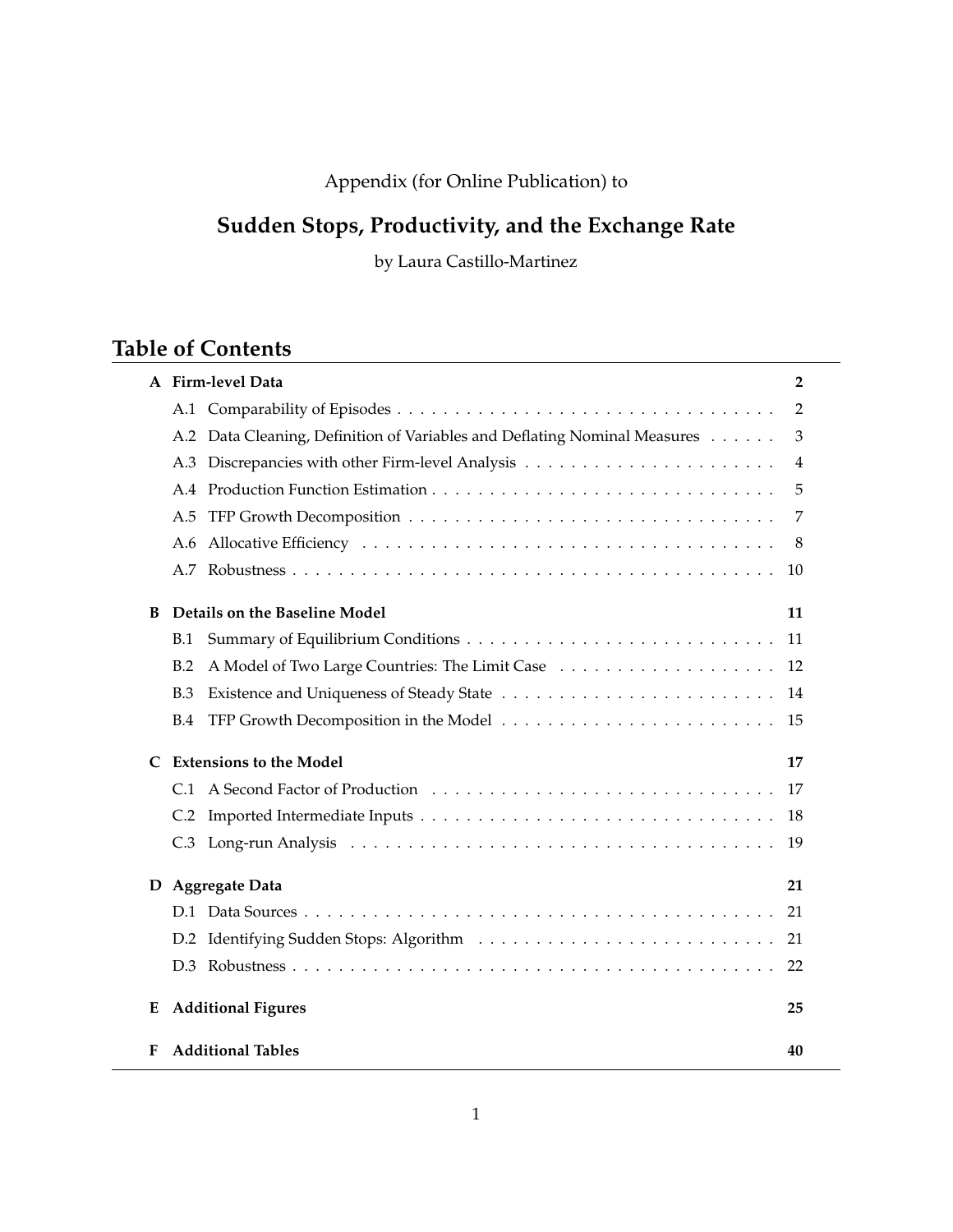# **A Firm-level Data**

#### **A.1 Comparability of Episodes**

This appendix provides more detailed evidence that the 1992-92 and the 2010-13 sudden stops in Spain were similar in a number of dimensions, which allow for their comparison, but crucially differ in the response of exchange rate policy.

The inflow of capital into the Spanish economy was particularly pronounced during the late 1980s and for much of the 2000s, to a great extent driven by important headways in the European integration agenda. The accession to the European Union club in 1986 and the launch of the common currency in 2002 explain the behavior of the sovereign debt risk premium in the years preceding the sudden stops as depicted in the first plot of Figure A.2. Given the flow of foreign money, these were years of growing current account deficits, which peaked at 3.5% in 1991 and 9.6 % in 2007 respectively. At the same time, Spain was forfeiting its international competitive edge, with its real exchange rate appreciating 28% between 1986-1991 and 16% between 2001-2007.

Both pre-crisis periods were also characterized by a booming construction sector, as summarized by its growing contribution to GDP. While a level comparison is unfortunately uninformative given changes in the methodology used by the National Statistics Office over time, the last plot of Figure A.2 shows that the share of construction value added had been increasing since 1986 when the first sudden stop hit and had shortly reversed from a nine year upward trend when the second unfolded. Similarly, housing prices grew an average of 3.8% and 3.5% per year in the six years preceding the two sudden stops and fell on average by 6.6% and 8.1% per year during the crises as measured by Mack and Martínez-García (2011)'s Real Housing Price Index. Moreover, Martínez-Toledano (2020) argues that Spain experienced two house price cycles over the last three decades and identifies the turning points to be 1991 and 2007, slightly before (or just as) capital inflows started to reverse.

The increase in housing demand and the ease of credit came along with indebtedness for households and non-profit corporations. The escalation of debt held by the private sector, however, was substantially larger in the early to mid 2000s. The IMF estimates that private debt which amounted to almost 80% of GDP in 1991, was roughly 40% higher by 2009. Not surprisingly, the later sudden stop overlapped with a banking crisis, an important caveat that I partially address when considering alternative explanations. The public sector, however, was in a similar good shape, with sovereign debt as low as  $42\%$  in 1991 and 39% in 2008.<sup>1</sup>

The onset of each sudden stop shares a common thread: a backlash to European integration. Following the external political turmoil, Spain faced an exodus of foreign investment that narrowed the current account deficit and forced a real depreciation that improved international com-

 $1_{\rm BV}$  2009 the government had already increased the amount it owed to 53% as a response to the Great Financial Crisis, which unfolded worldwide just before Spain experienced its second sudden stop.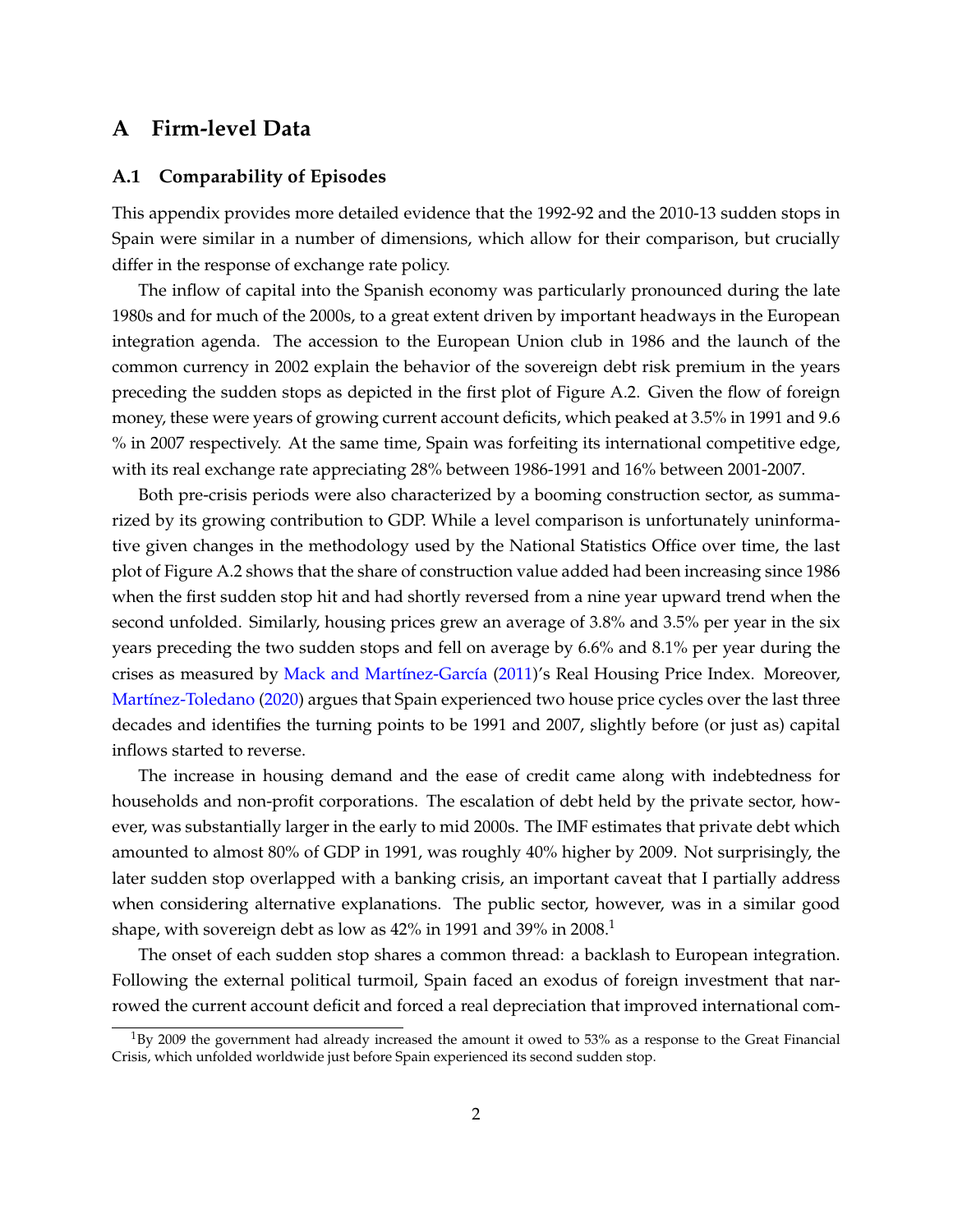petitiveness. The second and third plots of A.2 show that, despite the differences in magnitude discussed in the main text, the current account follows a similar trend after 1992 and 2010. In addition, the annual decline in the real exchange rate index was close to 4% on average during both sudden stops.

The real effects of the sudden stop translated into negative growth rates and rising unemployment. Real output grew an average of -0.2% and -1.4% during the crises, while unemployment reached its maximum rate at 24.1% in 1994 and 26.1% in 2013. The public deficit skyrocketed due to automatic stabilizers and despite directed efforts to restrain public spending. In the earlier episode, unemployment benefits were slashed both in 1992 and 1993. In the later episode, public wages were cut back in 2010 and 2011 and a controversial array of austerity measures was announced in the summer of 2012. Note that while the latter was wider, affecting even health and education, and larger, amounting to 65 000 million of Euros in two years; it was also implemented at a later stage of the sudden stop. Structural reforms were also implemented in the form of three labor market reforms: in 1994, 2010 and 2012. All three shared, to a certain extent, the aim to enhance collective bargaining, reduce employment protection and encourage internal flexibility.

A key difference across episodes is the exchange rate regime that was in place as the external adjustment occurred. In the first sudden stop, the three consecutive devaluations of the peseta depreciated the nominal effective exchange rate by more than the real effective exchange rate (14.0% vs 8.3%). In the second sudden stop, the common currency prevented the nominal effective exchange rate from fluctuating much (2.6%), especially when compared to the size of the real depreciation (14.7%).

## **A.2 Data Cleaning, Definition of Variables and Deflating Nominal Measures**

This appendix describes the data cleaning procedure, the definition of specific variables in the final dataset and the use of price deflators. Regarding the former, I only leave out firms that report zero or negative values of value added or capital stock. Note that I drop the entire firm record, instead of the corresponding firm-year observation. This is to prevent firms disappearing (and maybe then reappearing) in the sample strictly due to the cleaning procedure, which is vital to correctly capture entry and exit to the market. The efforts devoted to ensure consistency and accuracy during the ESEE data collection process minimize the loss of observations resulting from this requirement.

Regarding the latter, I measure real output as nominal value added divided by an output price deflator. Obtaining an appropriate industry-specific output price deflator series is challenging for two reasons. First, the data needs to go back in time at least until 1990, while Eurostat series, the standard source, only start around 2000. Instead, I use the producer price index provided by the Spanish National Statistics Institute (NSI). Second, the ESEE provides its own industry classification based on the sum of the three-digit NACE Rev.2 codes to 20 manufacturing industries.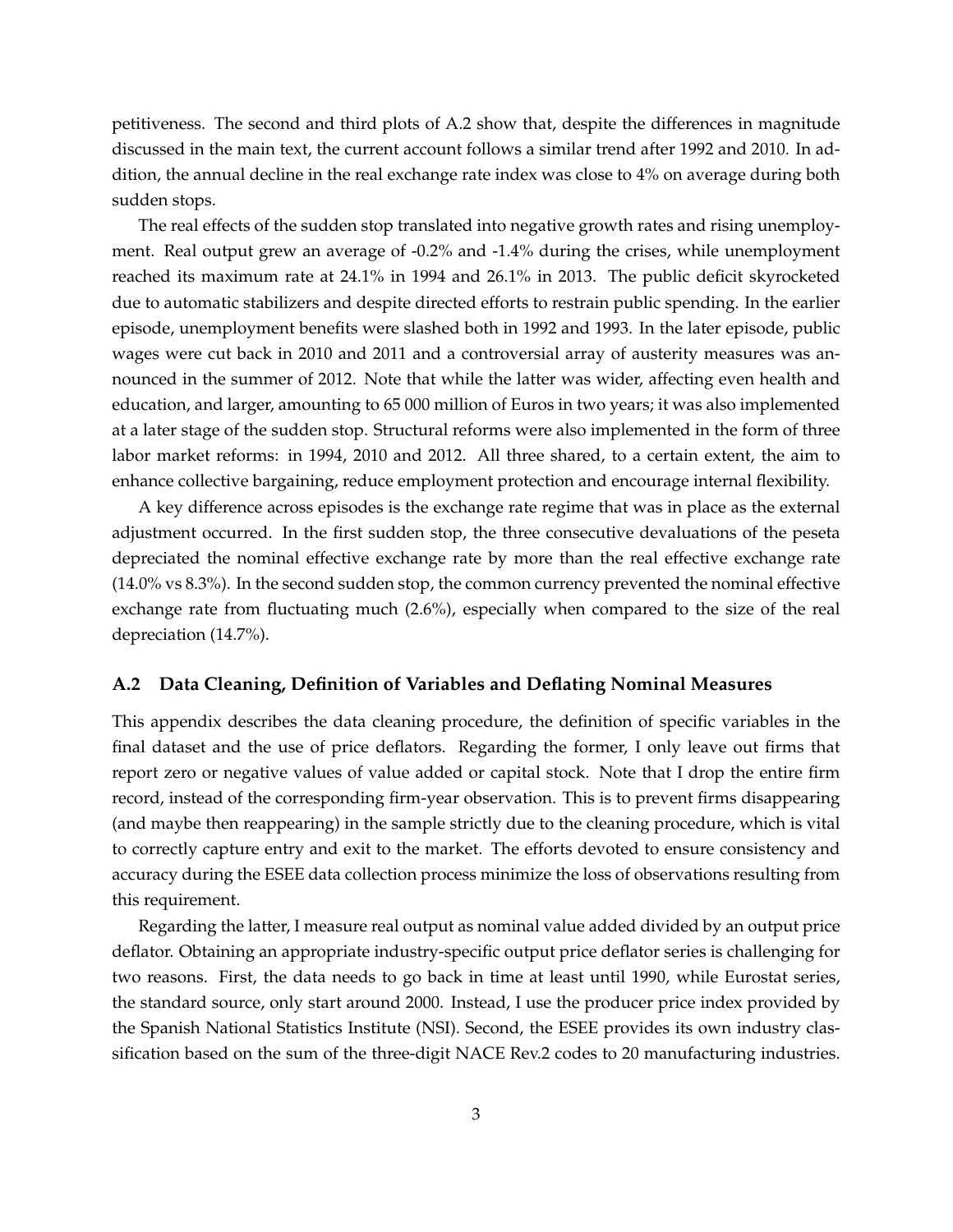Given that the mapping is not strictly one-to-one, deriving corresponding industry-specific deflators requires implementing a weighting strategy.<sup>2</sup> My approach is to use sector contribution to total manufacturing value added in 2018, also provided by the NSI, as the relevant weight. $3$ 

I follow the literature in using the wage bill, deflated by the above price series, instead of employment to measure the labor input, in order to control for heterogeneity in labor quality across firms. To measure capital stock I use two different variables given existing data restrictions: for the 1990-1999 period I use total real net capital stock whereas for the 2000-2014 period I use the book value of fixed assets deflated by the price of investment goods from the Spanish National Statistics Institute. $4,5$ 

#### **A.3 Discrepancies with other Firm-level Analysis**

This appendix reviews two other papers that measure TFP in Spain using alternative microsources, highlights how their results compare to those here presented and discusses what might be driving any discrepancies.

On the one hand, Gopinath et al. (2017) study the pre-crisis slowdown of productivity in Spain and argue that it is driven by increasing capital misallocation. While the authors exploit microdata from ORBIS to estimate two-digit industry revenue functions and measure marginal revenue products of capital and labor at the firm level, their observed aggregate TFP measure is computed as a Solow residual at the industry level. Together with differences in the cleaning procedure (the standard approach involves dropping some firm-year observations, generating artificial entry and exit dynamics, which this paper purposely avoids) and a coverage that extends no longer than 2012, this partly explains why Figure V only captures a flat performance of TFP since 2010.

Fu and Moral-Benito (2018), on the other hand, document an increase in TFP since 2010 using firm-level from the Bank of Spain, which is consistent with my results. They argue, however, that the extensive margin is not a major contributor of this trend. There are two important differences in sample selection: their focus is on non-financial firms (versus the manufacturing sector) and their decomposition exercise uses 2010 as the base year and 2015 as the final year (as opposed to 2009 and 2013). More importantly, their dataset is based on the Central Balance Sheet Data (Central de Balances Integrada, CBI, in Spanish), which uses the same source of data that constitutes

<sup>2</sup>For example, manufacturing industry with ESEE code 7 (paper) corresponds to NACE Rev.2 codes 171 and 172.

 $3$ The NSI provides weightings for the 2010-2018 period only. I use 2018 figures, as opposed to taking an average or an alternative year, because 2018 is the only year for which there are no missing values.

<sup>&</sup>lt;sup>4</sup>Total real net capital stock is defined as the value of the stock of total net capital at 1990 constant prices which I simply convert into base year (2015) prices.

<sup>&</sup>lt;sup>5</sup>I conduct several robustness exercises in order to check whether the change in the capital stock measure has an impact on the results. First, for the years for which the two series overlap, 1993-1999, I estimate that the correlation coefficient at the firm-level is 0.9. Second, for the 1993-1999 period, I estimate the production function using the two series separately and then compare resulting coefficients - for 18 out of 20 industries the differences are of magnitude *±*0.5 on average. Finally, I redo the analysis splitting the sample before and after 1999 such that the two series do not interact in any way during the production function estimation stage.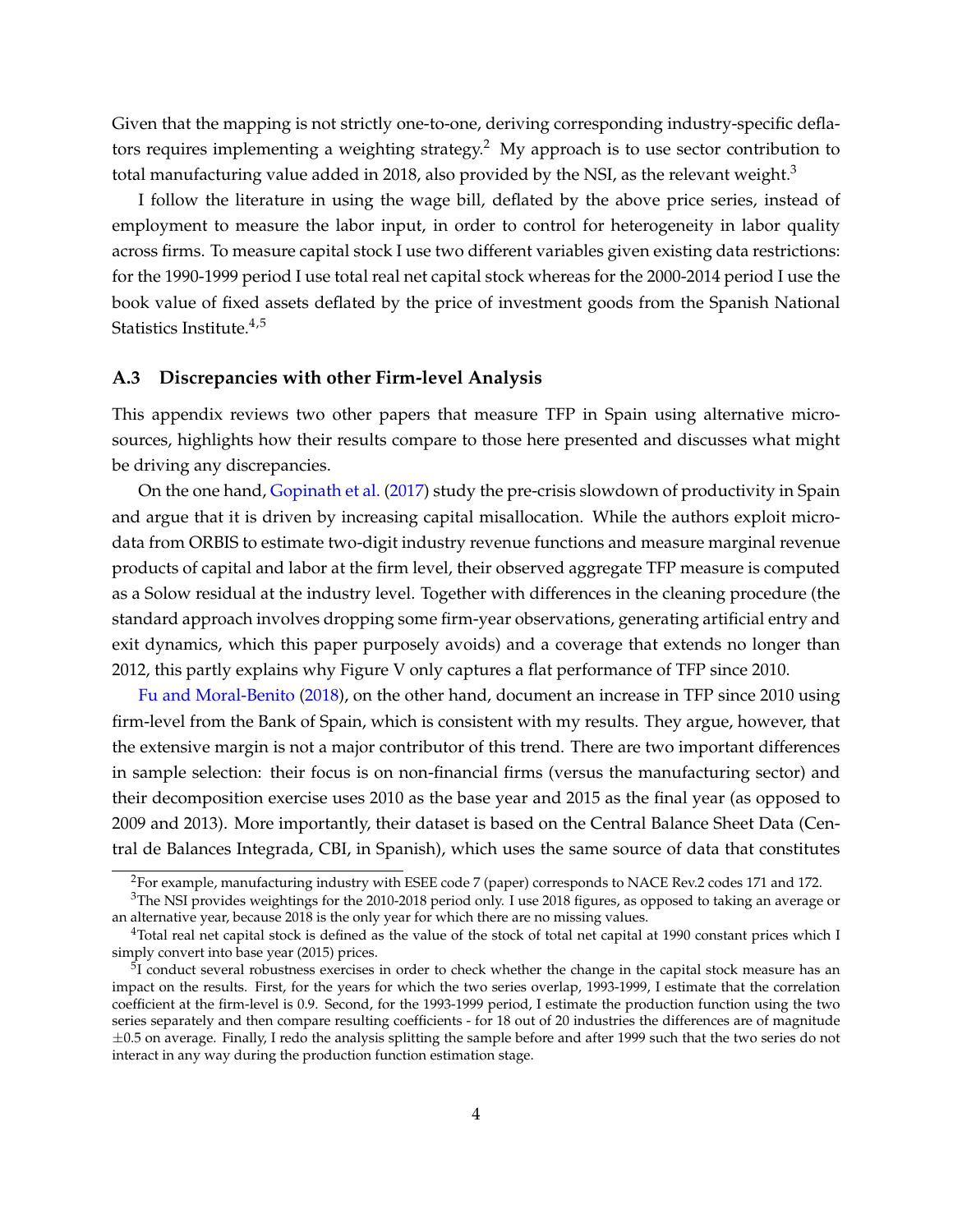the Spanish input for ORBIS: annual financial statements that firms are obliged to submit to the Commercial Registry. It is therefore subject to the same limitations, in particular, how accurately it captures firm exit.

## **A.4 Production Function Estimation**

This appendix reviews the Ackerberg, Caves and Frazer (2015) correction to the proxy approach to production function estimation. I augment it to account for attrition as first proposed by Olley and Pakes (1996).

Consider the model,

$$
y_{it} = \alpha + \beta_s^k k_{it} + \beta_s^l l_{it} + \omega_{it} + \epsilon_{it}, \qquad (29)
$$

where  $y_{it}$  is value added,  $k_{it}$  is capital and  $l_{it}$  is labor input.  $\omega_{it}$  is unobserved firm-level TFP and modelled as a Markov chain,  $\omega_{it} = g(\omega_{it-1}) + \xi_t$ .

The standard practice is to estimate industry output elasticities for capital and labor by regressing value added on input choices and to compute firm-level productivity as the Solow residual. When performing the first step, two potential problems emerge. First, productivity is unobservable and strongly correlated with input choices. A simple OLS regression will therefore deliver biased estimates of the desired elasticities because of simultaneity. Second, there is a selection bias due to the fact that firm survival is related to the unobserved productivity level: firms that remain in the sample tend to be the most productive ones.

To overcome the former issue, I follow the proxy variable approach (see Olley and Pakes (1996) and Levinsohn and Petrin  $(2003)$  among the possibilities offered by the literature.<sup>6</sup> Intuitively, this method substitutes unobserved productivity by a proxy variable in the original regression. A proxy variable is an observable input or choice variable for which the mapping with respect to productivity is assumed to be invertible. Coefficients of the inputs that do not enter this mapping, mainly labor, can be non-parametrically estimated using OLS in a first stage. The remaining coefficients, capital, are estimated next by exploiting the zero correlation assumption between the unexpected component of productivity and the input choice using GMM. I use materials deflated by the output price deflator as the proxy variable. To account for labor dynamics, however, I implement the refinement introduced by Ackerberg, Caves and Frazer (2015) that consists of identifying all coefficients in the second stage by using conditional (as opposed to unconditional) moments.7

<sup>&</sup>lt;sup>6</sup>The other alternatives are fixed effects, instrumental variables, first order conditions and a dynamic panel approach. 7In addition to accounting for labor dynamics, Ackerberg, Caves and Frazer (2015) improves on the Wooldridge

<sup>(2009)&#</sup>x27;s extension of the Levinsohn and Petrin (2003) approach by allowing for unobserved serially correlated shocks to wages. Their framework also overcomes Gandhi, Navarro and Rivers (2016)'s concern regarding the non-identification result of the proxy variable approach by assuming a Leontief production function in materials. As a robustness check, nevertheless, I show that these two alternative methodologies generate firm-level TFP series which are highly correlated with my baseline TFP.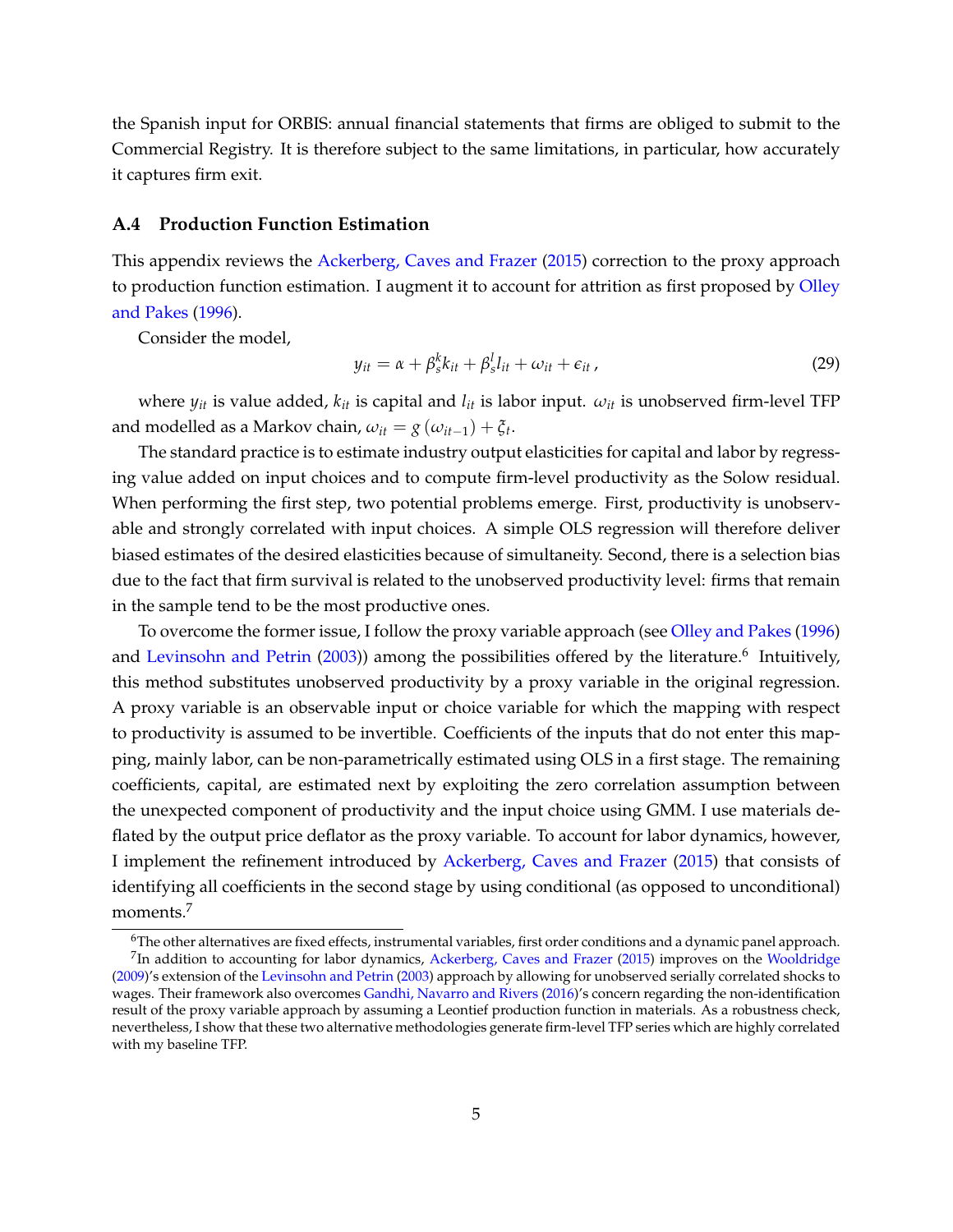To control for attrition, I include an intermediate stage in which the probability of survival is estimated by fitting a probit model on materials, labor and capital in the spirit of Olley and Pakes (1996). This probability is then included as a regressor in the final stage.

Formally, I assume:

- 1. There exists an observable input or choice variable  $m_{it} = f_t(k_{it}, l_{it}, \omega_{it})$  such that  $f_t$  is strictly monotonic in  $\omega_{it}$ .
- 2.  $\omega_{it}$  is the only econometric unobservable in the mapping above.

The production function, equation (29), can be rewritten as:

$$
y_{it} = \alpha + \beta_s^k k_{it} + \beta_s^l l_{it} + f_t^{-1}(k_{it}, l_{it}, m_{it}) + \epsilon_{it},
$$

where all regressors are now observable.

**First stage** As opposed to the standard proxy approach (Olley and Pakes (1996), Levinsohn and Petrin (2003)), allowing for labor dynamics with functional dependence prevents me from identifying the labor coefficient,  $\beta^l$ , in the first stage. Instead, I am only able to remove the shock  $\epsilon_{it}$ from the dependent variable  $y_{it}$  by treating  $f_t^{-1}$  non-parametrically and recover  $\hat{\Phi}_{it}$  from:

$$
y_{it} = \Phi_{it}(k_{it}, l_{it}, m_{it}) + \epsilon_{it}.
$$

**Second stage** A firm will continue to operate provided its productivity level exceeds the lower bound:  $\chi_{it} = 1$  if  $\omega_{it} \geq \omega_{it}$ , where  $\chi_i$  is a survival indicator variable. I estimate the survival probability,  $\hat{P}_{it}$ , by fitting a probit model on capital, labor and the proxy variable:

$$
P_{it} \equiv Pr\{\chi_t = 1 \,|\, \underline{\omega}_{it}, I_{t-1}\} = h_t(k_{it-1}, l_{it-1}, m_{it-1}),
$$

where  $I_{t-1}$  is the information set at time  $t-1$ .

**Third stage** Given guesses for  $\beta^k$  and  $\beta^l$ , it is possible to obtain the residuals

$$
\hat{\omega}_{it} = \hat{\Phi}_{it} - \beta^k k_{it} - \beta^l l_{it},
$$

and, exploiting the Markov chain assumption on  $\omega_{it}$ , obtain the corresponding residual  $\hat{\xi}_{it}$  by simply regressing  $\hat{\omega}_{it}$  on  $\hat{\omega}_{it-1}$  and  $\hat{P}_{it}$ .  $\beta_k$  and  $\beta_l$  are estimated using the following GMM criterion function:

$$
\frac{1}{N}\frac{1}{T}\sum_{i}\sum_{t}\left(\frac{\hat{\xi}_{it}k_{it}}{\hat{\xi}_{it}l_{it-1}}\right)=0.
$$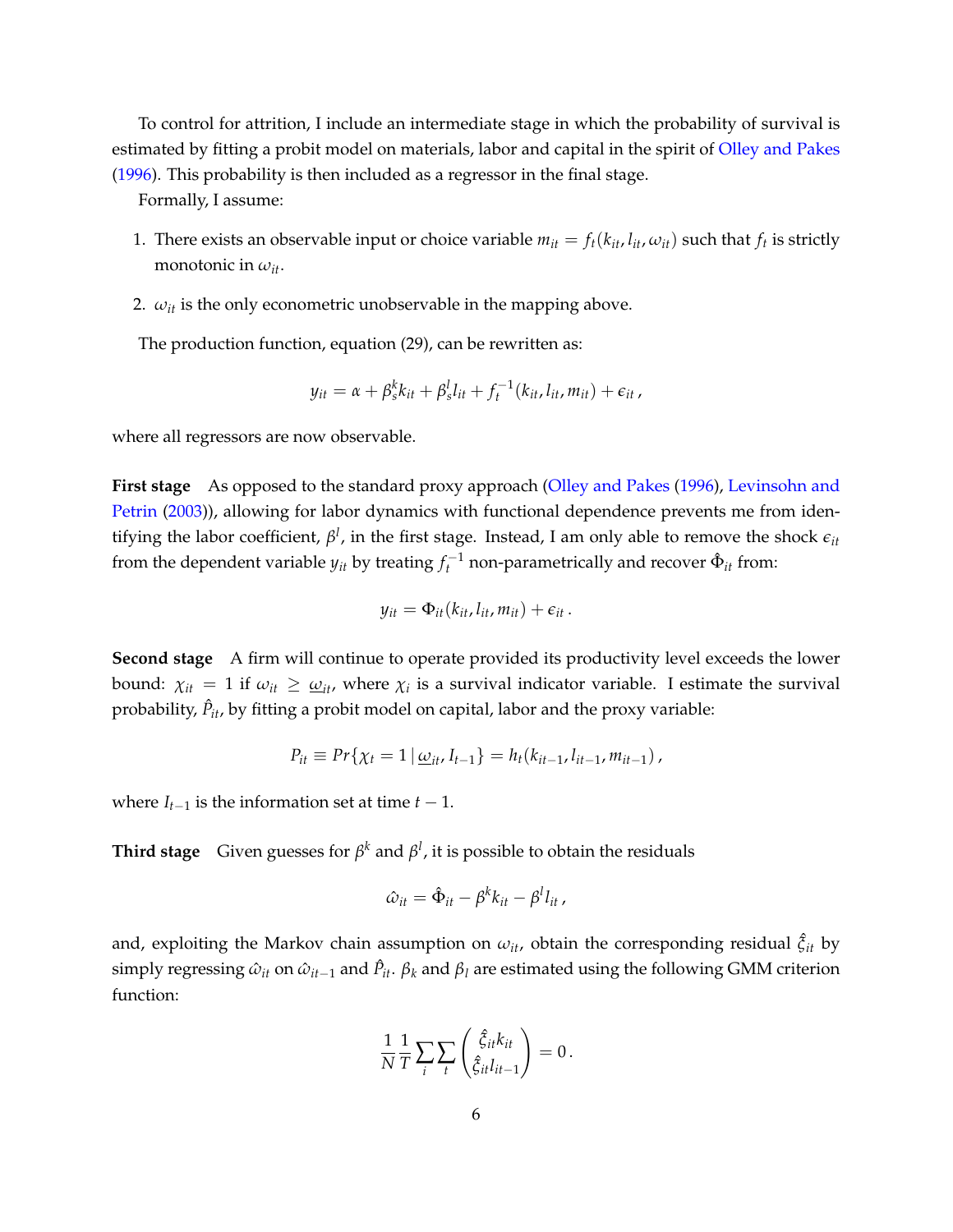#### **A.5 TFP Growth Decomposition**

This appendix derives the TFP growth decomposition specification used in Table 1. Define aggregate productivity, *Zt*, as a weighted average of firm-level TFP. Given that the focus is on firm dynamics, I express overall aggregate productivity as the weighted sum of the aggregate productivities of incumbents,  $Z_t^C$ , entrants,  $Z_t^N$ , and exiters,  $Z_t^X$ ,

$$
Z_t \equiv \sum_{i \in N_t} s_{i,t} Z_{i,t} = s_t^C Z_t^C + s_t^N Z_t^N + s_t^E Z_t^E,
$$

where  $s_{i,t}$  is the employment share of firm *i* and  $N_t$  the total number of firms in the economy, both at time t. In addition,  $s_t^j$  is the total employment share and  $Z_t^j\equiv\sum_{i\in j}s_{i,t}^j\,Z_{i,t}^j$  is the aggregate productivity of firms pertaining to group *j*, where  $j = \{C, N, E\}$ .

The variable of interest is the change in aggregate productivity from period  $t-1$  to period  $t$ ,  $\Delta Z_t$ . It follows that the relevant groups for the analysis are: incumbents in both periods, firms exiting at period  $t-1$  and firms entering in period  $t$ . This implies that  $s_{t-1}^E = s_t^X = 0$ . By exploiting the fact that  $s_{t-1}^C + s_{t-1}^X = 1$  and  $s_t^C + s_t^N = 1$  and using the expression above, I can rewrite the change in aggregate productivity as

$$
\Delta Z_t = Z_t^C - Z_{t-1}^C + s_t^N \left( Z_t^N - Z_t^C \right) - s_{t-1}^X \left( Z_{t-1}^X - Z_{t-1}^C \right) .
$$

The interpretation of the above decomposition partly coincides with that of Melitz and Polanec (2015): entrants (exiters) contribute positively to TFP growth when their average productivity is higher (lower) than the incumbents' counterpart. These contributions are weighted by the employment share of entrants,  $s_t^N$ , and exiters,  $s_{t-1}^X$ , respectively.<sup>8</sup> I abstract, however, from decomposing the contribution of incumbents further using Olley and Pakes (1996)'s approach.<sup>9</sup> Instead, I follow Dias and Marques (2018) in tracking individual incumbent firms over time so that I can distinguish between the contributions of firm-level productivity growth and employment share reallocation among them.

Given the definition of  $Z_t^C$ , the change in aggregate productivity can be further decomposed as:

<sup>9</sup>Olley and Pakes (1996) would simply set:

$$
Z_t^C - Z_{t-1}^C = \Delta \bar{Z}_t^C + \Delta Cov\left(s_{i,t}^C, Z_{i,t}^C\right)
$$

.

<sup>&</sup>lt;sup>8</sup>This version differs from the widely used Foster, Haltiwanger and Krizan (2001) decomposition in allowing for differences in the reference productivity for entrants, exiters and incumbents. Intuitively, the contribution of entrants (exiters) is now equal to the change in productivity one would observe if entry (exit) was elided. Moreover, it has a direct mapping into a theoretical model of firm productivity heterogeneity, circumventing the recent criticism to accounting exercises measuring reallocation posed by Hsieh and Klenow (2017).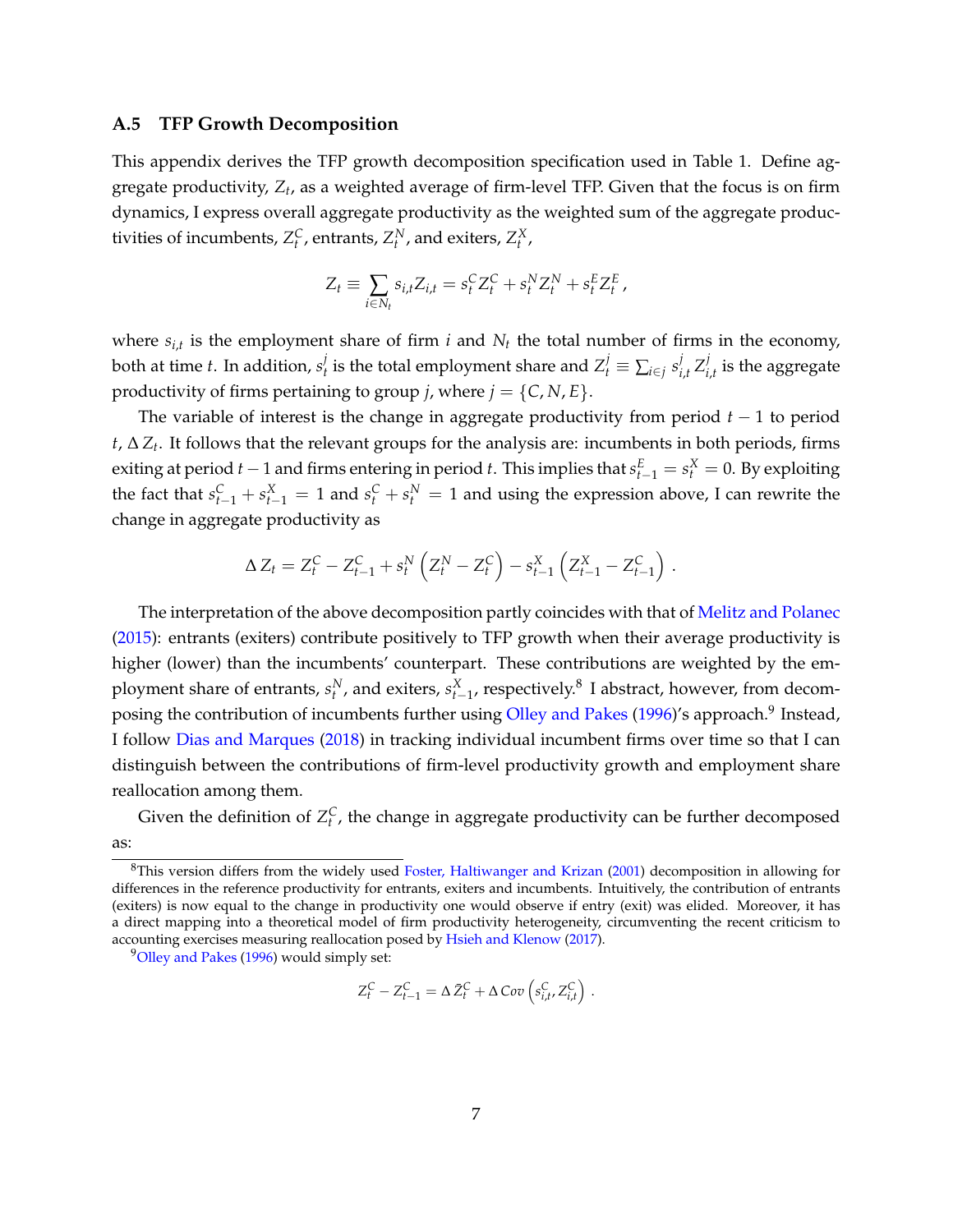$$
\Delta Z_t = \sum_{i \in C} s_{i,t-1} \Delta Z_{i,t} + \sum_{i \in C} Z_{i,t-1} \Delta s_{i,t} + \sum_{i \in C} \Delta s_{i,t} \Delta Z_{i,t} + s_t^N \left( Z_t^N - Z_t^C \right) - s_{t-1}^X \left( Z_{t-1}^X - Z_{t-1}^C \right) .
$$

The contribution by incumbents maps exactly into that in Foster, Grim and Haltiwanger (2016). The first term measures the contribution of within-firm productivity changes of incumbents weighted by their initial share. The second term captures the contribution of market share reallocation. The third term is known as the cross-effect, it is the covariance of market share and productivity changes for the individual firm.

#### **A.6 Allocative Efficiency**

This appendix summarizes the Hsieh and Klenow (2009) argument that resource misallocation can hinder aggregate productivity and explains how I measure marginal revenue products dispersion.

Consider a framework with a final good featuring a CES production function in differentiated intermediates goods that are imperfectly substitutable. Intermediate good producers have standard Cobb-Douglas production technologies, with capital share *a*, and are subject to firm-specific exogenous wedges that distort (i) output,  $\tau_{it'}^y$  and (ii) capital relative to labor,  $\tau_{it}^k$ . The individual intermediate good producer optimization problem delivers the following first-order conditions with respect to labor, *lit*, and capital, *kit*:

$$
MRPL_{it} = \left(\frac{1-\alpha}{\mu}\right) \left(\frac{P_{it}Y_{it}}{L_{it}}\right) = \left(\frac{1}{1-\tau_{it}^y}\right) W_t,
$$
\n(30)

$$
MRPK_{it} = \left(\frac{\alpha}{\mu}\right) \left(\frac{P_{it}Y_{it}}{K_{it}}\right) = \left(\frac{1+\tau_{it}^k}{1-\tau_{it}^y}\right) R_t,
$$
\n(31)

where  $P_{it}Y_{it}$  is firm nominal value added,  $W_t$  is the cost of labor,  $R_t$  is the cost of capital and  $\mu$ is the constant markup of price over marginal cost. I set the capital share to be equal to 0.35 and the constant markup equal to 1.5 as in Gopinath et al. (2017). I first obtain sector-level measures of dispersion in logs which I then aggregate into an economy-wide employment-weighted average using time-invariant weights corresponding to the 2000-2014 employment share average.

Hsieh and Klenow (2009) formally show that aggregate TFP in this economy is highest when resources are allocated optimally. This is achieved only if firms face equal distortions and marginal revenue products above are equalized. To see this, define physical and revenue productivities at the firm-level as

$$
TFPQ_{it} \equiv A_{it} = \frac{Y_{it}}{K_{it}^{\alpha}L_{it}^{1-\alpha}},\tag{32}
$$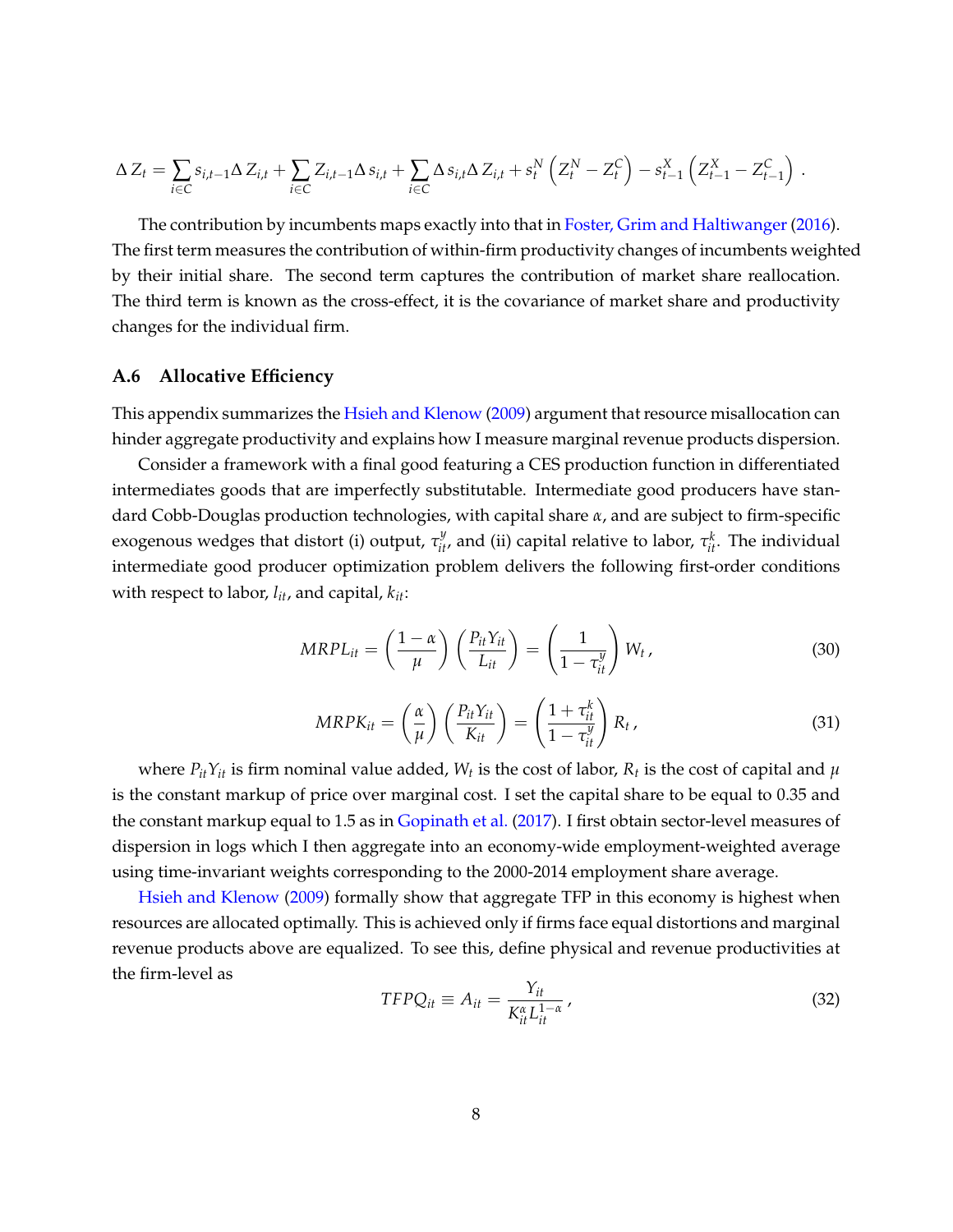and

$$
TFPR_{it} \equiv P_{it}A_{it} = \frac{P_{it}Y_{it}}{K_{it}^{\alpha}L_{it}^{1-\alpha}}.
$$
\n(33)

By substituting equations (30) and (31) into equation (33),

$$
TFPR_{it} = \mu \left(\frac{MRPK_{it}}{\alpha}\right)^{\alpha} \left(\frac{MRPL_{it}}{1-\alpha}\right)^{1-\alpha} = \mu \left(\frac{R_t}{\alpha}\right)^{\alpha} \left(\frac{W_t}{1-\alpha}\right)^{1-\alpha} \frac{\left(1+\tau_i^k\right)^{\alpha}}{1-\tau_i^y},
$$

it follows that optimal allocation of labor and capital ensures that firms with higher TFPQ expand production such that they charge lower prices than more unproductive firms and TFPR is equalized across plants. In other words, dispersion in TFPR is solely driven by the presence of firm-specific distortions in this model. Such distortions can lower aggregate TFP by the following expression:

$$
TFP_t = \left[\sum_{i=1} \left(A_{it} \frac{\overline{TFPR}_t}{TFPR_{it}}\right)^{\sigma-1}\right]^{\frac{1}{1-\sigma}},
$$

where  $\overline{TFPR}_t$  is the revenue weighted average TFPR. Periods of higher TFP should be associated with periods of lower marginal revenue product dispersion and differences in the results for capital and labor can be interpreted as evidence of the different types of wedges that prevail.

#### **A.6.1 Differences in Crisis Duration**

As already mentioned, a notable difference across the two sudden stops discussed is the length of each of these crises. This could be particularly problematic in a world in which firms postponed their decision to shut down, incurring negative profits, until they are unable to roll on credit any further. Under this assumption, it can be argued that the observed larger contribution of exit during the 2010-13 is a mechanical effect of its duration. In other words, if the 1992-93 crisis had been longer, more unproductive firms would have exited the market.

To account for this possibility, this appendix performs two different exercises: first, it looks at the evolution of exit rates over each of the crisis; second, it decomposes the contribution of incumbents, entrants and exiters year by year. Figure A.3 plots the share of exiting firms by year. With the exception of the 2002-03 jump, the overall trend is relatively flat, with crisis periods just above the average. Particularly relevant for my analysis, the 2010-13 sudden stop is characterized by higher exit rates during the first three (and not the last) years of the crisis. This contradicts the argument that exit patterns are mostly driven by a longer duration.

Table A.3 summarizes the results of the annualized decomposition of TFP growth. This is computed by looking at year-on-year changes and taking averages for the crisis periods. Results show that, although magnitudes are reduced, the main conclusions hold: there is pro-cyclicality of productivity at the firm level in both sudden stops but only a sizable composition effect that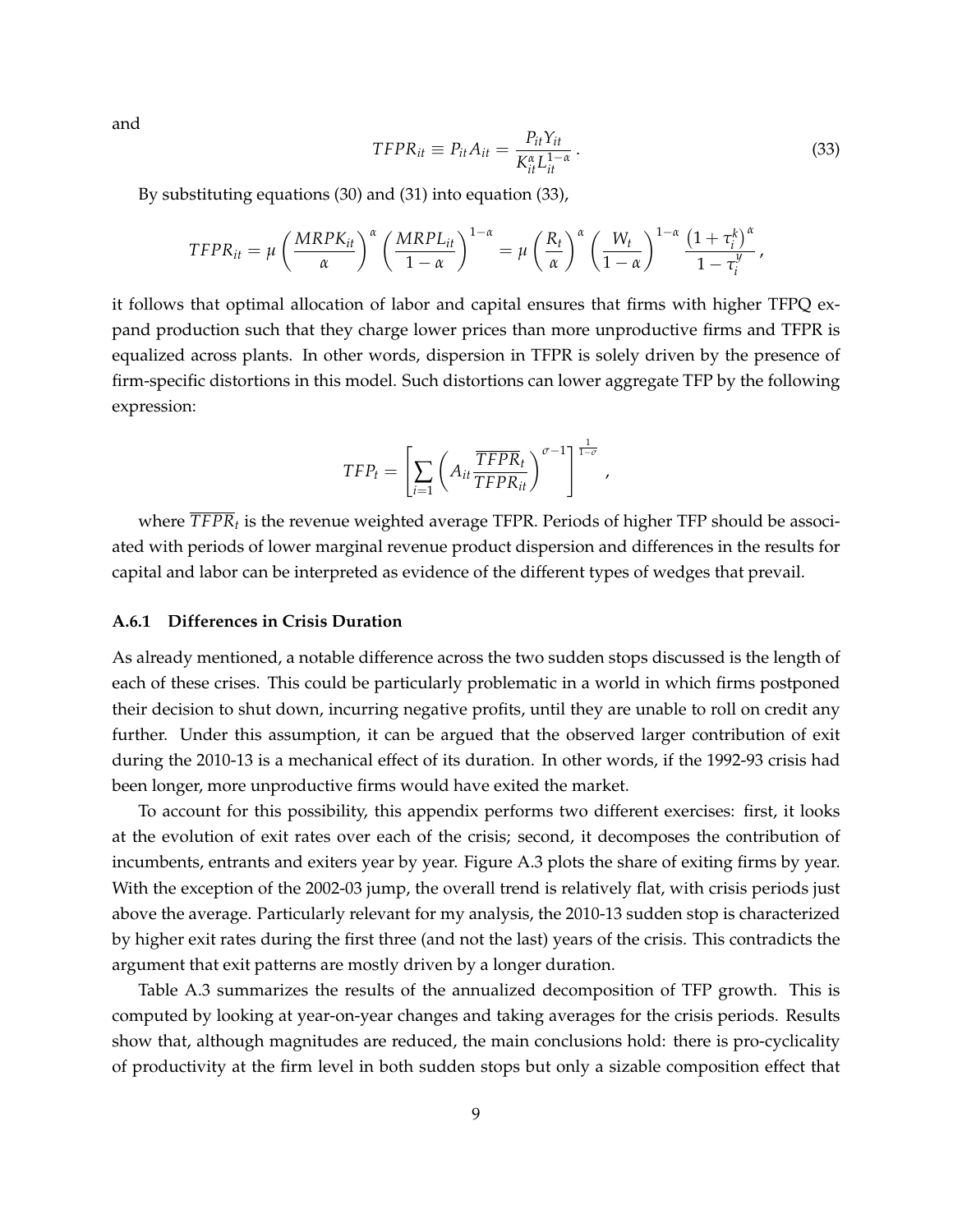overturns the aggregate trend in the later episode.

#### **A.7 Robustness**

#### **A.7.1 Aggregating TFP Using Value-Added Weights**

Table A.2 presents the results for the TFP growth decomposition exercise in the main text, but defining aggregate TFP as the value-added weighted average of firm-level TFP. The magnitudes of aggregate productivity changes are roughly the same for both sudden stops. It is still the case, that the fall in TFP during the 1992-93 episode is driven mainly by the behavior of incumbents and, more specifically, by the decline in within-firm productivity.

As for the 2010-13 sudden stop, the relative role of the extensive margin is slightly dampened compared to the baseline results. While the contribution of net entrants is still positive and sizable, it now represents 40% of overall growth. This is, once again, fully explained by the exit of unproductive firms. The other main different is the lack of market reallocation, which is compensated by a large positive covariance between productivity and market share changes at the firm level. In sum, although with some minor differences, the main conclusions hold when considering value-added weights.

#### **A.7.2 Accounting for Sampling Weights**

Large firms are over-represented in the ESEE, and thus in my sample, for two reasons. First, the initial survey in 1990 included all firms operating in Spain with more than 200 workers but only a stratified, proportional and systematic sample with random seed of firms employing between 10 and 200 workers. Second, incorporation of new firms every year is also biased towards larger firms: all new entrants with more than 200 workers are included versus only a random selection representing 5% of those with 10 to 200 workers.

Accounting for sampling weights would be the standard way to proceed. However, these are not available on a year-to-year basis. As a second best I present the unweighted results as the baseline in the main text and conduct a robustness test with the sampling weights provided. These correspond to years 1990, 2005, 2009 and 2011. I assume sampling weights remain constant between vintages.

All main results are robust to accounting for sampling weights. Figure A.6 resembles strongly its main text counterpart, confirming that the change in log TFP is concentrated on the lowest percentiles of the firm productivity distribution during both sudden stops. The TFP decomposition exercise summarized by Table A.6 underscores the importance of the extensive margin in the 2010-13 episode - the contribution of net entry is larger than previously reported. In fact, as predicted under a negative correlation between firm's propensity to exit and firm size, the baseline result can be interpreted as a lower bound. The main difference, however, is that while the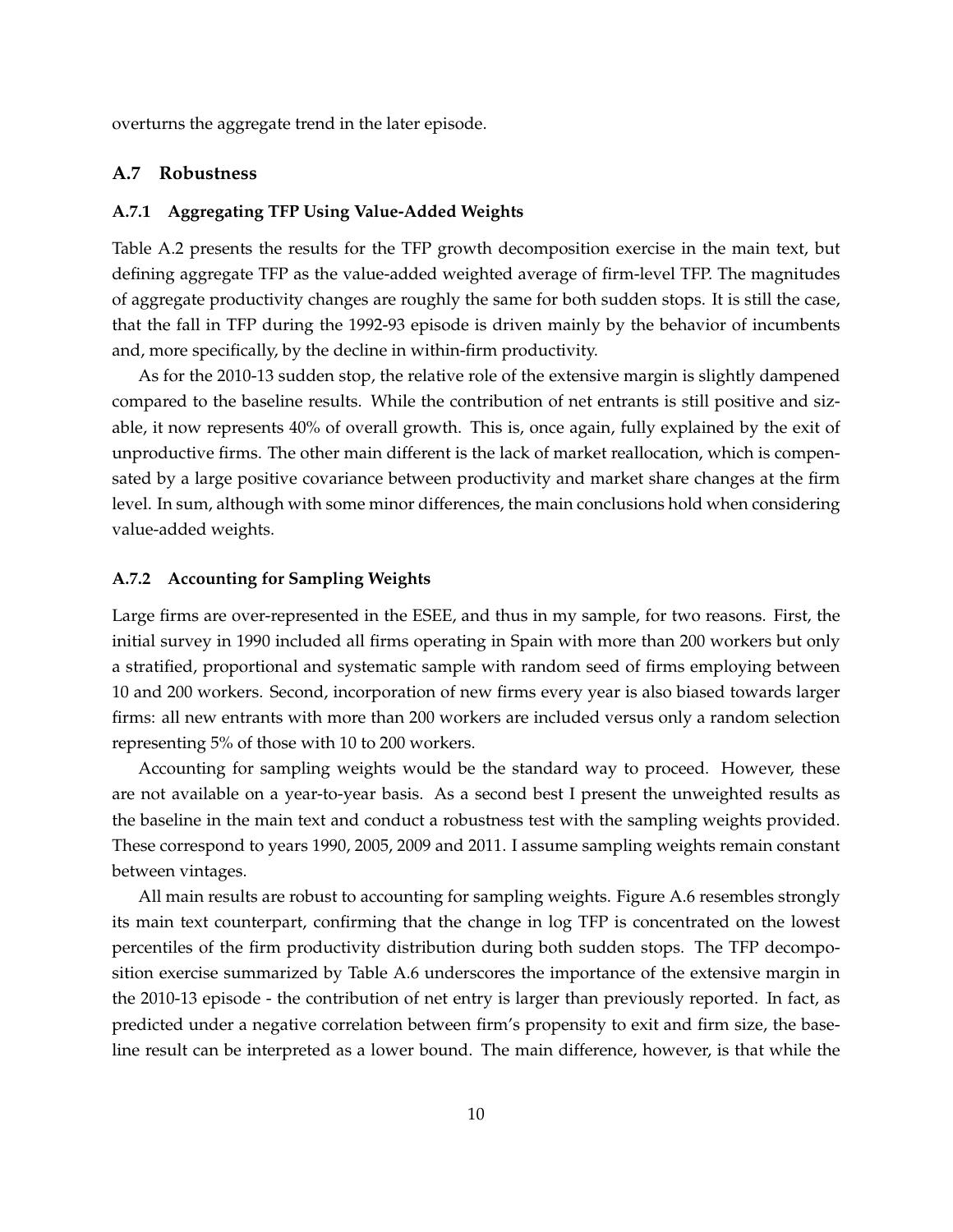change in aggregate TFP is still positive in the most recent sudden stop, its magnitude is now much smaller. Tables A.7 and A.8 show that accounting for sampling weights barely changes the regressions results for the cleansing hypothesis test.

#### **A.7.3 An Alternative Dataset - ORBIS**

The global company database ORBIS, produced by Bureau van Dijk, has risen as the predominant source for firm-level analysis given the extent of companies covered. Particularly relevant to my analysis, it collects data from a large number of smaller firms (SMEs), which account for a greater share of economic activity in Spain and matches better the firm-size distribution of the universe of firms. While it is not as suited to study the role of the extensive margin given its poor monitoring of firm exit and data only goes back to the late 1990s, I redo part of the analysis using ORBIS. Note that the cleaning procedure follows that used for the ESEE dataset.

Tables A.9 and A.10 confirm the prevalence of a cleansing effect during the 2010-2013 sudden stop. According to the ORBIS data, TFP increases during this period almost 9%, which is very close to the baseline finding, 10%. The exit of unproductive firms explains three quarters of growth, while the reallocation of resources to more productive firms overcomes the negative firmlevel productivity growth of incumbents. Similarly, the sudden stop is a period during which the negative correlation between propensity to exit and firm productivity strengthens. On the other hand, the interaction coefficient in the labor growth regression is only positive for the incumbentonly subsample. Even in this case, however, it is not statistically significant; this stands in contrast with the baseline results.

ORBIS does not provide any information on firms' engagement in foreign trade. This prevents me from testing all the alternative explanations that the main text considers. However, Table A.11 shows that controlling for the exposure to the construction sector and the financial health of the firm does not affect the magnitude nor the stability of the key productivity coefficients. In addition, Table A.12 confirms that firms' markups are increasing in firm-level productivity and declining in aggregate productivity. The latter holds for both TFP at the aggregate level as well as at the industry level.

# **B Details on the Baseline Model**

#### **B.1 Summary of Equilibrium Conditions**

Endogenous variables:  $z_t^H$ ,  $z_t^F$ ,  $z_t^{*F}$ ,  $L_t$ ,  $N_t$ ,  $B_t$ ,  $R_t$ ,  $P_t$ ,  $\lambda_t$ ,  $W_t$ ,  $\epsilon_t$ Equilibrium conditions:

$$
z_t^H = \frac{\gamma + \eta N_t}{\frac{\alpha \gamma}{\lambda_t} + \eta P_t} W_t^{\sigma}, \tag{34}
$$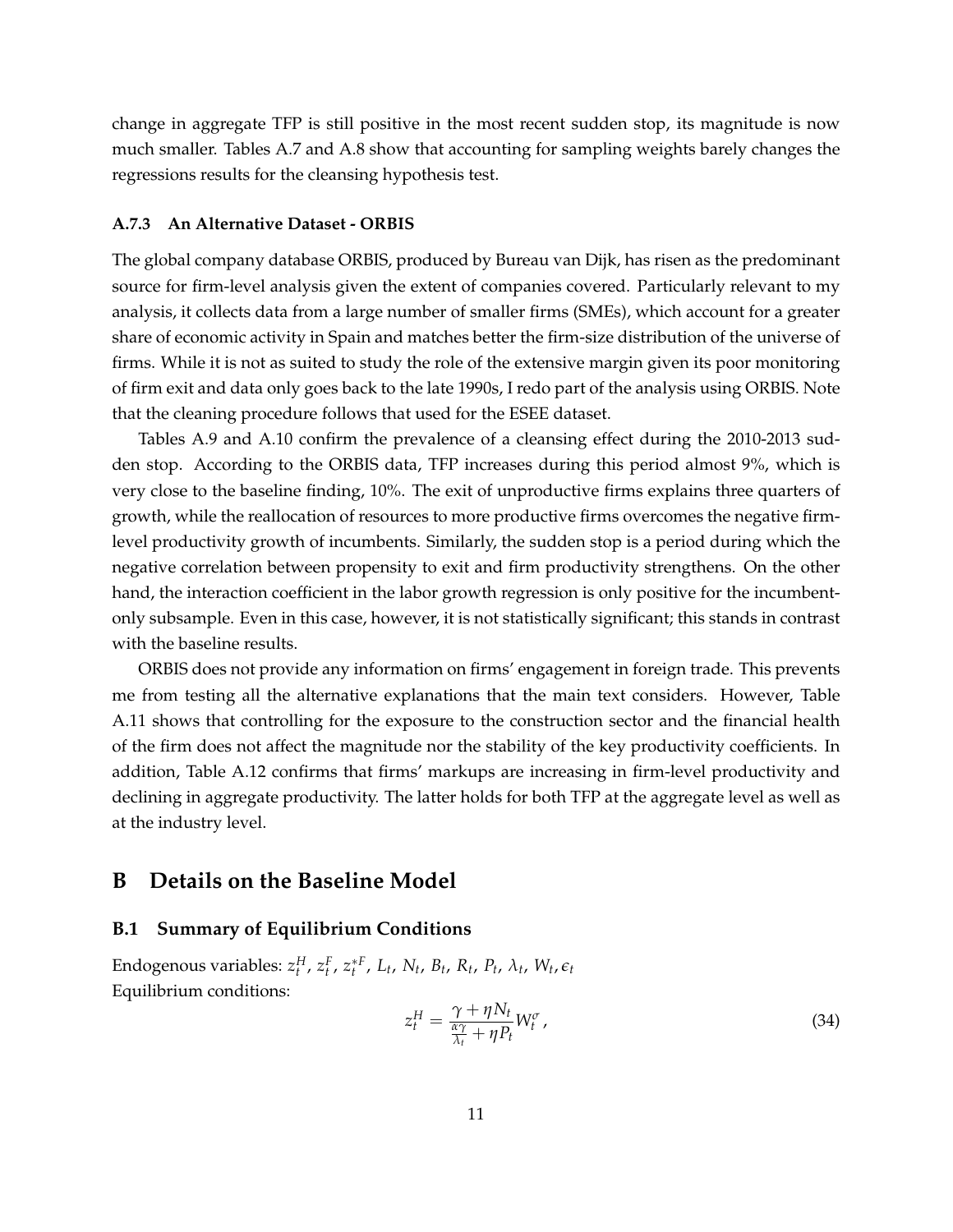$$
z_t^F = \frac{\gamma + \eta N_t}{\frac{\alpha \gamma}{\lambda_t} + \eta P_t} \tau \epsilon_t (W_t^*)^{\sigma}, \qquad (35)
$$

$$
z_t^{F*} = \frac{B}{A} \frac{\tau W_t^{\sigma}}{\epsilon_t},
$$
\n(36)

$$
N_t = M(z_t^H)^{-k} + M^*(z_t^F)^{-k}, \qquad (37)
$$

$$
P_t = \frac{2k+1}{2k+2} \frac{W_t^{\sigma} N_t}{z_t^H},
$$
\n(38)

$$
L_t = \frac{k}{(k+1)(k+2)} \sigma W_t^{2\sigma-1} M \left(\frac{\lambda_t}{\gamma} \left(z_t^H\right)^{-(k+2)} + \frac{B\tau^2}{\epsilon_t} \left(z_t^{F*}\right)^{-(k+2)}\right),\tag{39}
$$

$$
1 = \beta R_t \mathbb{E}_t \left( \frac{\epsilon_{t+1}}{\epsilon_t} \frac{\lambda_{t+1}}{\lambda_t} \right), \tag{40}
$$

$$
R_t = R_t^* + \phi \left( e^{\bar{B} - B_t} - 1 \right) + \left( e^{\xi_t - 1} - 1 \right) , \qquad (41)
$$

$$
MB\frac{(\tau W_t^{\sigma})^2}{\epsilon_t} \left(z_t^{F*}\right)^{-(k+2)} - M^* \frac{\lambda_t \left(\tau \epsilon_t (W_t^*)^{\sigma}\right)^2}{\gamma} \left(z_t^F\right)^{-(k+2)} = 2(k+2)\epsilon_t (B_t - R_{t-1}B_{t-1}), \quad (42)
$$

$$
W_t = \prod_{s=0}^{\infty} \left( \frac{\theta}{\theta - 1} \mathbb{E}_{t-s} \left( \frac{1}{\lambda_t} \right) \right)^{\mu (1 - \mu)^s}, \tag{43}
$$

monetary policy rule . (44)

# **B.2 A Model of Two Large Countries: The Limit Case**

This appendix shows that the assumptions required to treat Home as a small open economy can be derived from the steady state version of a model with two countries which are symmetric in everything except size *i.e.* Home is assumed to be small relative to Foreign. In particular, if the two countries are endowed with  $n$  and  $n-1$  shares of the world's total number of potentially active firms,  $\bar{M}$ ,

$$
M = n\overline{M}
$$
,  $M^* = (1 - n)\overline{M}$ ,  $n \in [0, 1]$ ,

then the limit case to be considered is one in which  $n \to 0$ . The productivity cutoffs of this model would be given by the steady state versions of equations (34) and (35) together with:

$$
z^{*F} = \frac{\gamma + \eta N}{\frac{\alpha \gamma}{\lambda} + \eta P} \tau \epsilon (W^*)^{\sigma}, \qquad (45)
$$

$$
z^{*H} = \frac{\gamma + \eta N^*}{\frac{\alpha \gamma}{\lambda^*} + \eta P^*} (W^*)^{\sigma}, \qquad (46)
$$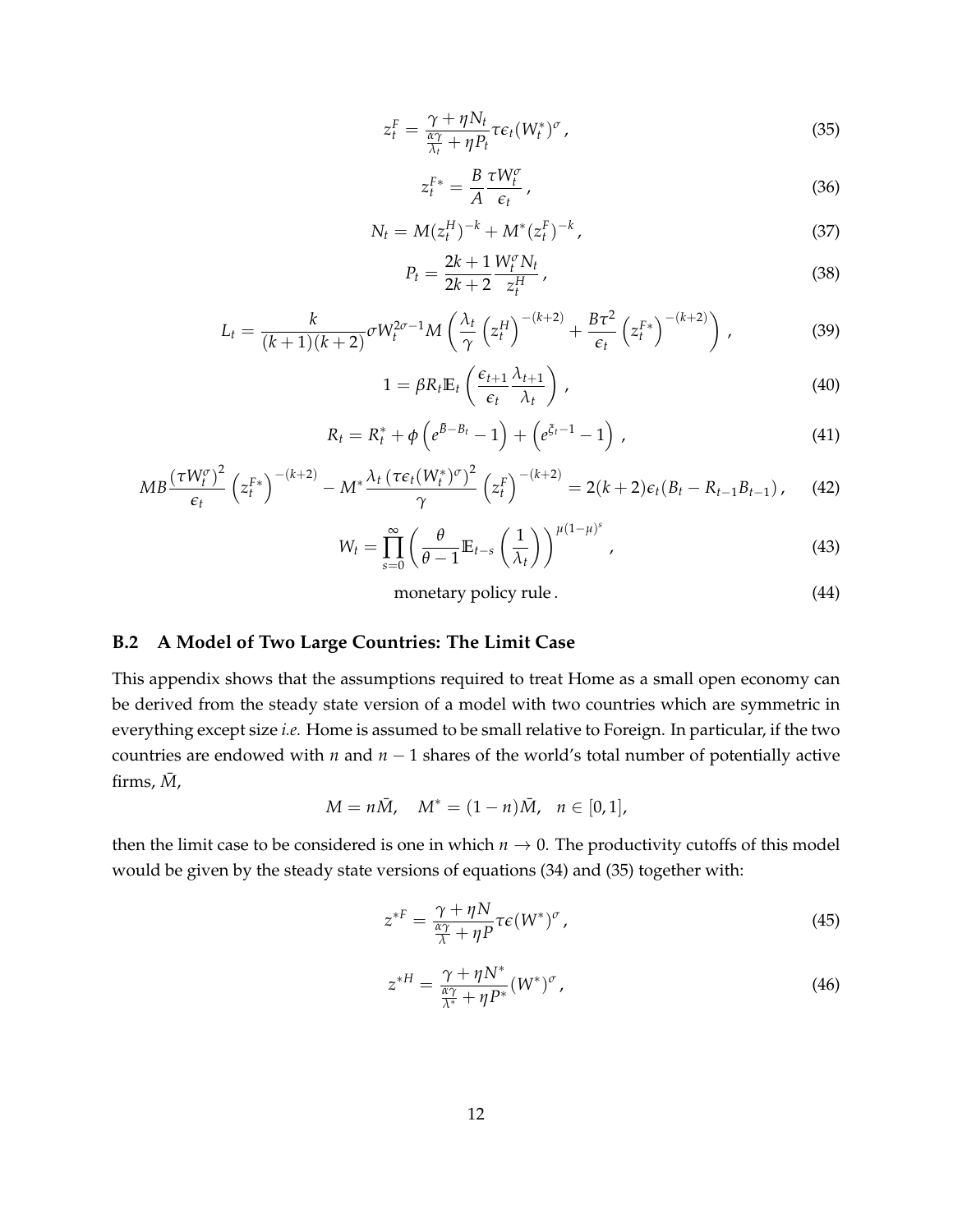The number of active firms in Home and Foreign is given by equation (37) and

$$
N^* = (1 - n)\bar{M}^*(z^{*H})^{-k} + n\bar{M}(z^F)^{-k}, \qquad (47)
$$

while the aggregate price level is summarized by equation (38) and

$$
P^* = \frac{2k+1}{2k+2} \frac{(W^*)^{\sigma} N^*}{z^{*H}}.
$$
\n(48)

Finally, the balance of payments condition in a zero trade balance steady state can be rewritten as

$$
\frac{n}{1-n} = \frac{\lambda}{\lambda^*} \left(\frac{W^*}{W}\right)^{2\sigma} \varepsilon^3 \left(\frac{z^{*F}}{z^F}\right)^{(k+2)},\tag{49}
$$

To summarize, for a given *n*, the equilibrium in the model with two countries can be described by equations (34), (35), (37), (38), (45)-(49) with nine unknown variables  $\{z^H, z^F, z^{*H}, z^{*H}, N, N^*, P, P^*, W\}$ taking foreign labor input as the numeraire  $(W^* = 1)$ .

This system, however, can be further collapsed into three equations in three unknowns, namely, *zH*, *z*⇤*<sup>H</sup>* and *W*:

$$
\alpha \gamma \frac{1-\theta}{\theta} z^H W = W^{\sigma} \left[ \gamma + \frac{\eta}{2k+2} \left( \frac{1}{z^H} \right)^k \bar{M} \left( n + (1-n) \left( \frac{W^{\sigma}}{\tau \epsilon} \right)^k \right) \right],
$$
 (50)

$$
\alpha \gamma \frac{1-\theta}{\theta} z^{*H} = \left[ \gamma + \frac{\eta}{2k+2} \left( \frac{1}{z^{*H}} \right)^k \bar{M} \left( (1-n) + n \left( \frac{\epsilon}{\tau W^{\sigma}} \right)^k \right) \right],
$$
 (51)

$$
\frac{n}{1-n} = \frac{W^{2\sigma(k+1)-1}}{\epsilon^{2k+1}} \left(\frac{z^{*H}}{z^H}\right)^{(k+2)}.
$$
\n(52)

As  $n \to 0$ , equation (51) simplifies to

$$
\alpha \gamma \frac{1-\theta}{\theta} z^{*H} = \left[ \gamma + \frac{\eta}{2k+2} \left( \frac{1}{z^{*H}} \right)^k \bar{M} \right],
$$

which solves for  $z^*$ <sup>*H*</sup> as a function only of parameters. I have, thus, proved the first assumption: the foreign domestic productivity cutoff is not affected by changes at Home for *n* small enough.

Note that due to the Pareto distribution assumption,  $z^{*H}$ , cannot fall below one, the minimum value for productivity. Therefore, I need distinguish between two different cases. Suppose

$$
\alpha \gamma \frac{1-\theta}{\theta} < \gamma + \frac{\eta}{2k+2} \bar{M},\tag{53}
$$

then the solution to the above equation is larger than one. Once, I have solved for  $z^{*H}$ , the foreign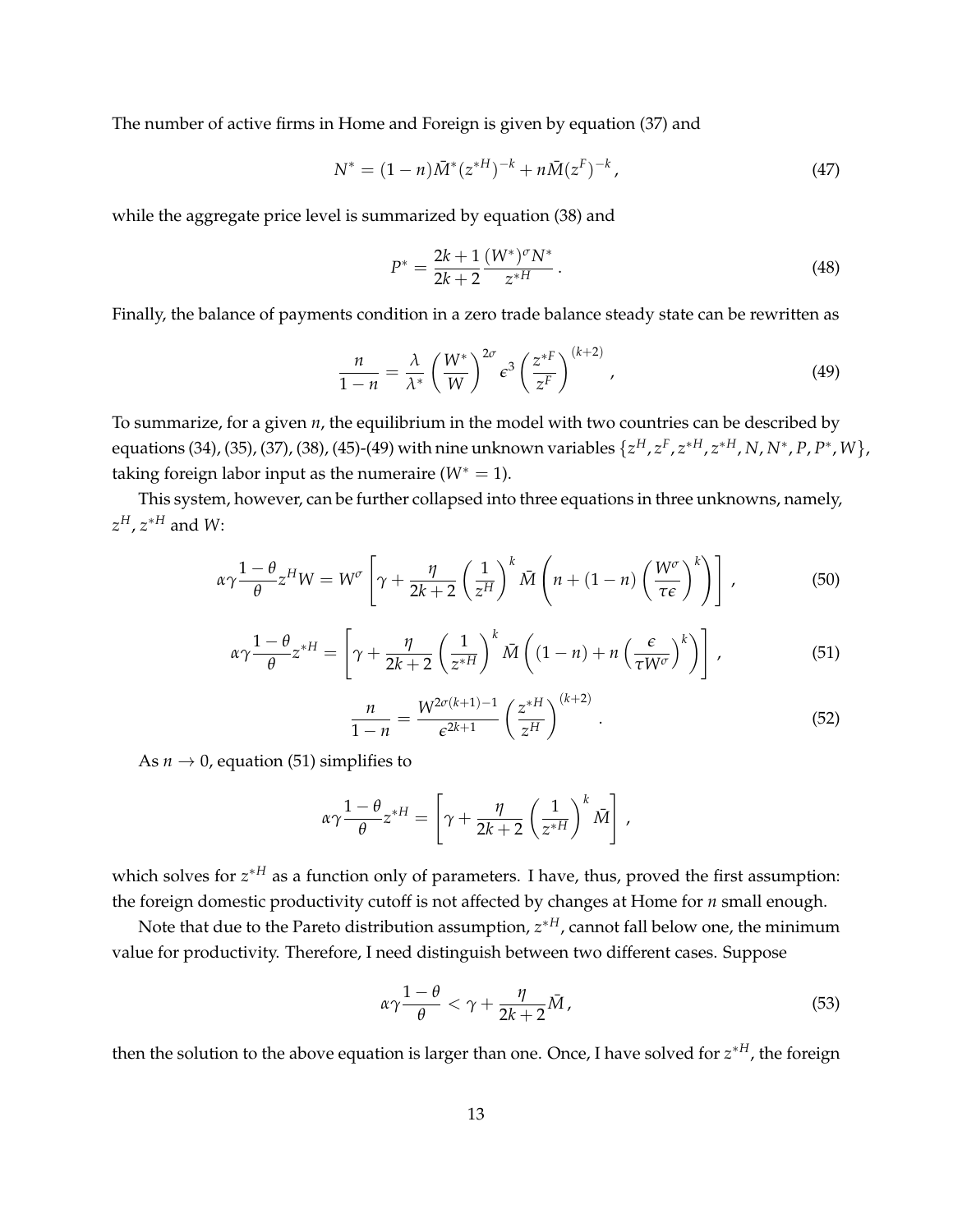demand for the domestic variety is given by

$$
q^{*F}(z) = \frac{1}{\gamma + \eta N^*} \left( \alpha + \frac{\eta}{\gamma} \frac{\theta}{1 - \theta} P^* \right) - \frac{\theta}{1 - \theta} \frac{1}{\gamma} p^{*F}(z), \tag{54}
$$

where  $N^* = \bar{M} \left( z^{*H} \right)^{-k}$  and  $P^*$  is a function of  $z^{*H}$  as given by equation (48), and, thus, constant.

Suppose, instead, the opposite is true, and the inequality given by equation (53) does not hold. In such a case,  $z^{*H}$  remains at one so that all foreign firms produce,  $N^* = \overline{M}$ . This also means, that the choke price for Foreign is not binding<sup>10</sup> and a new equation for the aggregate price level in Foreign is required. In particular, the new price level is given by

$$
P^* = \left(\frac{2}{\bar{M}} - \frac{\eta}{\gamma + \eta N^*}\right)^{-1} \left[\frac{\alpha \gamma \frac{1-\theta}{\theta}}{\gamma + \eta N^*} + \frac{1}{b} \frac{k}{k+1}\right]
$$

The rest of the argument follows: foreign demand for the domestic variety is given by equation (54) which implies that *A* and *B* in equation (52) are constants as none of the foreign variables *i.e.*  $z^{*H}$ ,  $N^*$  and  $P^*$ , are affected by changes in Home.

# **B.3 Existence and Uniqueness of Steady State**

This appendix solves for the steady state of the model and shows that it is unique provided  $\bar{B} = 0$ . To ease notation, I drop all time subscripts. The steady state is summarized by one equation in one unknown, which can be solved numerically provided parameter values.

Start by rewriting the wage equation in steady state as

$$
\lambda = \frac{\theta}{\theta - 1} \frac{1}{W} \,. \tag{55}
$$

.

Combine (34) and (38) to get

$$
z^{H}\alpha\gamma = W^{\sigma}\lambda\left(\gamma + \frac{\eta}{2k+2}N\right). \tag{56}
$$

Rewrite  $z^F$  as a function of  $z^H$ , given equations (34) and (35),

$$
z^H = \frac{\tau \epsilon}{W^{\sigma}} z^H \,,\tag{57}
$$

and plug into equation (37)

$$
N = \left(\frac{1}{z^H}\right)^k \left(M + M^* \left(\frac{W^{\sigma}}{\tau \epsilon}\right)^k\right).
$$

 $10$ The maximum price faced by foreign consumers is actually lower than the choke price they would be willing to pay.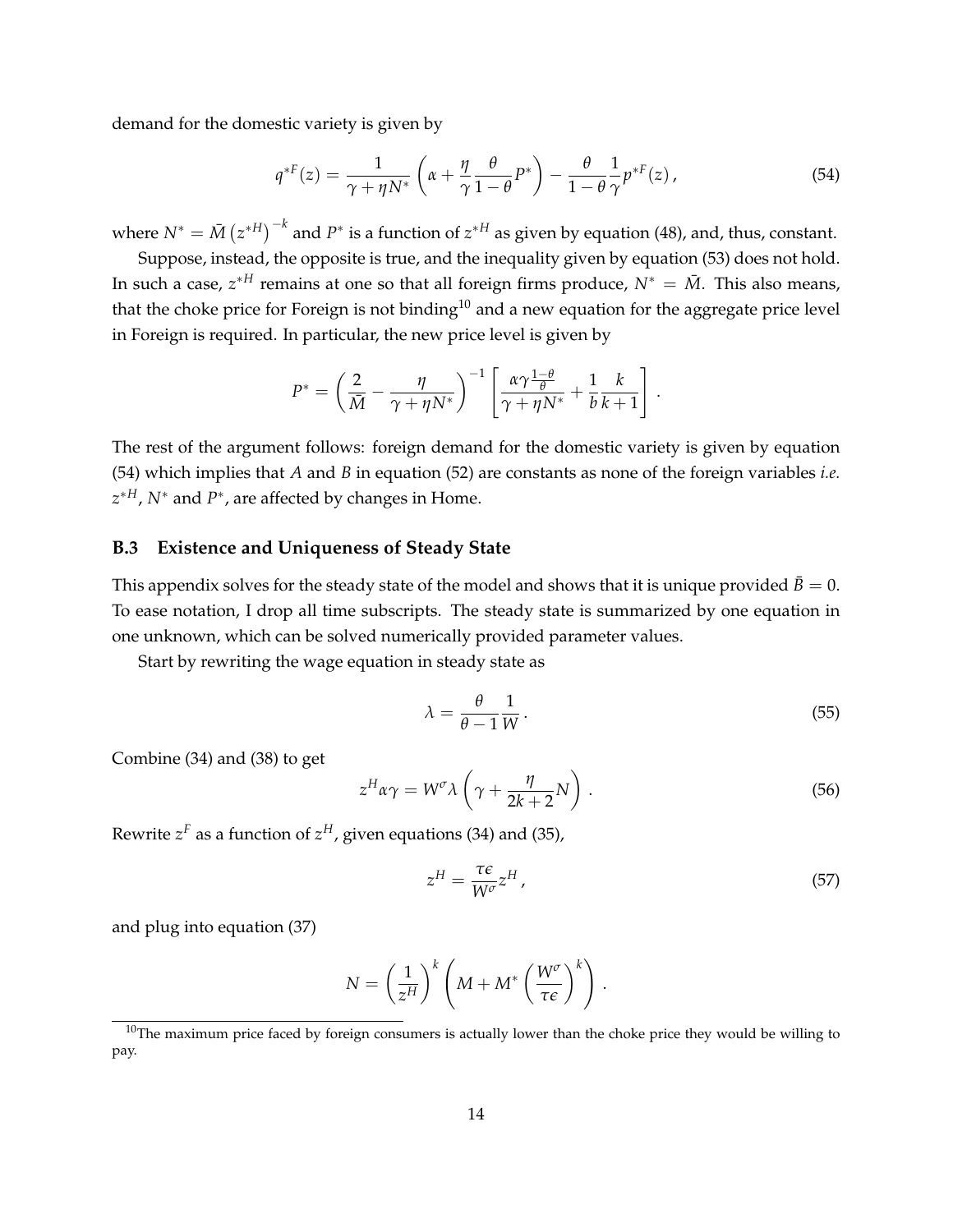which can now be combined with equation (55) and (56) such that

$$
z^{H} \alpha \gamma = \frac{\theta}{\theta - 1} \frac{1}{W^{1-\sigma}} \left( \gamma + \frac{\eta}{2k+2} \left( \frac{1}{z^{H}} \right)^{k} \left( M + M^{*} \left( \frac{W^{\sigma}}{\tau \epsilon} \right)^{k} \right) \right). \tag{58}
$$

Next, note that in steady state the interest rate is given by  $R=\frac{1}{\beta}$  and bond holdings are  $B=\bar{B}$ (see equations (40) and (41) respectively). Imposing this on the balance of payment condition, (42), together with equations (36), (55) and (57), delivers

$$
M\frac{A^{k+2}}{B^{k+1}}\frac{\epsilon^{k+1}}{\left(\tau W^{\sigma}\right)^k} - M^*\frac{\theta}{\theta-1}\frac{W^{\sigma(k+2)-1}}{\gamma}\frac{\left(z^H\right)^{-(k+2)}}{\left(\tau\epsilon\right)^k} = -2\left(k+2\right)\epsilon\frac{\left(1-\beta\right)}{\beta}\bar{B}.\tag{59}
$$

Equation (59) can be rewritten in terms of  $z<sup>H</sup>$  and then plugged into equation (58). This would deliver a system of one equation in one unknown: if the economy is embedded in a currency union, the exchange rate is equal to one and the unknown is *W*. If the economy has a floating arrangement, the wage level is equal to the target and the unknown is *e*. In any case, there exists a steady state equilibrium.

Impose that trade balance holds in equilibrium ( $\bar{B} = 0$ ). Equation (59) is simplified to

$$
\frac{1}{z^H} = \left[ \gamma \frac{\theta - 1}{\theta} \frac{M}{M^*} \frac{A^{k+2}}{B^{k+1}} \frac{\epsilon^{k+2}}{W^{2\sigma(k+1)-1}} \right]^{\frac{1}{k+2}},
$$

and can now substitute for  $z<sup>H</sup>$  in equation (58) as follows

$$
\alpha\gamma\frac{\theta-1}{\theta} = \left[\gamma\frac{\theta-1}{\theta}\frac{M}{M^*}\frac{A^{k+2}}{B^{k+1}}\frac{\epsilon^{k+2}}{W^{2\sigma(k+1)-1}}\right]^{\frac{1}{k+2}} \left[\gamma+\frac{\eta}{2k+2}\left[\gamma\frac{\theta-1}{\theta}\frac{M}{M^*}\frac{A^{k+2}}{B^{k+1}}\frac{\epsilon^{k+2}}{W^{2\sigma(k+1)-1}}\right]^{\frac{k}{k+2}}\left(M+M^*\left(\frac{w^{\sigma}}{\tau\epsilon}\right)^k\right)\right].
$$

The left hand side is a positive constant. The right hand side is:

- 1. A monotonically decreasing function in *W* with positive limit of zero and a negative limit of  $+\infty$  in the currency union regime.
- 2. A monotonically increasing function in  $\epsilon$  with positive limit of  $+\infty$  and a negative limit of zero in the currency union regime.

Thus, in both cases, there exists a unique solution.

#### **B.4 TFP Growth Decomposition in the Model**

This appendix provides the mapping from the model to the TFP growth decomposition exercise. Consistent with the results reported for the Spanish firm-level data, the object of interest is the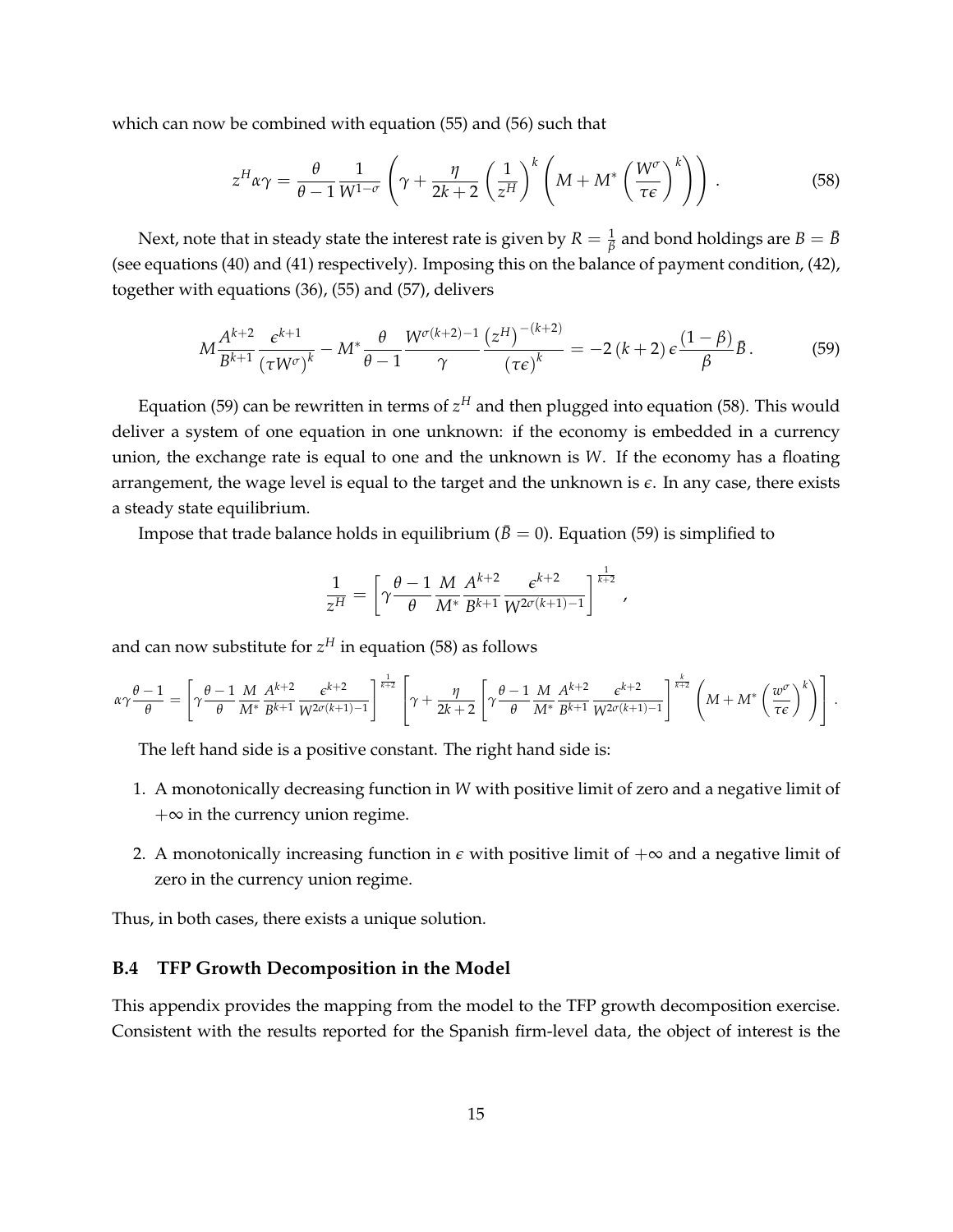labor-weighted aggregate TFP, which in the model is defined as:

$$
Z_t^H = N_t^H \int_{z_t^H}^{\infty} s_t(z) z Z_t \frac{g(z)}{1 - G(z_t^H)} dz,
$$

where  $s_t(z) = \frac{l_t^H(z)}{I^H}$  $\frac{(z)}{L_t^H}$ .

The change in aggregate productivity from period  $t-1$  to period  $t$  according to the decomposition derived in Online Appendix B.4. is equal to

$$
\Delta Z_t^H = \sum_{i \in C} s_{i,t-1} \Delta Z_{i,t}^H + \sum_{i \in C} Z_{i,t-1}^H \Delta s_{i,t} + \sum_{i \in C} \Delta s_{i,t} \Delta Z_{i,t}^H + s_t^N \left( Z_t^{H,N} - Z_t^{H,C} \right) - s_{t-1}^{H,X} \left( Z_{t-1}^X - Z_{t-1}^{H,C} \right) .
$$

Suppose that  $z_t^H < z_{t-1}^H$  i.e. there is only entry. The mapping to the model is the following:

$$
\sum_{i \in C} s_{i,t-1} \Delta Z_{i,t}^H = z_{t-1}^H (Z_t - Z_{t-1}) \frac{k+2}{k},
$$
\n
$$
\sum_{i \in C} Z_{i,t-1}^H \Delta s_{i,t} = -z_{t-1}^H Z_{t-1} \frac{k+2}{k} \frac{\frac{z_{t-1}^H}{z_t^H} - 1}{k \left(\frac{z_{t-1}^H}{z_t^H} - 1\right) + 2\left(\frac{z_{t-1}^H}{z_t^H} - \frac{1}{2}\right)},
$$
\n
$$
\sum_{i \in C} \Delta s_{i,t} \Delta Z_{i,t}^H = -z_{t-1}^H (Z_t - Z_{t-1}) \frac{k+2}{k} \frac{\frac{z_{t-1}^H}{z_t^H} - 1}{k \left(\frac{z_{t-1}^H}{z_t^H} - 1\right) + 2\left(\frac{z_{t-1}^H}{z_t^H} - \frac{1}{2}\right)},
$$
\n
$$
s_t^N \left(Z_t^{H,N} - Z_t^{H,C}\right) = -\frac{(k+2)(k+1)}{k} \frac{Z_t}{z_t^H} \frac{\left(z_{t-1}^H - z_t^H\right)^2}{k \left(\frac{z_{t-1}^H}{z_t^H} - 1\right) + 2\left(\frac{z_{t-1}^H}{z_t^H} - \frac{1}{2}\right)}{k}.
$$

Suppose that  $z_t^H > z_{t-1}^H$  i.e. there is only exit. The mapping to the model is the following:

$$
\sum_{i\in C} s_{i,t-1} \Delta Z_{i,t}^H = z_t^H (Z_t - Z_{t-1}) \frac{k+2}{k} \frac{\frac{z_t^H}{z_{t-1}^H} + k\left(\frac{z_t^H}{z_{t-1}^H} - 1\right)}{k\left(\frac{z_t^H}{z_{t-1}^H} - 1\right) + 2\left(\frac{z_t^H}{z_{t-1}^H} - \frac{1}{2}\right)},
$$
\n
$$
\sum_{i\in C} Z_{i,t-1}^H \Delta s_{i,t} = z_t^H Z_{t-1} \frac{k+2}{k} \left[ 1 - \frac{\frac{z_t^H}{z_{t-1}^H} + k\left(\frac{z_t^H}{z_{t-1}^H} - 1\right)}{k\left(\frac{z_t^H}{z_{t-1}^H} - 1\right) + 2\left(\frac{z_t^H}{z_{t-1}^H} - \frac{1}{2}\right)} \right],
$$
\n
$$
\sum_{i\in C} \Delta s_{i,t} \Delta Z_{i,t}^H = z_t^H (Z_t - Z_{t-1}) \frac{k+2}{k} \left[ 1 - \frac{\frac{z_t^H}{z_{t-1}^H} + k\left(\frac{z_t^H}{z_{t-1}^H} - 1\right)}{k\left(\frac{z_t^H}{z_{t-1}^H} - 1\right) + 2\left(\frac{z_t^H}{z_{t-1}^H} - \frac{1}{2}\right)} \right],
$$
\n
$$
s_{t-1}^X \left(Z_{t-1}^H - Z_{t-1}^H\right) = \frac{(k+2)(k+1)}{k} \frac{Z_{t-1}}{z_{t-1}^H} \frac{\left(z_t^H - z_{t-1}^H\right)^2}{k\left(\frac{z_t^H}{z_{t-1}^H} - 1\right) + 2\left(\frac{z_t^H}{z_{t-1}^H} - \frac{1}{2}\right)}.
$$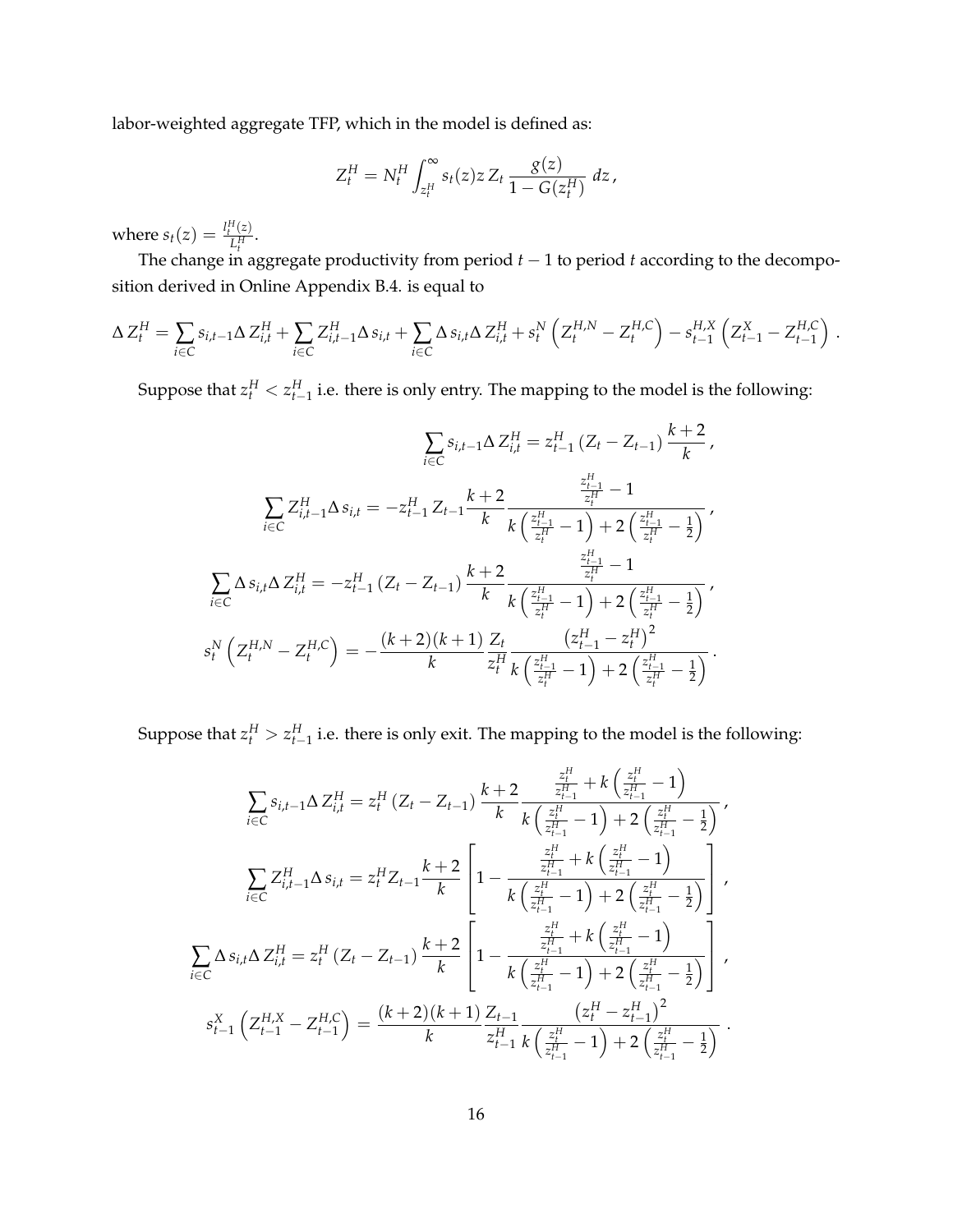# **C Extensions to the Model**

## **C.1 A Second Factor of Production**

This appendix describes a version of the baseline model that features physical capital as the second input in the production of differentiated varieties. In particular, the unit cost at time *t* for a firm with idiosyncratic productivity level *z* is now given by  $\frac{c_t}{z Z_t}$ , where:

$$
c_t = \left(\frac{W_t}{\sigma}\right)^{\sigma} \left(\frac{\kappa_t}{1-\sigma}\right)^{1-\sigma},\tag{60}
$$

where  $\kappa_t$  is the rental price of capital.

The clearing of the capital market ensures that capital demanded by firms is equal to the constant stock supplied by households:

$$
K^{s} = \frac{(1-\sigma)kb^{k}}{(k+2)(k+1)} \frac{M}{\kappa_{t}} \left(\frac{c_{t}}{Z_{t}}\right)^{2} \left[\frac{\lambda_{t}}{\gamma}(z_{t}^{H})^{-(k+2)} + \frac{B\tau^{2}}{\epsilon_{t}}(z_{t}^{*F})^{-(k+2)}\right].
$$
 (61)

The rational expectations equilibrium of this extension is the set of stochastic processes  $\{z_t^H, z_t^F, z_t^{*F}$ , *IM<sub>t</sub>*, *EX<sub>t</sub>*, *L<sub>t</sub>*, *N<sub>t</sub>*, *B<sub>t</sub>*, *R<sub>t</sub>*, *P<sub>t</sub>*, *λ<sub>t</sub>*, *W<sub>t</sub>*, *κ<sub>t</sub>*, *c<sub>t</sub>*}<sup>2</sup><sub>*t*</sub>=0 satisfying equations (3), (5), (12), (16), (18), (60), (61) and

$$
\frac{z_t^H Z_t}{c_t} \left( \frac{\alpha \gamma}{\lambda_t} + \eta P_t \right) = \gamma + \eta N_t, \tag{62}
$$

$$
\frac{z_t^F}{\tau \epsilon_t c_t^*} \left( \frac{\alpha \gamma}{\lambda_t} + \eta P_t \right) = \gamma + \eta N_t,
$$
\n(63)

$$
z_t^{*F} Z_t = \frac{B}{A} \frac{\tau c_t}{\epsilon_t},
$$
\n(64)

$$
P_t = \frac{2k+1}{2k+2} \frac{c_t N_t}{z_t^H Z_t},
$$
\n(65)

$$
L_t = \frac{\sigma k b^k}{(k+1)(k+2)} \frac{M}{W_t} \left(\frac{c_t}{Z_t}\right)^2 \left[\frac{\lambda_t}{\gamma} (z_t^H)^{-(k+2)} + \frac{B\tau^2}{\epsilon_t} (z_t^{*F})^{-(k+2)}\right],
$$
  

$$
IM_t = \frac{b^k}{2(k+2)} M * \frac{\lambda_t}{\gamma} \left(\frac{\tau \epsilon_t c_t^*}{Z_t}\right)^2 \left(z_t^F\right)^{-(k+2)},
$$
(66)

$$
EX_t = \frac{b^k}{2(k+2)} M \frac{B}{\epsilon_t} \left(\frac{\tau c_t}{Z_t}\right)^2 \left(z_t^{*F}\right)^{-(k+2)},\tag{67}
$$

given the exogenous process  $\{\xi_t, Z_t\}_{t=0}^{\infty}$ , initial conditions  $\{R_{-1}, B_{-1}, W_{t}$  $t-1\}$  and the central bank's policy  $\{\epsilon_t\}_{t=0}^{\infty}$ . The foreign marginal cost,  $c_t^*$ , is normalized to one.

The supply of capital is parameterized such that the steady state is the same as in the baseline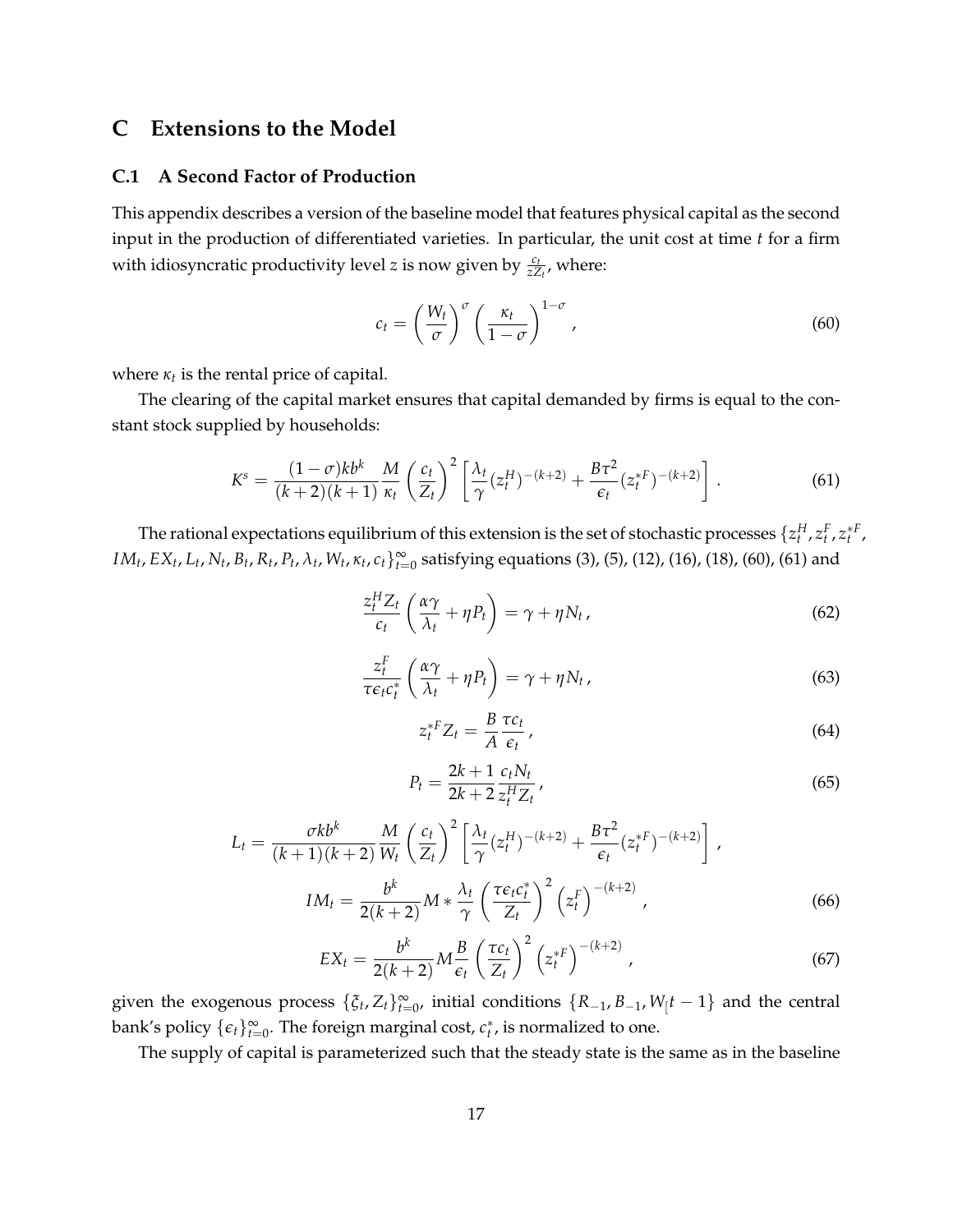model,  $K^S = 0.0182$ . All other parameters remain unchanged.

## **C.2 Imported Intermediate Inputs**

This appendix describes a version of the baseline model that features domestic and imported intermediate inputs as factors of production. In particular, the unit cost at time *t* for a firm with idiosyncratic productivity level *z* is now given by  $\frac{c_t}{z Z_t}$ , where:

$$
c_t = \left(\frac{W_t}{\sigma}\right)^{\sigma} \left(\frac{p_t^x}{1-\sigma}\right)^{1-\sigma},\tag{68}
$$

$$
p_t^x = \left[ W_t^{1-\chi} + \epsilon_t^{1-\chi} \right]^{\frac{1}{1-\chi}}.
$$
\n(69)

The demand for domestic and foreign intermediate inputs follows from the firm's cost minimization problem such that:

$$
x_t^H = \epsilon_t^{\chi} \left[ \frac{1}{\epsilon_t^{\chi-1} + W_t^{\chi-1}} \right]^{\frac{1}{\chi-1}} \frac{(1-\sigma)kb^k}{(k+1)(k+2)} \frac{M}{p_t^{\chi}} \left( \frac{c_t}{Z_t} \right)^2 \left[ \frac{\lambda_t}{\gamma} (z_t^H)^{-(k+2)} + \frac{B\tau^2}{\epsilon_t} (z_t^{*F})^{-(k+2)} \right] \tag{70}
$$

$$
x_t^F = W_t^{\chi} \left[ \frac{1}{\epsilon_t^{\chi-1} + W_t^{\chi-1}} \right]^{\frac{1}{\chi-1}} \frac{(1-\sigma)kb^k}{(k+1)(k+2)} \frac{M}{p_t^{\chi}} \left( \frac{c_t}{Z_t} \right)^2 \left[ \frac{\lambda_t}{\gamma} (z_t^H)^{-(k+2)} + \frac{B\tau^2}{\epsilon_t} (z_t^{*F})^{-(k+2)} \right] \tag{71}
$$

The rational expectations equilibrium of this extension is the set of stochastic processes  $\{z_t^H, z_t^F, z_t^{*F}$ ,  $IM_t, EX_t, L_t, N_t, B_t, R_t, P_t, \lambda_t, W_t, c_t, p_t^x, x_t^H, x_t^F\}_{t=0}^{\infty}$  satisfying equations (3), (5), (12), (16), (62)-(71) and

$$
L_t = \frac{\sigma k b^k}{(k+1)(k+2)} \frac{M}{W_t} \left(\frac{c_t}{Z_t}\right)^2 \left[\frac{\lambda_t}{\gamma} (z_t^H)^{-(k+2)} + \frac{B\tau^2}{\epsilon_t} (z_t^{*F})^{-(k+2)}\right] + x_t^H,
$$
  

$$
EX_t - IM_t - \epsilon_t x_t^F = \epsilon_t (B_t - R_{t-1}B_{t-1}),
$$

given the exogenous process  $\{\xi_t, Z_t\}_{t=0}^{\infty}$ , initial conditions  $\{R_{-1}, B_{-1}, W_{t-1}\}$  and the central bank's policy  $\{\epsilon_t\}_{t=0}^{\infty}$ . The foreign marginal cost,  $c_t^*$ , is normalized to one.

There is only one new parameter: the elasticity of substitution between domestic and foreign intermediate inputs,  $\chi$ . I follow Gopinath and Neiman (2014) in setting  $\chi = 4$ . I adjust the foreign demand parameters to match the same moments described in the benchmark calibration. This requires setting  $A = 1.37$  and  $B = 3.14$ . All other parameters remain unchanged.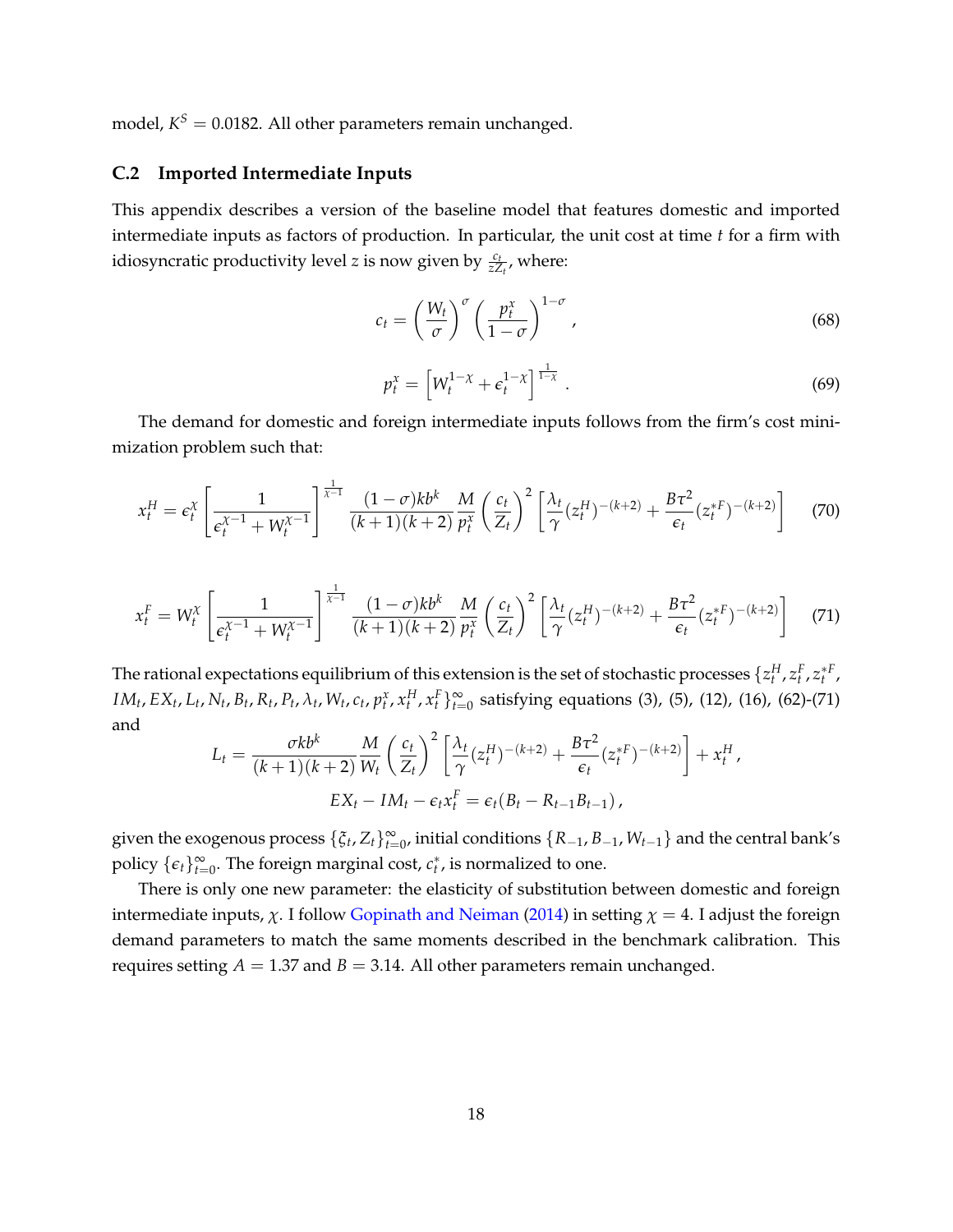#### **C.3 Long-run Analysis**

This appendix describes a long-run version of the baseline model where the number of existing firms, *Mt*, is endogenous. The set-up follows Ottaviano (2012) in putting Melitz and Ottaviano (2008) in a DSGE framework. The key innovation is the introduction of capital which is supplied by a second sector, accumulated by consumers and required for the set-up of firms producing the differentiated varieties. In what follows, I highlight how these assumptions and new implications fit into the set-up presented in section 3.

**The representative household** As explained in the main text, the representative consumer is allowed to buy shares, *xt*, of the economy's capital stock, *Kt*, at price, *Vt*. While capital is assumed to fully depreciate after one period; the investment entitles the representative consumer to a fraction of next period's aggregate firm profit. The consumer budget constraint is correspondingly adjusted to read:

$$
\int_{\omega \in \Omega} p_t(\omega) q_t(\omega) d\omega + \epsilon_t B_t + x_t V_t K_t = \int_0^1 W_t^i L_t^i dt + x_{t-1} \Pi_t + \epsilon_t R_{t-1} B_{t-1}.
$$

Regarding the household's optimization problem, there is an additional optimality condition describing the purchase of capital shares. In particular:

$$
1 = \beta E_t \left[ \frac{\lambda_{t+1}}{\lambda_t} \frac{\Pi_{t+1}}{V_t K_t} \right].
$$

Capital investment is encouraged when the price of capital is low or when expected future returns are high. Given risk aversion, returns are adjusted by the stochastic discount factor: returns are more desirable whenever the marginal utility of income is higher.

**Production of capital** Capital is produced under perfect competition using a Cobb-Douglas technology that combines units of domestic labor,  $l_t^{k,H}$  and foreign labor,  $l_t^{k,F}\colon K_t={l_t^{k,H}}$ *t*  $\int_{0}^{p}$   $\left(l_{t}^{k,F}\right)$ *t*  $\bigg)^{1-\rho}$ .

Producers of capital choose labor inputs such that costs are minimized. For this analysis, only the demand for domestic labor is relevant,

$$
l_t^{k,H} = \left(\frac{\rho}{1-\rho} \frac{\epsilon_t}{W_t}\right)^{1-\rho} K_t.
$$
 (72)

**Production of differentiated varieties** I assume that  $f_E$  units of capital are required for a firm to produce a differentiated variety. The timing is such that the fixed entry cost is due one period before the firm is able to start production. This implies that the realization of the firm's productivity draw is still unknown. The resulting free-entry condition pins down the number of firms that will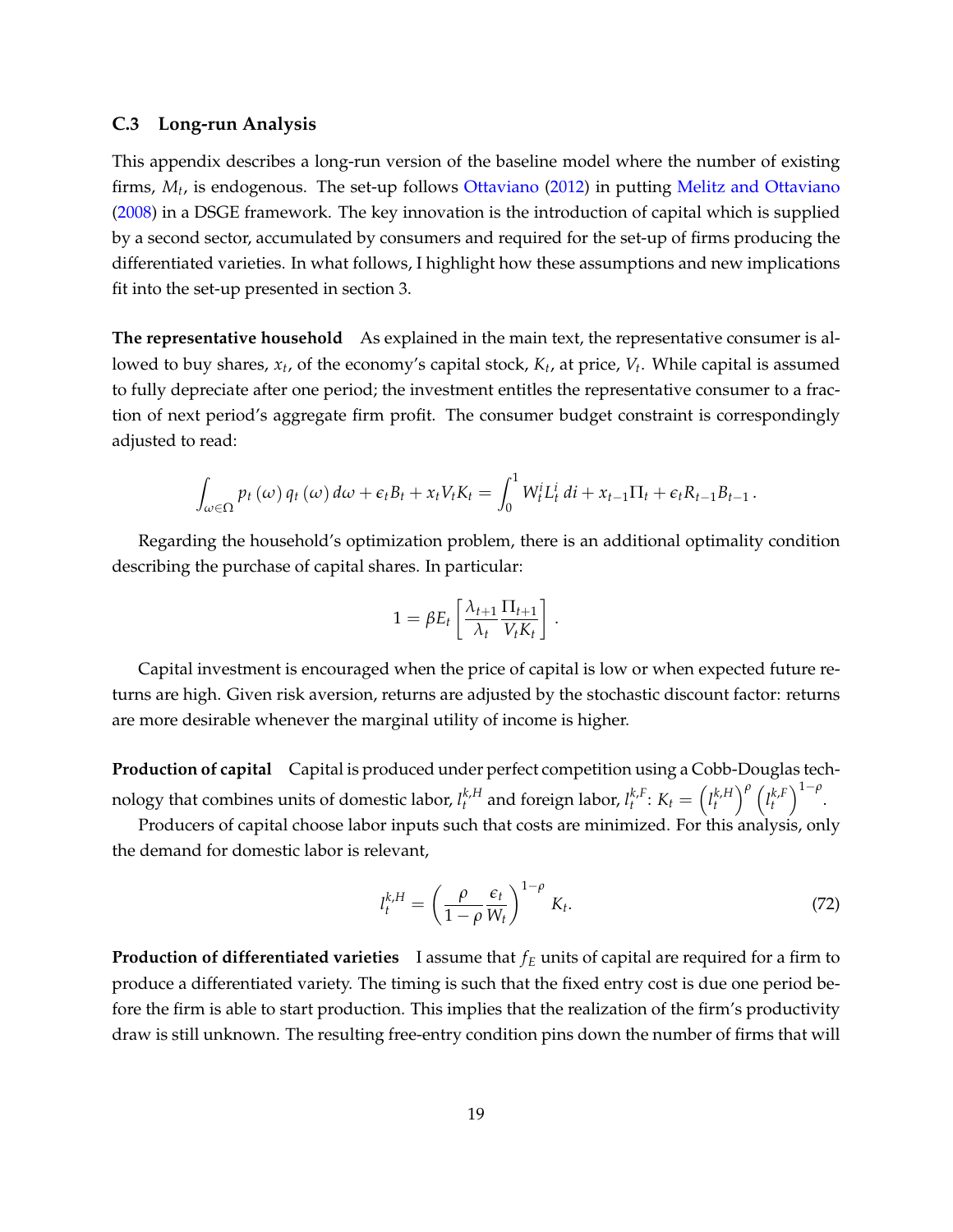be potentially active in period  $t + 1$ , denoted by  $M_t$ :

$$
M_t = \frac{K_t}{f_E} \,. \tag{73}
$$

**Aggregation and market clearing** The number of active firms in the domestic market, *Nt*, has to be modified to account for the new timing assumption. In particular, the number of firms at time *t* will depend on the number of firms that paid the fixed capital requirement in period  $t - 1$  such that:

$$
N_t = M_{t-1} \left(\frac{b}{z_t^H}\right)^k + M^* \left(\frac{b}{z_t^F}\right)^k.
$$
\n(74)

Aggregate labor demand is augmented to include the domestic labor input used in the production of capital as given by equation (72), such that the labor market clearing condition now reads:

$$
L_t = \frac{\sigma k b^k}{(k+1)(k+2)} \frac{M_{t-1}}{W_t} \left(\frac{W_t^{\sigma}}{Z_t}\right)^2 \left[\frac{\lambda_t}{\gamma} \left(z_t^H\right)^{-(k+2)} + B \frac{\tau^2}{\epsilon_t} \left(z_t^{*F}\right)^{-(k+2)}\right] + \left(\frac{\rho}{1-\rho} \frac{\epsilon_t}{W_t}\right)^{1-\rho} f_E M_t,
$$
\n(75)

where the free market condition, equation (73), is used to substitute for capital.

Given the capital investment decision, aggregate profit is now a variable of interest. It is computed by summing profits from domestic and export sales. More precisely,

$$
\Pi_t = \frac{bk}{2(k+1)(k+2)} M_{t-1} \left(\frac{W_t^{\sigma}}{Z_t}\right)^2 \left[\frac{\lambda_t}{\gamma} \left(z_t^H\right)^{-(k+2)} + B \frac{\tau^2}{\epsilon_t} \left(z_t^{*F}\right)^{-(k+2)}\right].
$$
 (76)

A new market clearing condition for capital ensures that demand by consumers is equated to supply by producers. Given the perfect competition assumption, this simply implies that the price of capital is equal to its marginal cost. Formally,

$$
V_t = \left(\frac{W_t}{\rho}\right)^{\rho} \left(\frac{\epsilon_t W_t^*}{1-\rho}\right)^{1-\rho}
$$

As the consumer's budget constraint has been modified, the resulting balance of payment condition is:

$$
EX_t - IM_t + \epsilon_t B_{t-1}(R_{t-1} - 1) = \epsilon_t (B_t - B_{t-1}) + \left(\frac{W_t}{\rho}\right)^{\rho} \left(\frac{\epsilon_t W_t^*}{1 - \rho}\right)^{1 - \rho} (1 - \rho) f_e M_t, \tag{77}
$$

where  $EM_t$  and  $IM_t$ , the total export and import revenues in domestic currency terms, are given by:

$$
EX_t = \frac{b^k}{2(k+2)} M_{t-1} \frac{B}{\epsilon_t} \left(\frac{\tau W_t^{\sigma}}{Z_t}\right)^2 \left(z_t^{*F}\right)^{-(k+2)}, \qquad (78)
$$

.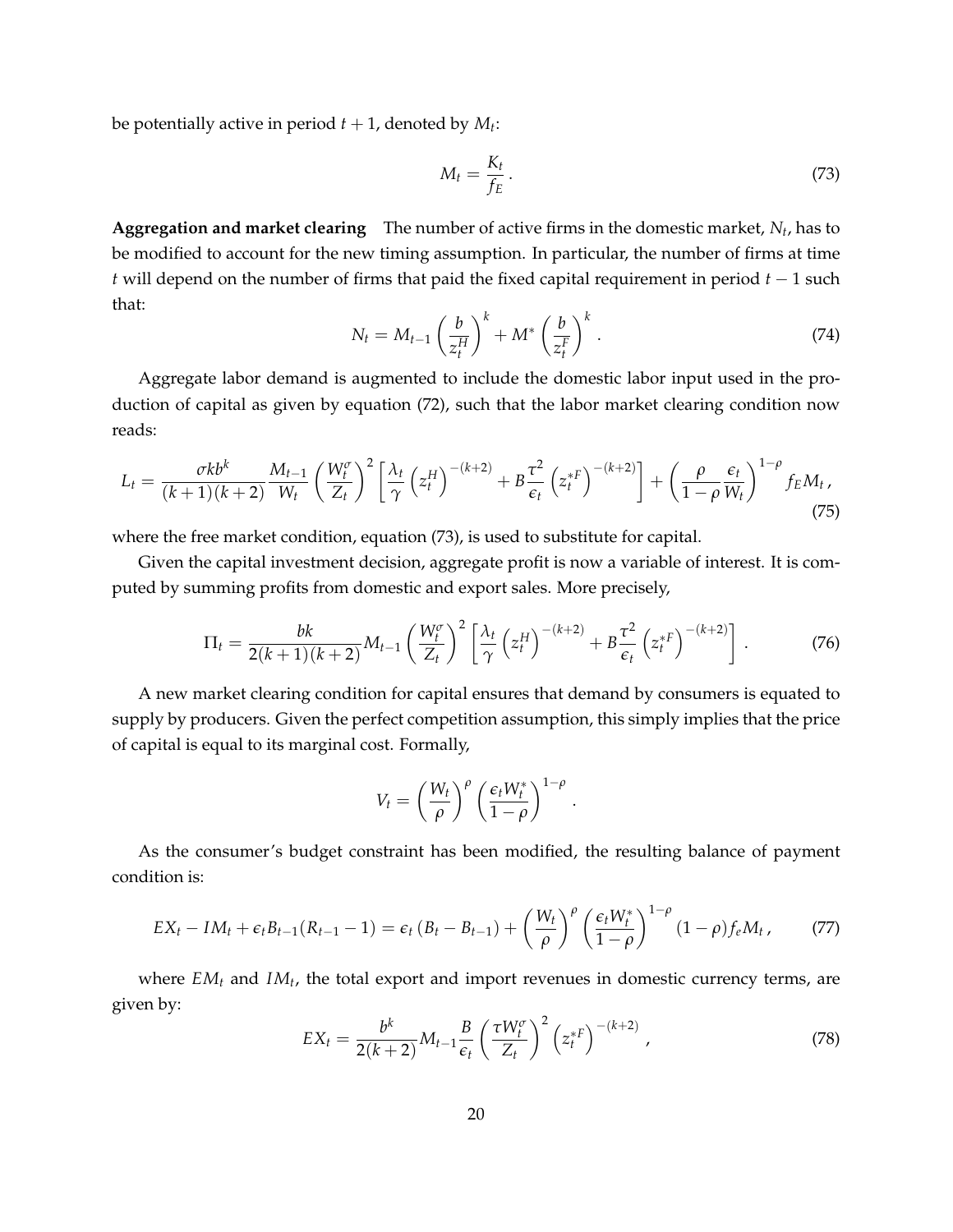and equation (19) respectively. Note that the above balance of payment condition is derived by imposing that, in equilibrium, capital shares add up to one.

**Solving the model** The rational expectations equilibrium of this extension is the set of stochastic processes  $\{z_t^H, z_t^F, z_t^{*F}, IM_t, EX_t, L_t, N_t, B_t, R_t, P_t, \lambda_t, W_t, M_{t-1}, \Pi_t\}_{t=0}^{\infty}$  satisfying equations (3), (5), (9)-(11), (13), (16), (19), (23), (74)-(78) given the exogenous process  $\{\xi_t, Z_t\}_{t=0}^{\infty}$ , initial conditions  ${R_{-1}, B_{-1}}$  and the central bank's policy  ${e_t}_{t=0}^{\infty}$ . The foreign wage,  $W_t^*$ , is normalized to one.

This extension of the model is parameterized following the same principles as the baseline framework. The cost of entry is calibrated such that the economy starts at the same steady state as the baseline,  $f_E = 4.1531e - 04$ , and  $\rho = 0.5$ .

# **D Aggregate Data**

# **D.1 Data Sources**

Annual data on the current and capital accounts for all available countries comes from the IMF's International Financial Statistics Database (IFS) for the period 1990-2015 and complemented with data on GDP per capita growth from the World Bank's World Development Indicators Database.<sup>11</sup>

To characterize the behavior of the macroeconomy as a sudden stop unfolds I use data on output, final private consumption, employment, TFP, current account deficit and real exchange rate. All variables are compiled from the World Development Indicators except for TFP that is collected from the Conference Board's Total Economy Database and the current account deficit from the IMF's World Economic Outlook Database.

## **D.2 Identifying Sudden Stops: Algorithm**

The following algorithm combines elements of Calvo, Izquierdo and Mejía (2004) and Cavallo and Frankel (2008).

- Use IMF Balance of Payment annual data for all available countries in the period 1990-2015.
- Drop (i) small countries in terms of population (below 1 million inhabitants) and in terms of wealth (below 1 billion USD); (ii) countries with incomplete time series.
- Compute year-to-year changes in the financial account.
- Compute rolling averages and standard deviations of the change in the financial account with a window length equal to ten years. Check that at least 60% of the observations in the window are available, otherwise set to missing.

 $11$ I do not consider countries which are small, both in terms of population (below one million inhabitants) and in terms of GDP (below one billion USD). The final sample covers 119 countries.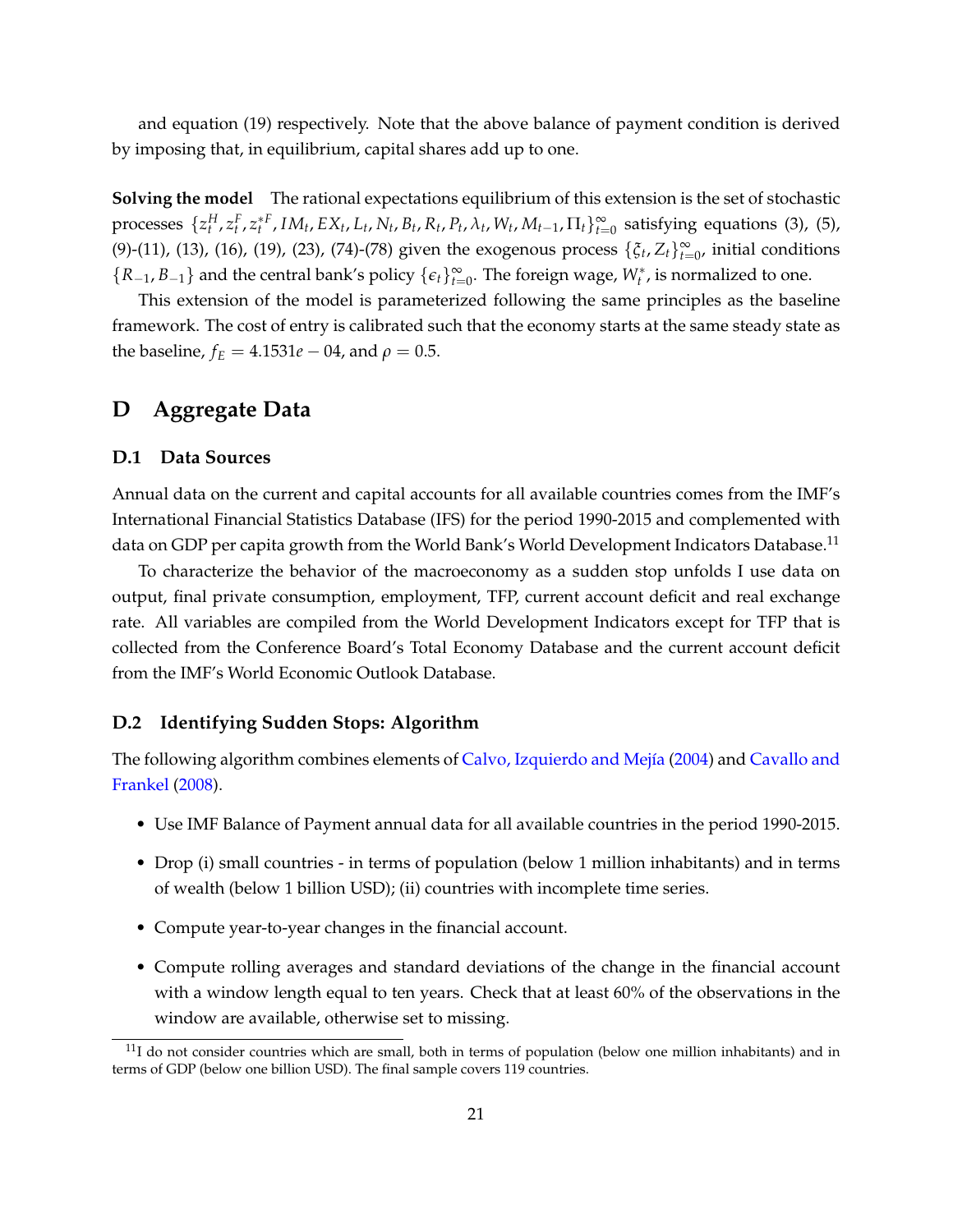- Identify reversal episodes as subsequent country-year observations that show reductions in the financial surplus half a standard deviation above the mean change as calculated in the previous step. Classify the first and last country-year observation as the start and end of each episode.
- Filter to keep reversal episodes that contain at least one country-year observation with a reduction in the financial surplus one standard deviation above the mean change.
- Filter again to keep reversal episodes that are accompanied by a fall in GDP per capita during the same year or the year that follows immediately after. Surviving episodes are classified as sudden stops.

Note that one year episodes starting in 2009 are dropped from the final sample as they simply capture the global trade collapse that followed the burst of the 2008 financial crisis instead of a country-specific reversal of capital flows.

#### **D.3 Robustness**

This appendix presents robustness checks to the event study discussed in section 6. In the interest of space, only results for productivity are reported. Results for all other variables are available upon request.

#### **D.3.1 Alternative Exchange Rate Classification**

The classification of episodes by exchange rate regime is essential to this exercise. I distinguish four regimes based on the degree of exchange rate flexibility (currency union, hard peg, soft peg and floating arrangment) building from an existing *de facto* coding system put together by Ilzetzki, Reinhart and Rogoff (2019). In panel A of Figure A.14, I explore how robust results are to an alternative coding system. More specifically, I rely on Klein and Shambaugh (2008), which allow for regime changes at higher frequency. Although some episodes are now classified under a different exchange rate label, the same conclusions carry through.

A different robustness approach requires taking into account that the exchange rate regime might change during the sudden stop. In the main text, I classify episodes based on the exchange rate regime prevalent during the last year of the sudden stop. This is motivated by the fact that, historically, most countries abandoned pre-existing pegs as a response to a sudden stop, which through the lens of the model is equivalent to a nominal depreciation. However, there are also some cases in which failed currency pegs led to capital outflows, in the first place. Panel B of Figure A.14 classifies episodes based on the exchange rate regime prevalent at the start of the sudden stop. The response of productivity looks remarkable similar to the baseline under a floating arrangemnt and it is completely unchanged under a currency union.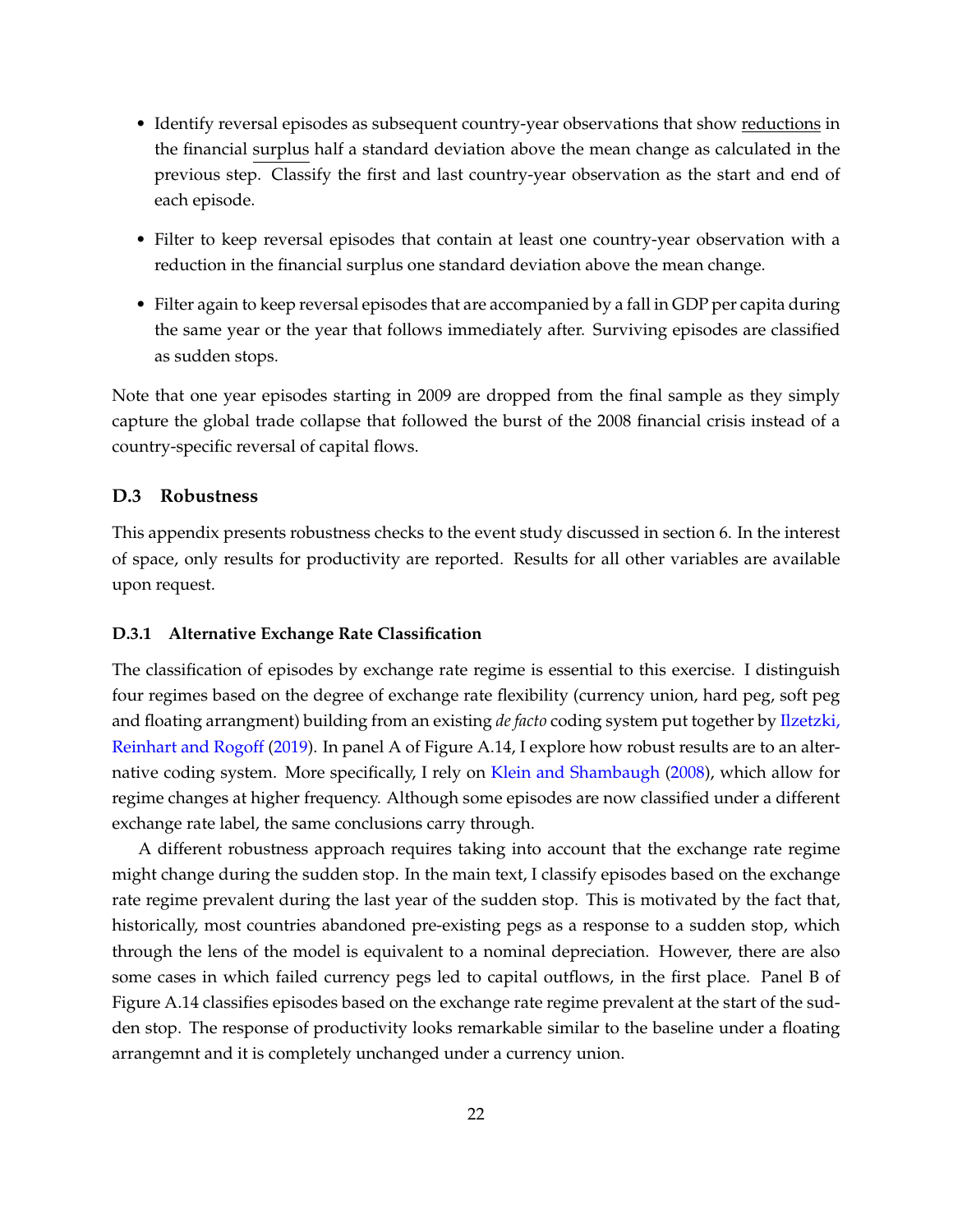#### **D.3.2 Alternative Detrending Methods**

The focus of this literature is on the cyclical component of macroeconomic variables. This requires removing the trend of each raw time series prior to the event study. For the baseline results, I fit a linear trend to the pre-crisis data and extrapolate forward. In panel A of Figure A.15, I instead consider a more sophisticated (and popularized) detrending method: the Hodrick-Prescott (HP) filter. To prevent future states influencing current observations, I use the one-sided version. Given that the frequency of the data is annual, I set the smoothing parameter equal to 6.25. In a currency union, TFP remains almost constant during the sudden stop, while the collapse is significant in a floating arrangement. However, the magnitude of the decline is smaller and the recovery faster than in the baseline results. This is driven by the fact that a HP filter uses observations at  $t - i$ ,  $i > 0$ to construct the current time point *t*, while the baseline method uses the same set of observations for any *t* such that  $t > -2$ .

Panel B of Figure A.15 explores the role of the pre-crisis sample in shaping the results. While keeping the sample length constant, I shift the sample selection closer to the year the sudden stop hits. In particular, I calculate the linear trend using observations from periods  $t - 4$  to  $t - 1$ . Results remain unchanged. $12$ 

#### **D.3.3 Full Window Requirement**

In order to account for changes in the composition of the sample, I redo the analysis including only episodes for which all six years of data are available. Figure A.16 shows that this restriction has no discernible effects on the baseline results.

#### **D.3.4 Controlling for Development Level**

The reader might be concerned that the exchange rate regime classification is picking up another dimension of heterogeneity across episodes. A legitimate candidate is the underlying degree of economic development of affected countries; the list of sudden stops under a currency union is dominated by rich economies. To address this issue, I conduct the analysis by restricting the sample to either advanced or emerging economies only. I use the IMF country classification as reported by the World Economic Outlook April 2018 release. In addition I manually code Haiti, Gabon, Rwanda, Sierra Leone and Moldova as developing economies.

Results for productivity are reported in Figure A.17. Note that given the reduction in the sample size, I collapse results for a currency union and a hard peg on the one hand, and results for a soft peg and a floating arrangement on the other. Panel A shows the behavior of TFP during a sudden stop in advanced economies. As in the baseline case, there is an increase, albeit nonsignificant, improvement in productivity when the exchange rate is fixed, either in a currency

 $12$ I have also explored changing the sample length on its own and together with a sample shift as discussed here.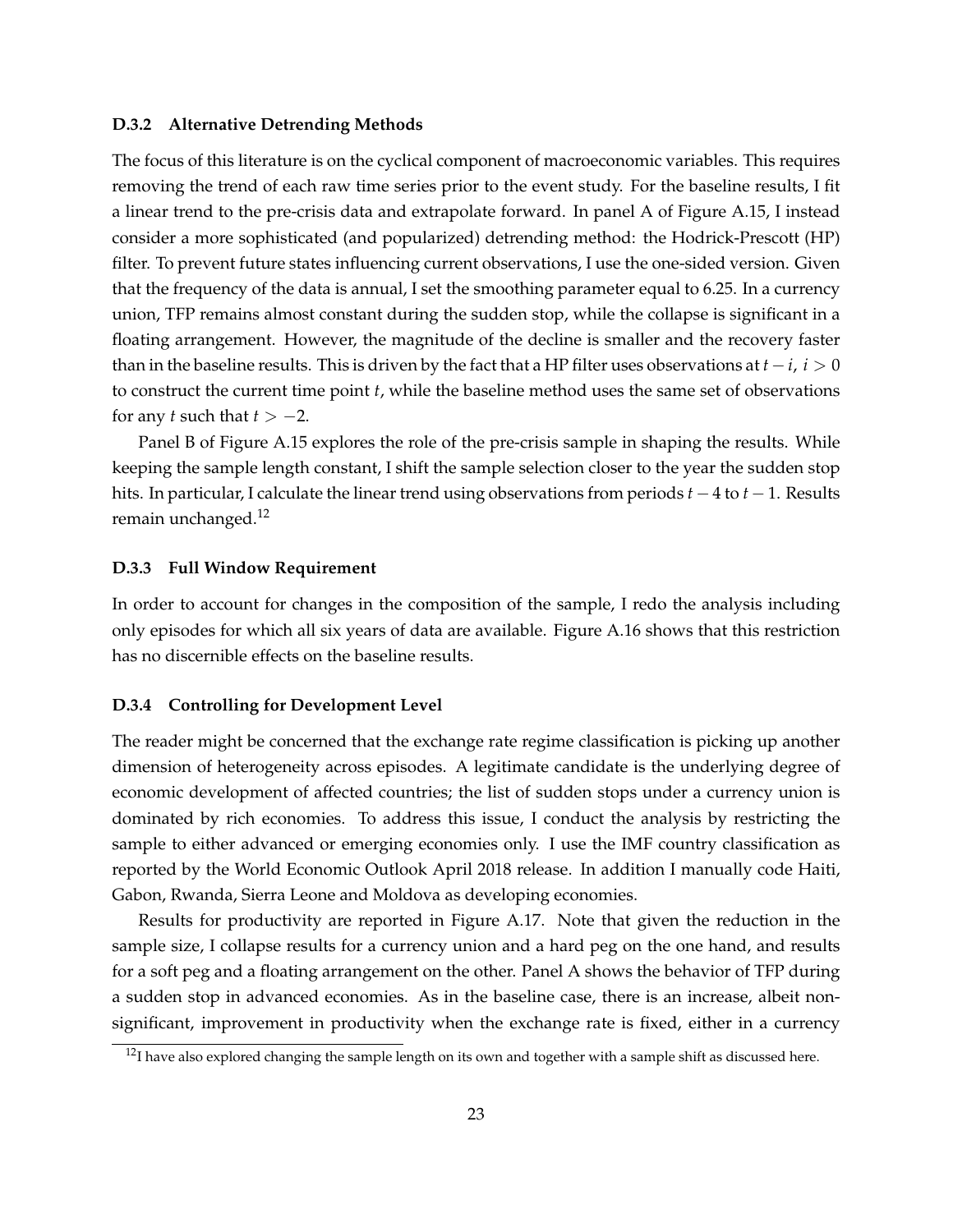union or a hard peg; while there is a clear decline when the exchange rate is more freely allowed to adjust.

Panel B depicts a fall in productivity during the sudden stops that take place in developing economies irrespective of the exchange rate regime in place. However, the decline in TFP is nonsignificant, with wider standard errors, and quantitatively smaller in the case of a currency union or hard peg. To some extent this is driven by the fact that almost all of the episodes here captured fall under the hard peg category (as opposed to currency unions).

#### **D.3.5 Controlling for the Type of Crisis**

Two additional potential dimensions of heterogeneity across episodes are the type and the geographic scope of the crisis in which the sudden stop results. Regarding the former, it is recurrent in economic history that balance of payment crisis coincide in time with banking crisis. To evaluate whether the unison of crises plays a role, I control for the incidence of twin crises. In particular, I generate a dummy variable that equals one if, during a sudden stop, there is a year or a pair of consecutive years in which a banking and a currency crisis take place as reported by Laeven and Valencia (2018). Panel A of Figure A.18 shows that results are robust to controlling for twin crises.

Regarding the latter, sudden stops often take place in several countries simultaneously. To account for the synchronization of international capital flow cycles and spillovers risks, I control for the scope of the associated crisis i.e. whether it is global or regional (as opposed to local). I define the crisis as global if the global GDP growth rate is negative anytime between one year before and one year after the sudden stop's starting date, period  $t = 0$ . Similarly, I define the crisis as regional if the corresponding regional GDP growth rate is negative anytime between one year before and one year after the sudden stop's starting date, period  $t = 0$ . The associated crisis is local if it is not regional nor global. Global and regional GDP growth rates are collected from the IMF's World Economic Outlook. Results are reported in panel B of Figure A.18. Note that I group members of a currency union and hard peggers together on the one hand, and soft peggers and floaters on the other, to overcome the reduction in sample size. Once again, there are no major changes in the productivity plots.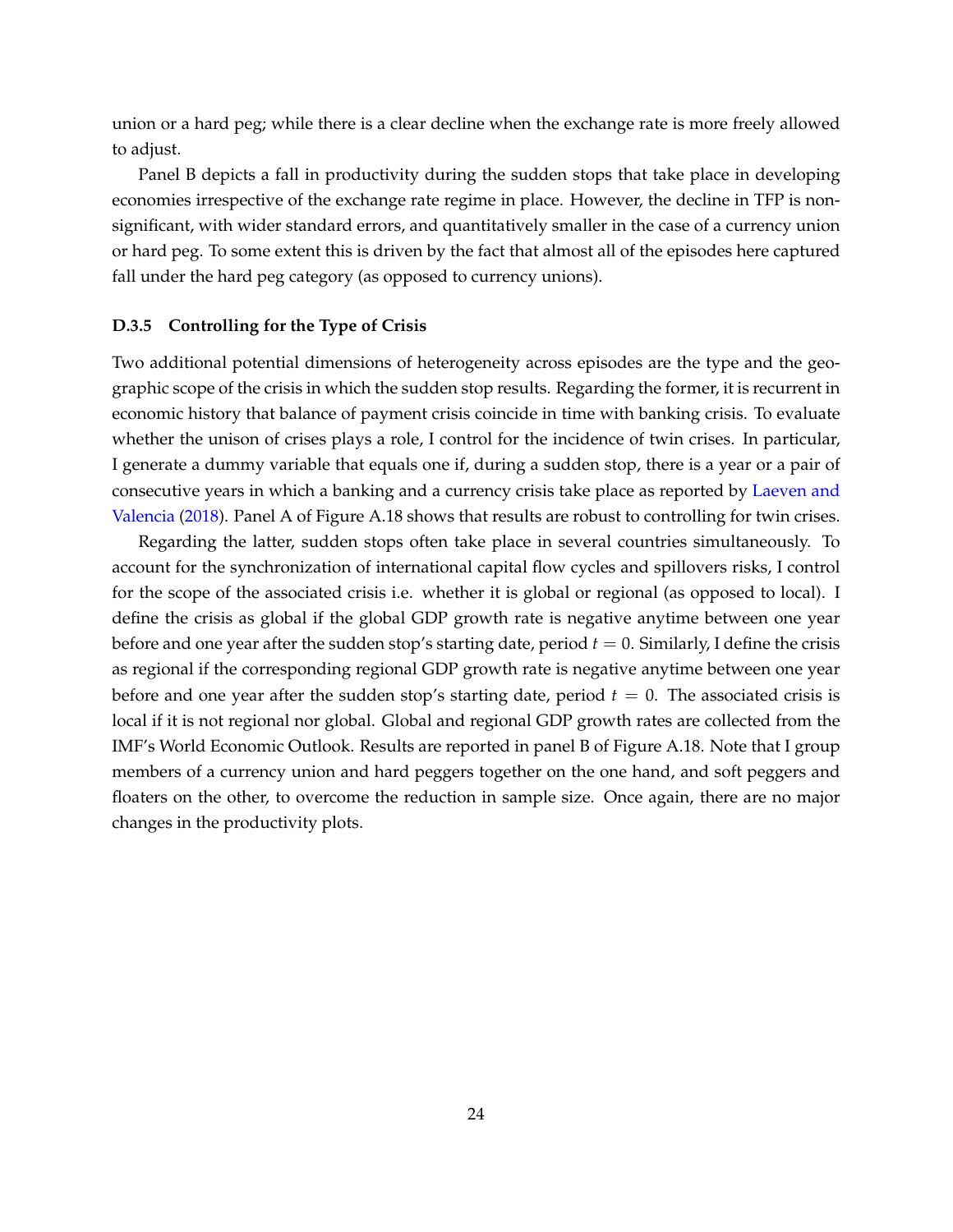# **E Additional Figures**



FIGURE A.1: TFP IN SPAIN - ALTERNATIVE SOURCES

*Notes:* This figure plots the evolution of aggregate TFP in Spain according to alternative data sources. The solid line shows the evolution of the actual time series while the dashed line corresponds to the extrapolation of a quadratic trend fitted on observations extending until 2009. The sources of the data are AMECO, Conference Board, EU KLEMS, OECD and Penn World Tables.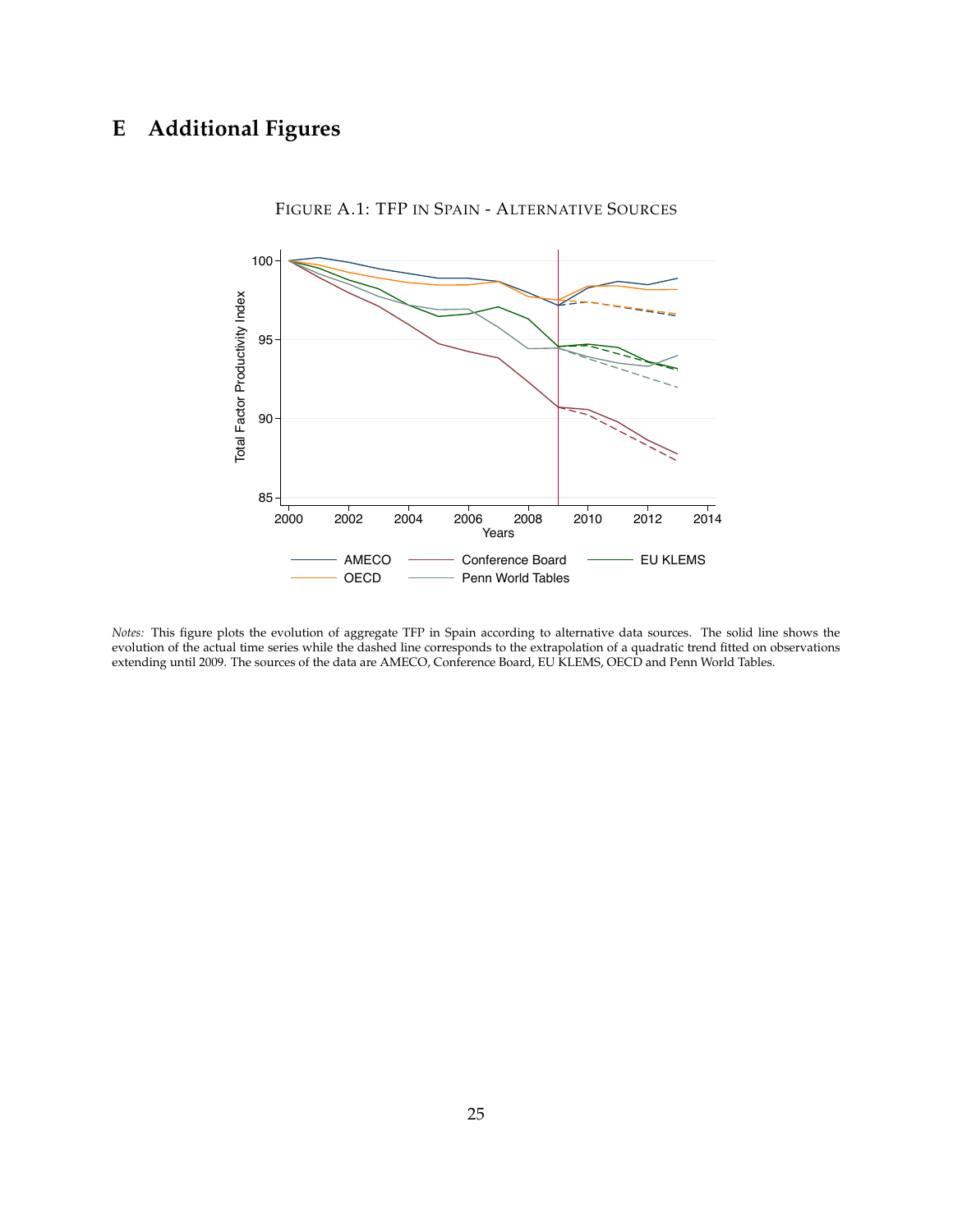

# FIGURE A.2: EVOLUTION OF THE SPANISH ECONOMY

*Notes:* The first figure plots the evolution of the sovereign debt risk premium calculated as the difference between the Spanish and the German 10-year government bond yield. The second figure plots the evolution of the current account as a share of GDP. The third figure plots the real effective exchange rate (REER) calculated using unit labor costs. An increase in the REER index represents a real appreciation of the domestic currency. The fourth figure plots the evolution of value added in the construction sector as a share of GDP. The sources of the data are OECD, IMF and INE.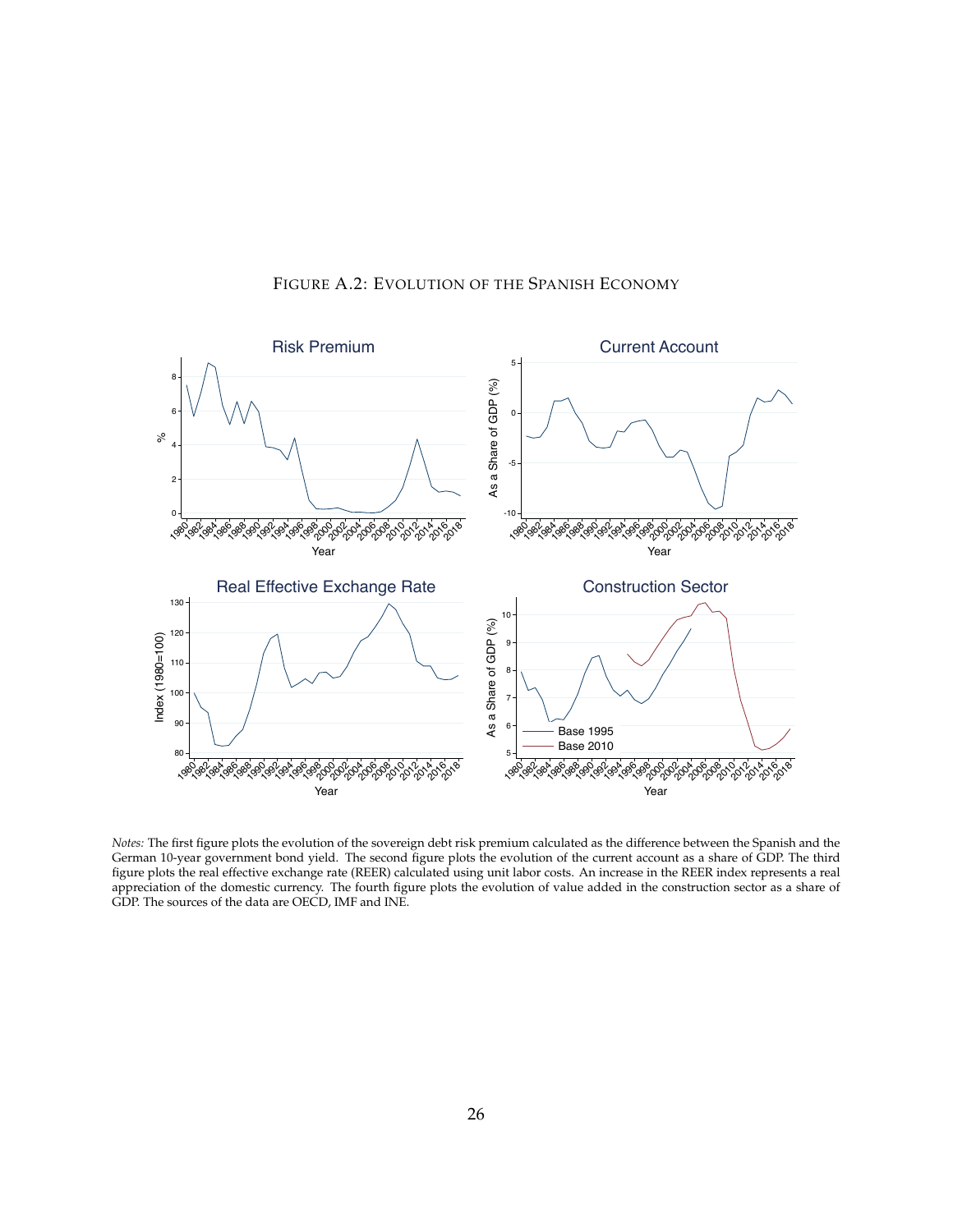



*Notes:* This figure plots the exit rate defined as the share of firms that exit at *t* relative to the total number of firms at  $t - 1$ . The data used is collected from the ESEE dataset.



FIGURE A.4: SHARE OF TOTAL EMPLOYMENT BY SIZE CLASS

*Notes:* This figure plots the fraction of total employment accounted for by firms belonging to each size class. The blue and red bars report statistics from the ESEE dataset (unweighted and weighted correspondingly) and the green bar from Eurostat.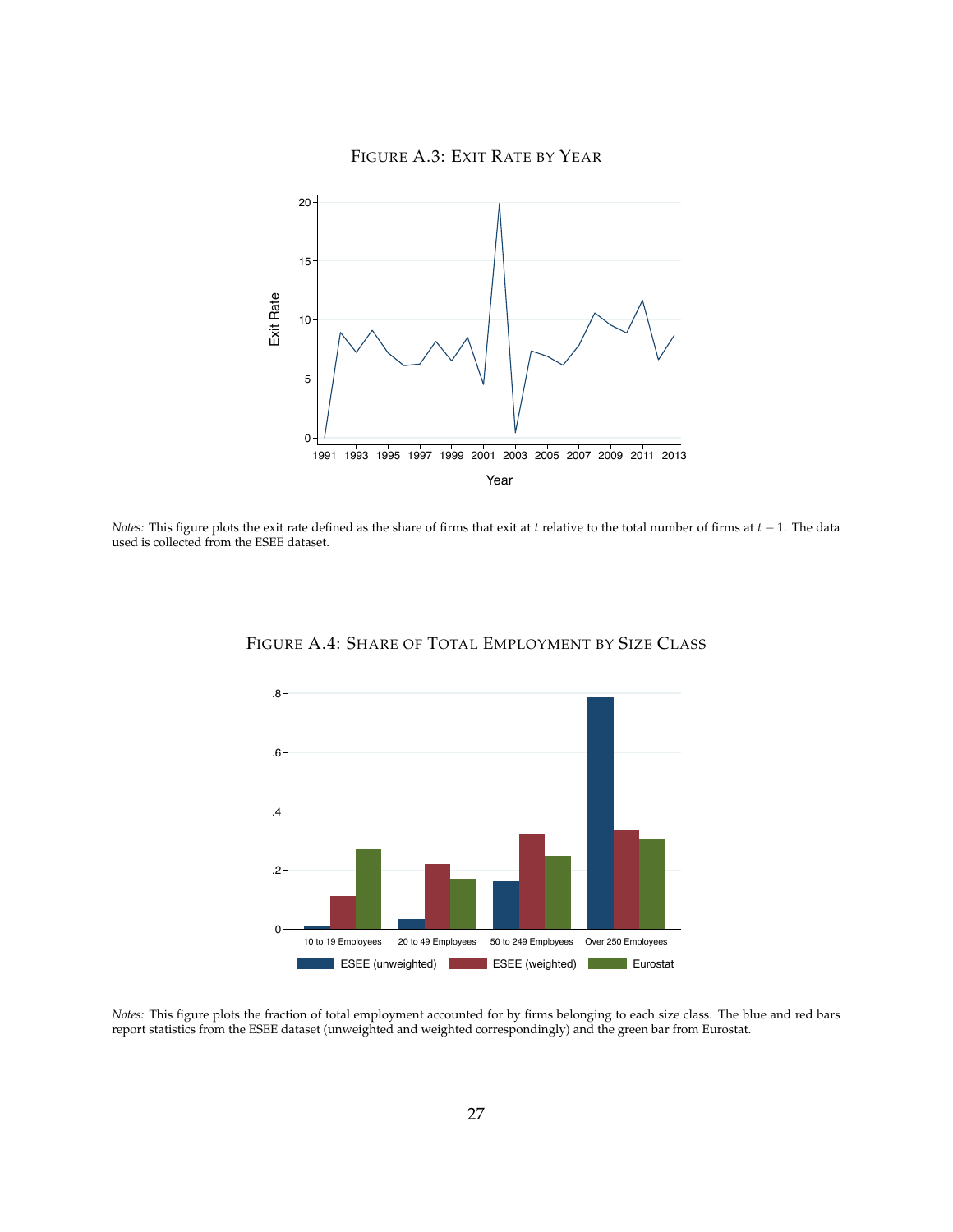#### FIGURE A.5: MISALLOCATION



*Notes:* This figure plots the within-industry dispersion of the marginal revenue products of capital and labor over time using sampling weights described in Online Appendix A.7. The numbers depicted are relative to 2000, which is normalized to one. Marginal revenue products are measured at the firm-level according to the Hsieh and Klenow (2009) framework. Standard deviations at the sector level are aggregated using time-invariant employment weights. The data used is collected from the ESEE dataset.

#### FIGURE A.6: PRODUCTIVITY GROWTH ACROSS THE DISTRIBUTION WITH SAMPLING WEIGHTS



*Notes:* This graph plots the growth in average TFP by percentile of the productivity distribution. It compares the average TFP of firms in a given percentile before and after each of the two sudden stops. As this is an unbalanced panel, firms are allowed to change percentiles and even exit the sample during the transition. The corresponding base and end years are 1991 and 1993 for the first episode; 2009 and 2013 for the second episode. To account for variability, the vertical lines represent error bands. The data used is collected from the ESEE dataset.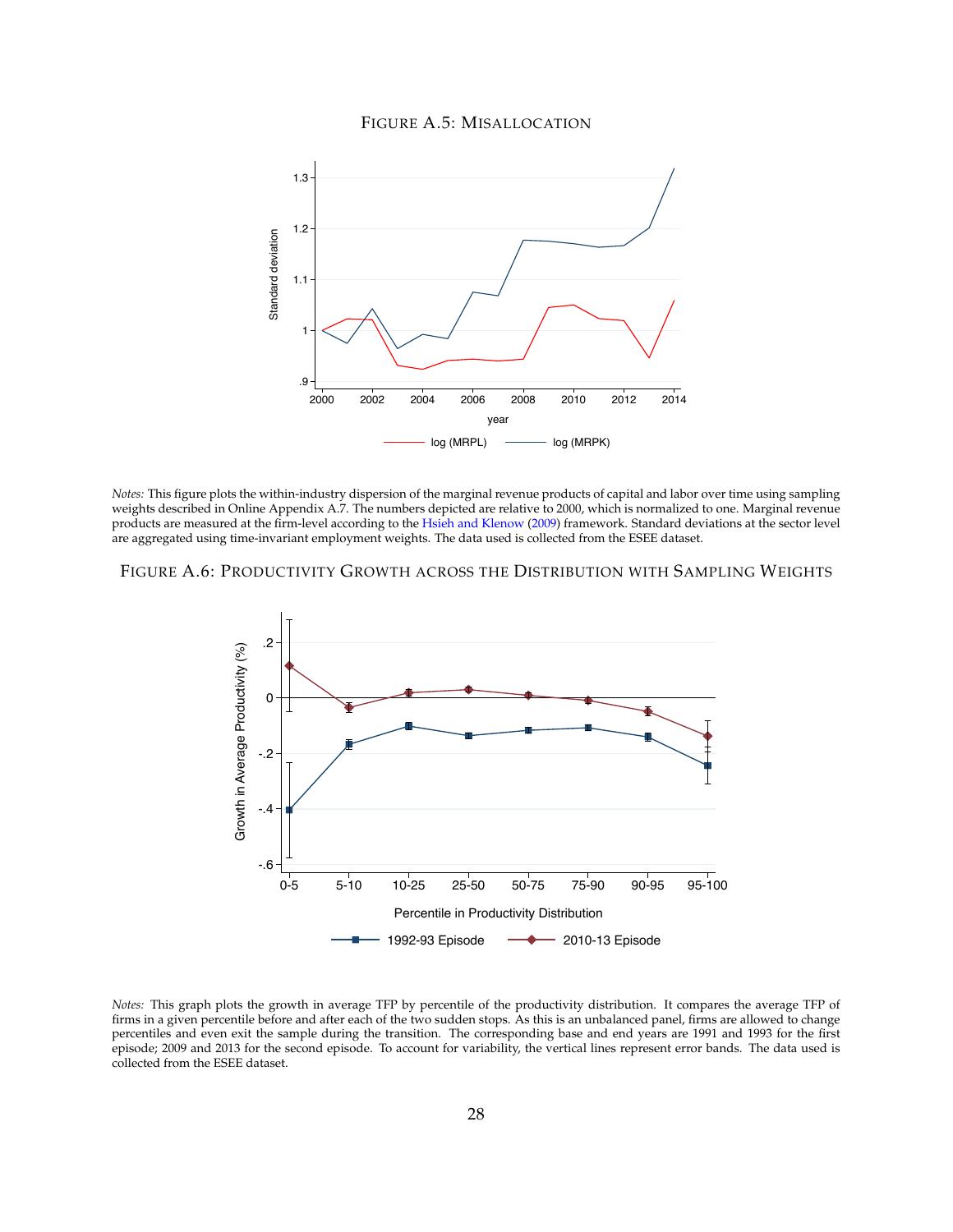

# FIGURE A.7: BASELINE MODEL - OTHER VARIABLES

*Notes:* These figures plot the impulse response functions of additional macroeconomic variables to a one percentage point increase to the country-specific risk premium and a one percentage point decrease to the common TFP shifter as predicted by the model described in section 3. All variables but debt holdings are expressed in log deviations from steady state. The level of debt, assumed to be zero in steady state, is expressed in levels. The interest rate, *Rt*, and the level of debt, *Bt*, are denominated in foreign currency; the wage, *Wt* and price level,  $P_t$  are denominated in domestic currency; the nominal exchange rate,  $\epsilon_t$ , is defined as domestic currency per unit of foreign currency; all other variables are expressed in real terms.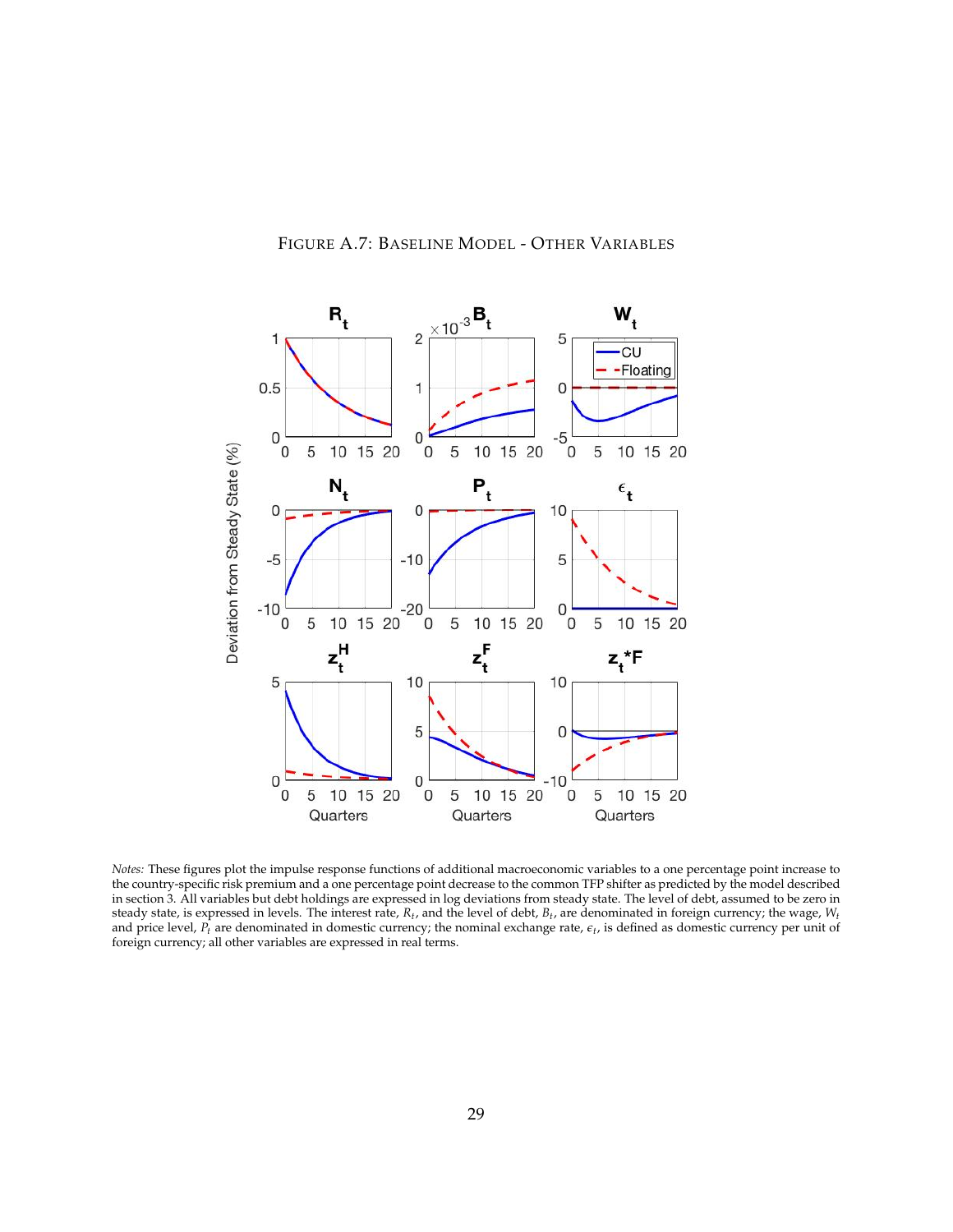

#### FIGURE A.8: A MODEL WITH CAPITAL

*Notes:* These figures plot the impulse response functions of key macroeconomic variables to a one percentage point increase to the country-specific risk premium and a one percentage point decrease to the common TFP shifter in a version of the model featuring physical capital as described in Appendix C.1. All variables but the current account are expressed in log deviations from steady state. The current account, assumed to be zero in steady state, is expressed in levels. The current account, exports and imports are denominated in domestic currency; all other variables are expressed in real terms.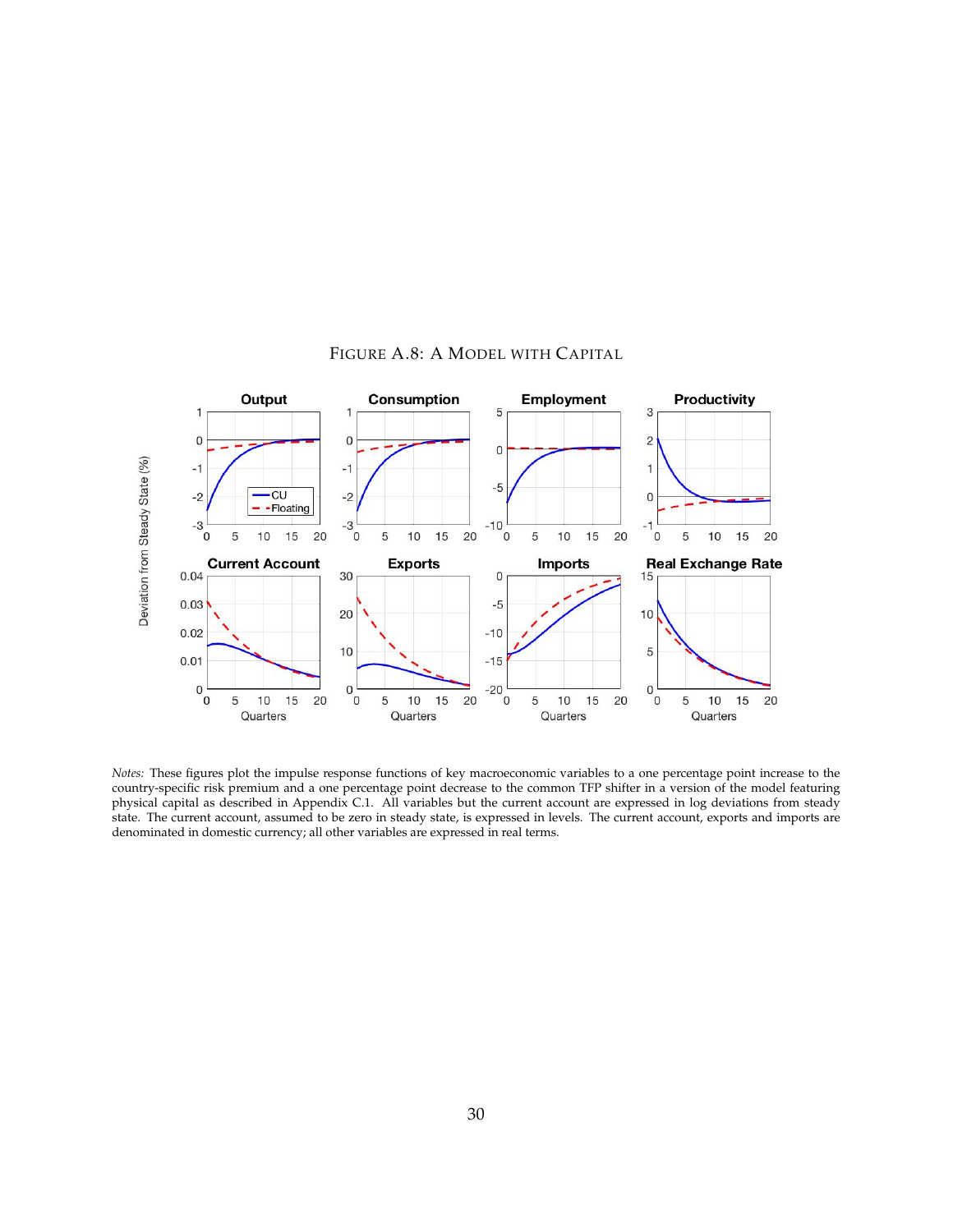

#### FIGURE A.9: A MODEL WITH IMPORTED INTERMEDIATE INPUTS

*Notes:* These figures plot the impulse response functions of key macroeconomic variables to a one percentage point increase to the country-specific risk premium and a one percentage point decrease to the common TFP shifter in a version of the model featuring imported intermediate inputs as described in Appendix C.2. All variables but the current account are expressed in log deviations from steady state. The current account, assumed to be zero in steady state, is expressed in levels. The current account, exports and imports are denominated in domestic currency; all other variables are expressed in real terms.



FIGURE A.10: A MODEL WITH IMPORTED INTERMEDIATE INPUTS - OTHER VARIABLES

*Notes:* These figures plot the impulse response functions of the marginal cost and the demand for intermediate inputs to a one percentage point increase to the country-specific risk premium and a one percentage point decrease to the common TFP shifter in a version of the model featuring imported intermediate inputs as described in Appendix C.2. Variables are expressed in log deviations from steady state. The cost of intermediates is denominated in domestic currency while the demand for intermediate inputs is in real terms.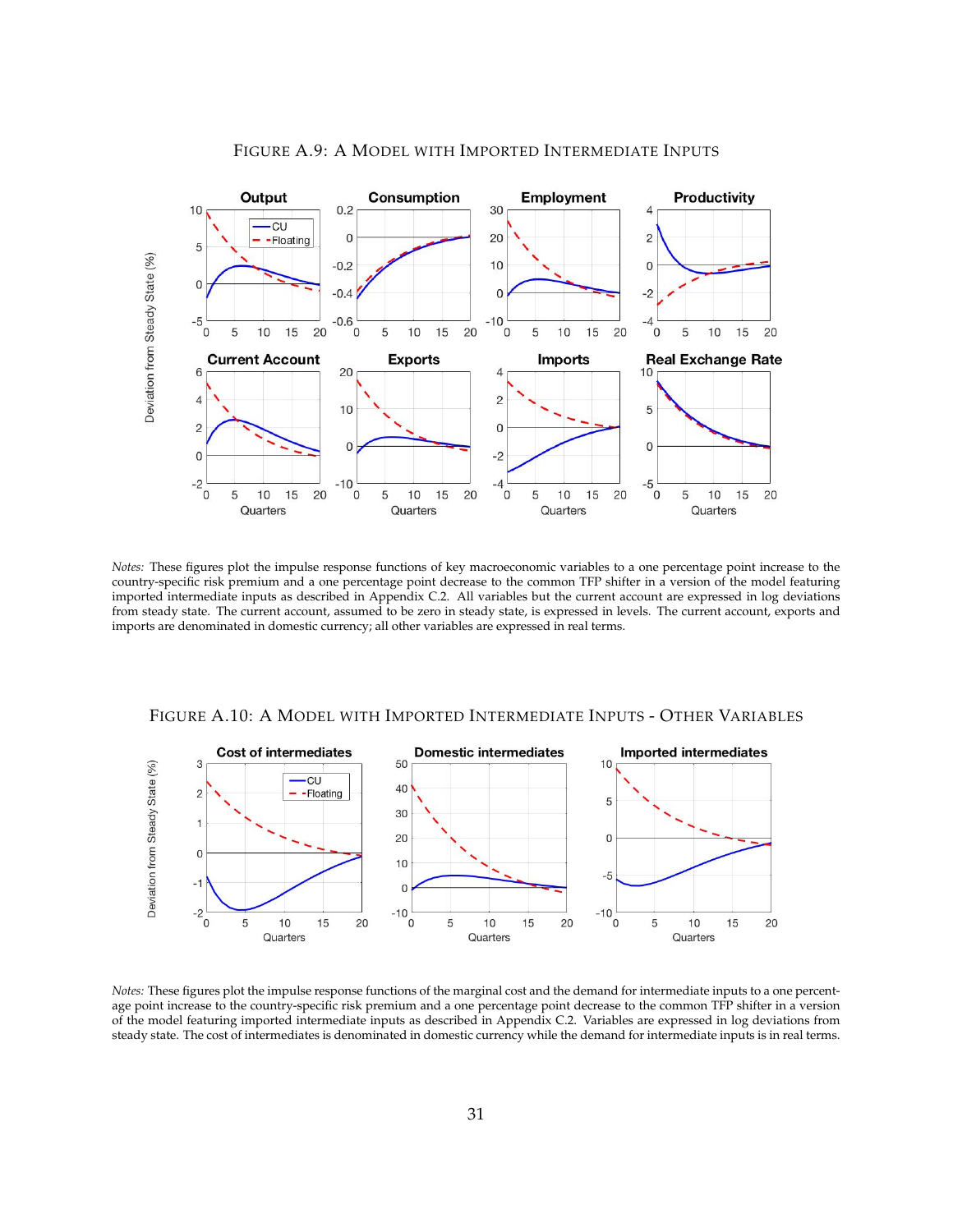

#### FIGURE A.11: LONG-RUN VERSION OF THE MODEL

*Notes:* These figures plot the impulse response functions of key macroeconomic variables to a one percentage point increase to the country-specific risk premium and a one percentage point decrease to the common TFP shifter in the long run version of the model as described in Appendix C.3. All variables but the current account are expressed in log deviations from steady state. The current account, assumed to be zero in steady state, is expressed in levels. The current account, exports and imports are denominated in domestic currency; all other variables are expressed in real terms.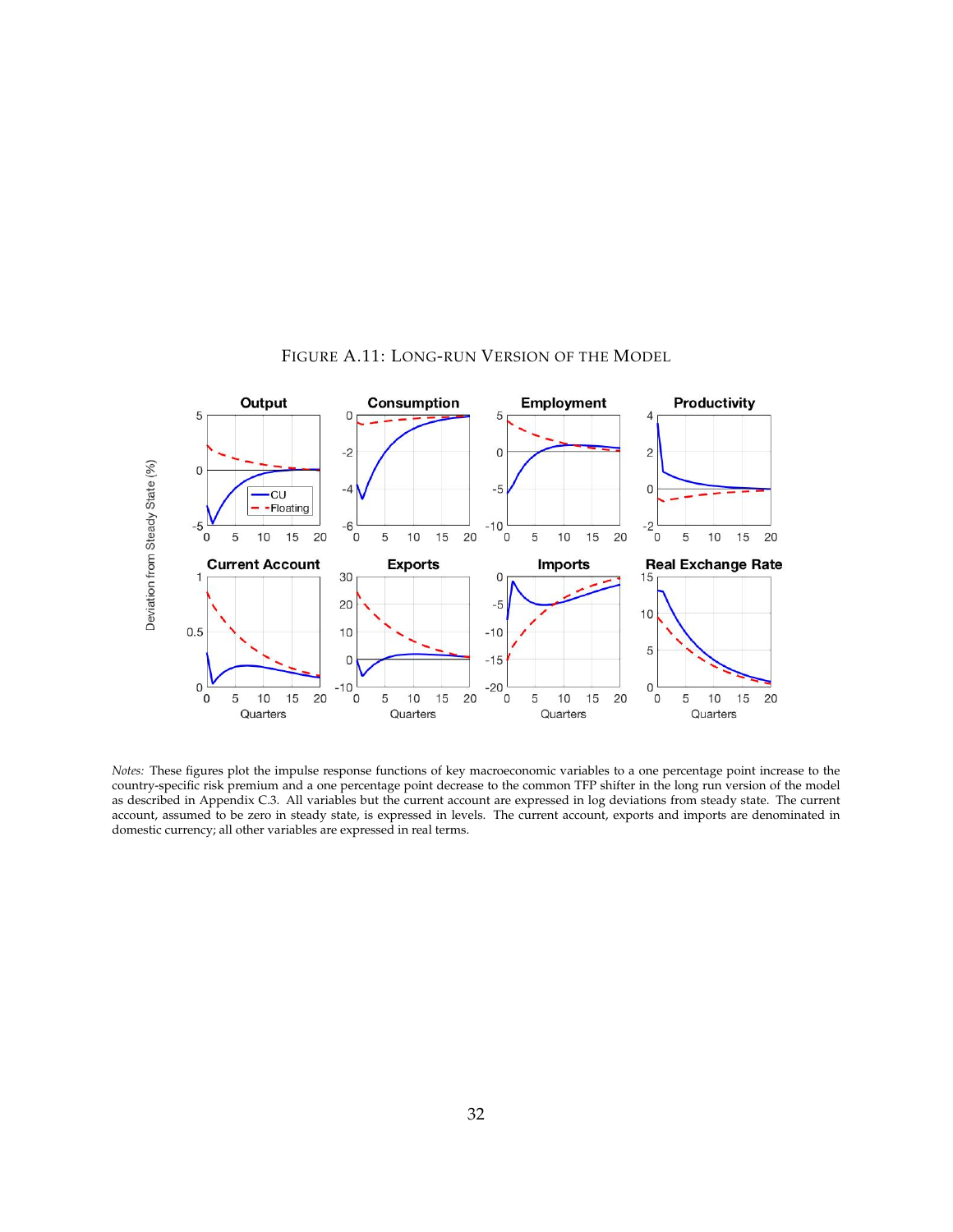

#### FIGURE A.12: A SUDDEN STOP UNDER A HARD PEG

*Notes:* This figure plots the response of macroeconomic variables to a sudden stop under a currency union. The black and red solid lines depict the mean and median path of the corresponding variables while the black dashed lines represent standard error bands. The two vertical lines show the start and end of an average episode. Output, consumption, employment, productivity, exports and imports are expressed in terms of percentage deviations from an extrapolated linear trend calculated from periods  $t - 5$  to  $t - 2$ . Current account is expressed as a share of GDP and the real exchange rate (RER), calculated as an index, is expressed in levels. The data used is collected from IFS, WDI and the Total Economy Database.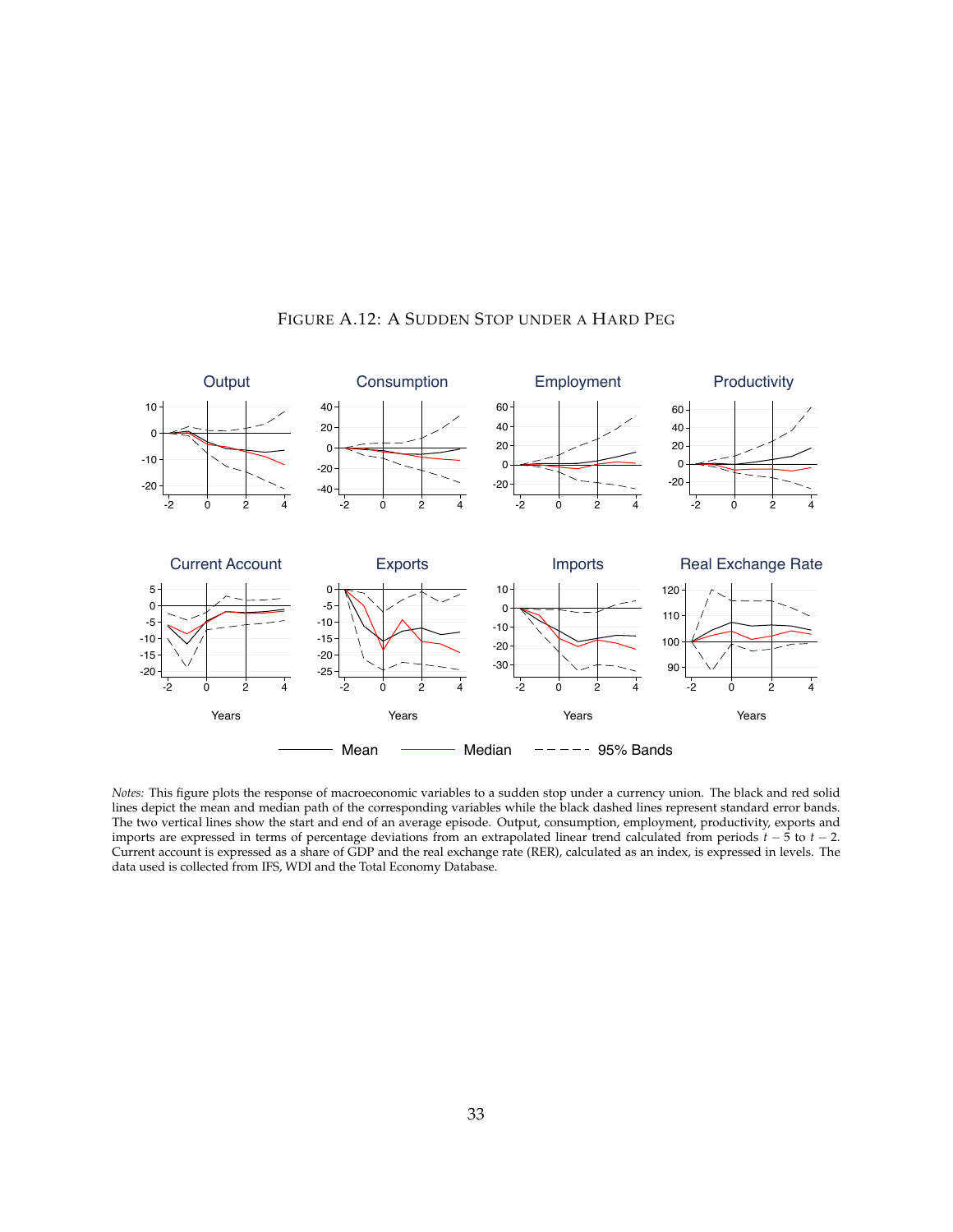

# FIGURE A.13: A SUDDEN STOP UNDER A SOFT PEG

*Notes:* This figure plots the response of macroeconomic variables to a sudden stop under a soft peg. The black and red solid lines depict the mean and median path of the corresponding variables while the black dashed lines represent standard error bands. The two vertical lines show the start and end of an average episode. Output, consumption, employment, productivity, exports and imports are expressed in terms of percentage deviations from an extrapolated linear trend calculated from periods  $t - 5$  to  $t - 2$ . Current account is expressed as a share of GDP and the real exchange rate (RER), calculated as an index, is expressed in levels. The data used is collected from IFS, WDI and the Total Economy Database.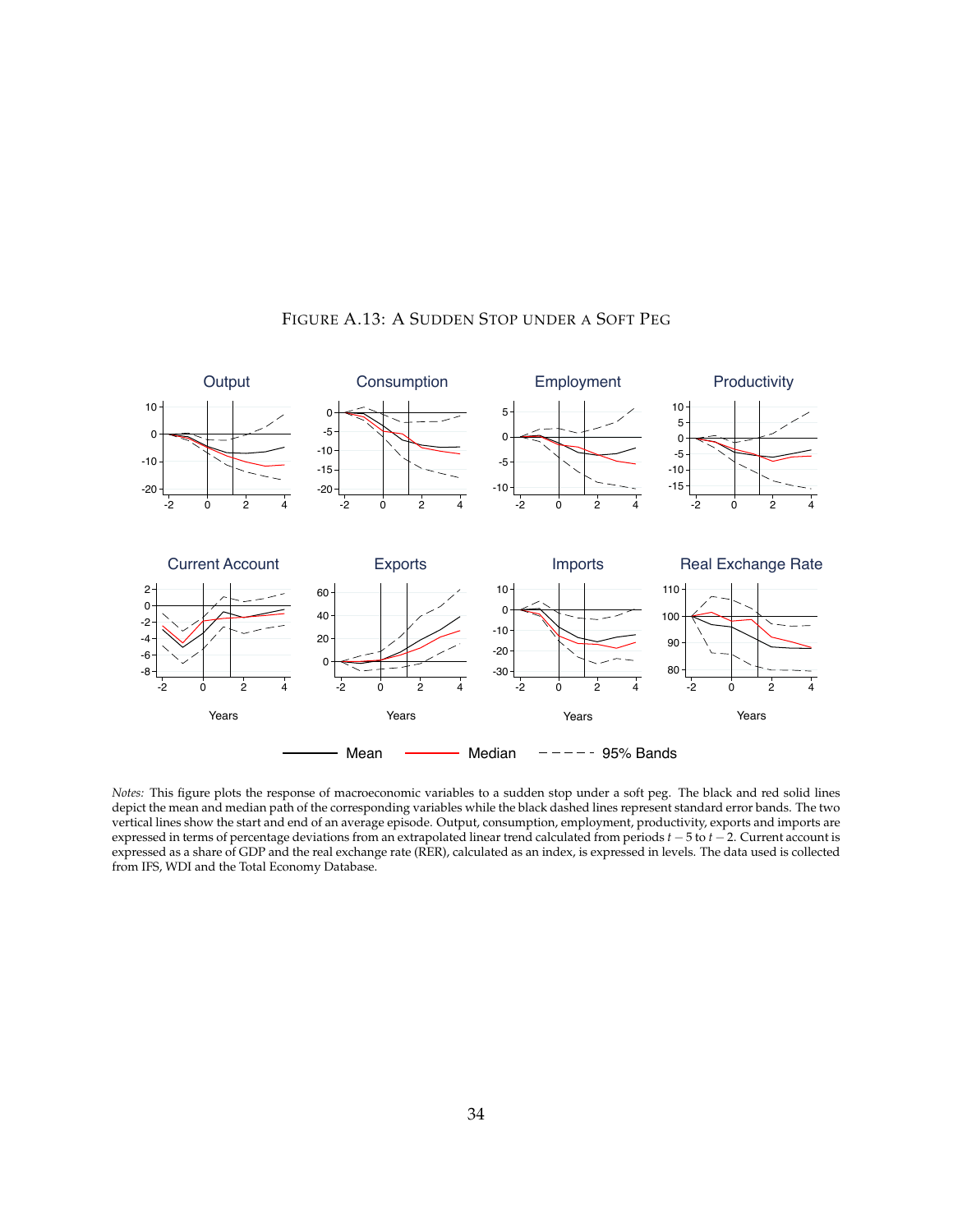



PANEL A: USING KLEIN AND SHAMBAUGH (2008) CODING SYSTEM





*Notes:* This figure plots the response of productivity to a sudden stop using alternative exchange rate classifications. Panel A builds on the coding system by Klein and Shambaugh (2008), instead of Ilzetzki, Reinhart and Rogoff (2019). Panel B considers the exchange rate regime in place one year before the sudden stop as the prevalent exchange rate regime. The first column reports sudden stops under a currency union and the second column sudden stops under a floating arrangement. The black and red solid lines depict the mean and median path of productivity while the black dashed lines represent standard error bands. The two vertical lines show the start and end of an average episode. Productivity is expressed in terms of percentage deviations from an extrapolated linear trend calculated from periods  $t - 5$  to  $t - 2$ . The sources of the data are IFS, WDI and the Total Economy Database.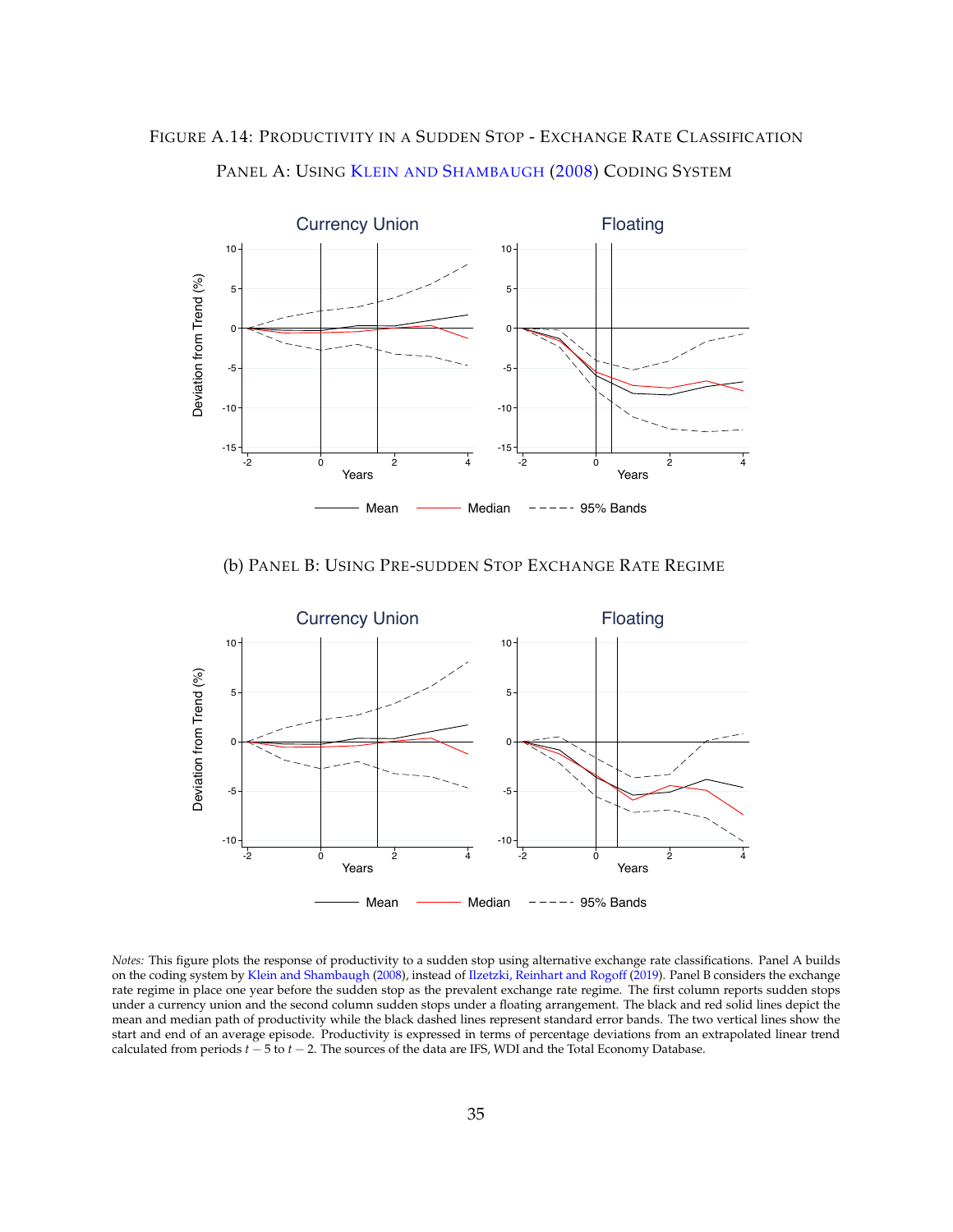

PANEL A: ONE-SIDED HODRICK-PRESCOTT FILTER





*Notes:* This figure plots the response of productivity to a sudden stop using alternative detrending methods. In panel A productivity is expressed in terms of percentage deviations from a one-sided Hodrick-Prescott filter with smoothing parameter set to 6.25. In panel B productivity is expressed in terms of percentage deviations from an extrapolated linear trend calculated from periods  $t - 4$  to  $t - 1$ . The first column reports sudden stops under a currency union or hard peg and the second column sudden stops under a soft peg or floating arrangement. The black and red solid lines depict the mean and median path of productivity while the black dashed lines represent standard error bands. The two vertical lines show the start and end of an average episode. The sources of the data are IFS, WDI and the Total Economy Database.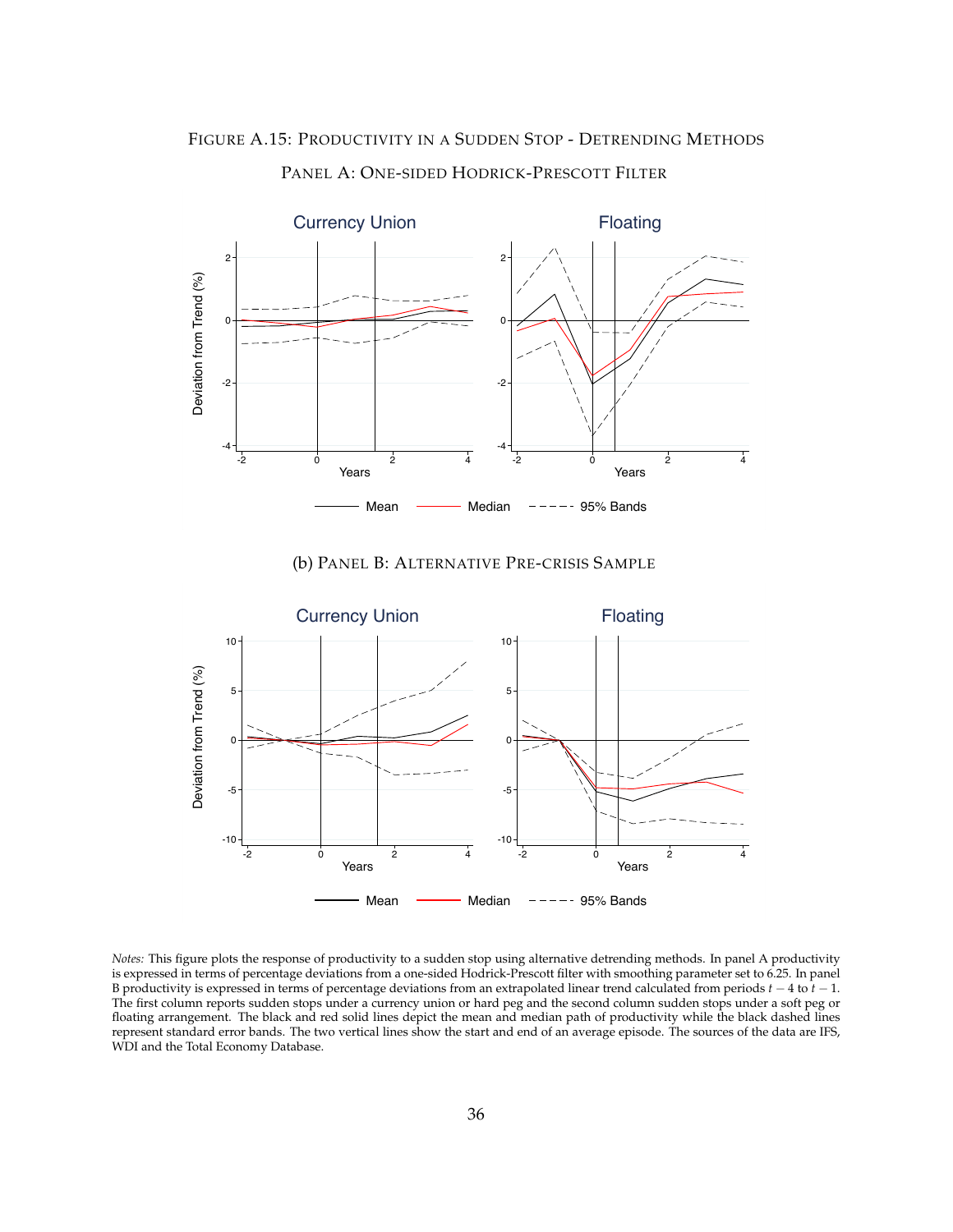

FIGURE A.16: PRODUCTIVITY IN A SUDDEN STOP - FULL WINDOW REQUIREMENT

*Notes:* This figure plots the response of productivity to a sudden stop. The sample is restricted to include only episodes for which there is data for all six years. The first column reports sudden stops under a currency union or hard peg and the second column sudden stops under a soft peg or floating arrangement. The black and red solid lines depict the mean and median path of productivity while the black dashed lines represent standard error bands. The two vertical lines show the start and end of an average episode. Productivity is expressed in terms of percentage deviations from an extrapolated linear trend calculated from periods  $t - 5$  to  $t - 2$ . The source of the data areIFS, WDI and the Total Economy Database.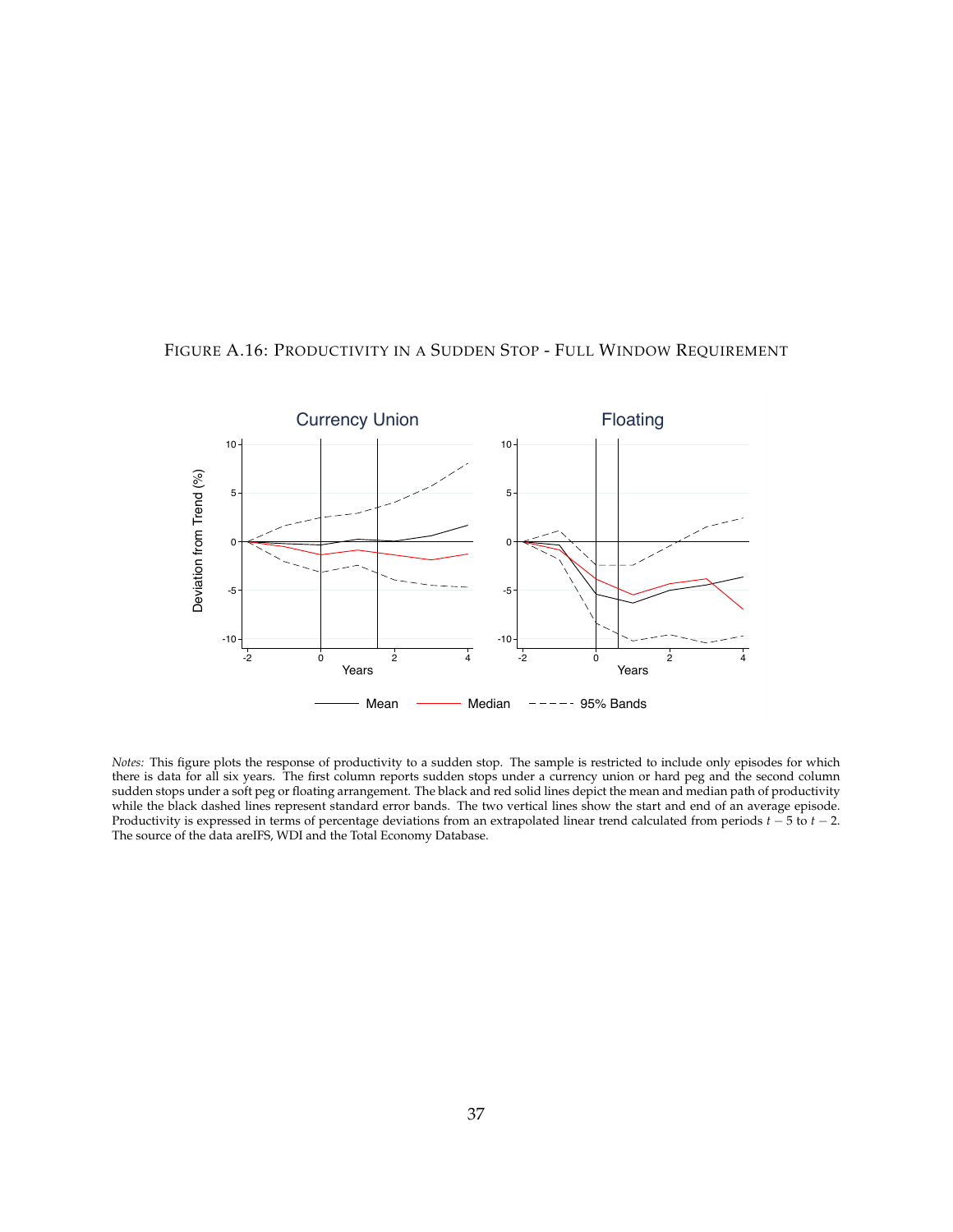# FIGURE A.17: PRODUCTIVITY IN A SUDDEN STOP - LEVEL OF ECONOMIC DEVELOPMENT



# PANEL A: ADVANCED ECONOMIES





*Notes:* This figure plots the response of productivity to a sudden stop. The sample is restricted to advanced economies in Panel A and developing economies in Panel B as classified by the IMF. The first column reports sudden stops under a currency union or hard peg and the second column sudden stops under a soft peg or floating arrangement. The black and red solid lines depict the mean and median path of productivity while the black dashed lines represent standard error bands. The two vertical lines show the start and end of an average episode. Productivity is expressed in terms of percentage deviations from an extrapolated linear trend calculated from periods  $t - 5$  to  $t - 2$ . The sources of the data are IFS, WDI and the Total Economy Database.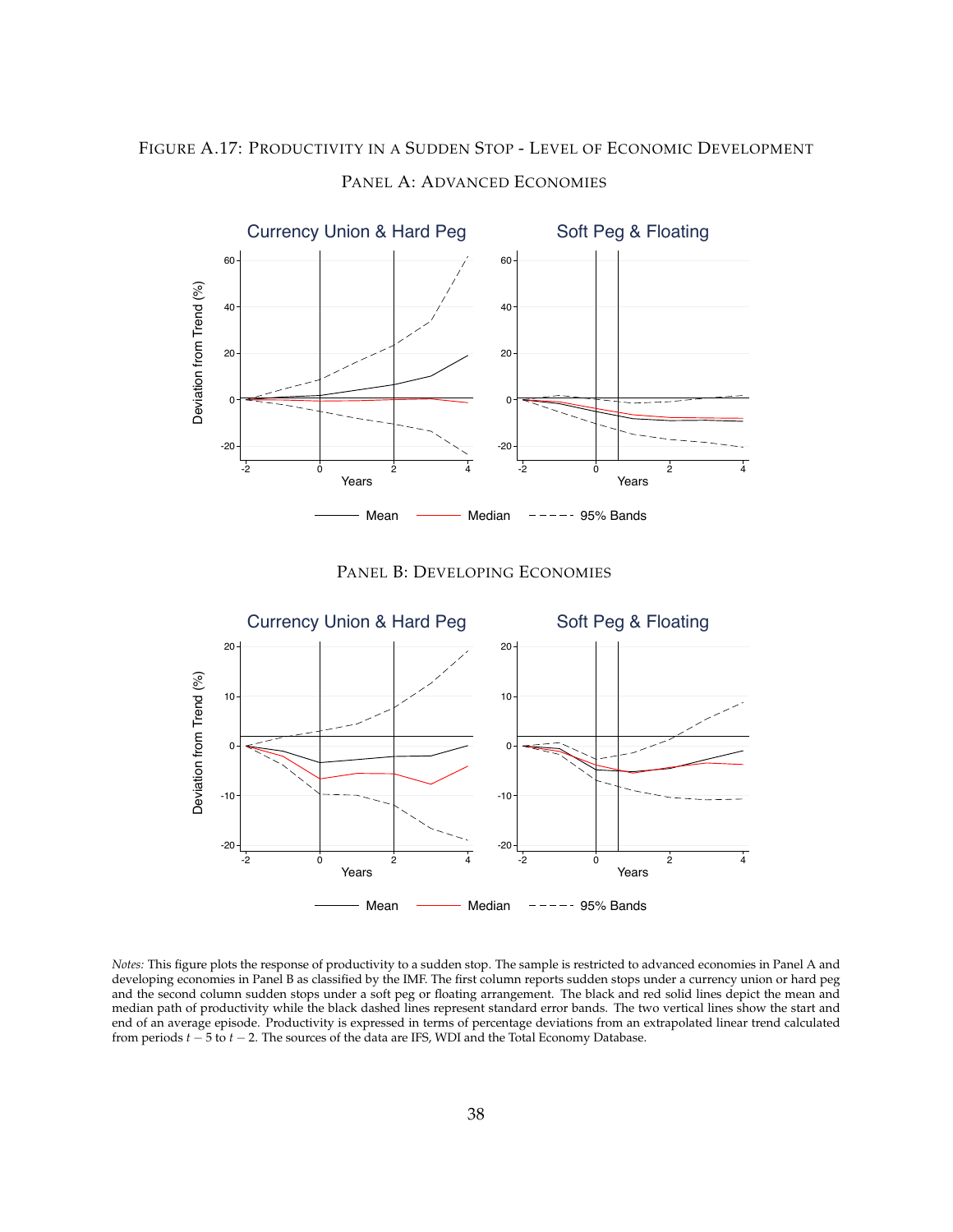



PANEL A: CONTROLLING FOR TWIN CRISES





*Notes:* This figure plots the response of productivity to a sudden stop. Panel A controls for the incidence of a twin crisis defined as a simultaneous currency and banking crisis. Panel B controls for the scope of the crisis, i.e., whether it is global or regional (as opposed to local). The first column reports sudden stops under a currency union and the second column sudden stops under a floating arrangement. The black and red solid lines depict the mean and median path of productivity while the black dashed lines represent standard error bands. The two vertical lines show the start and end of an average episode. Productivity is expressed in terms of percentage deviations from an extrapolated linear trend calculated from periods  $t - 5$  to  $t - 2$ . The sources of the data are IFS, WDI and the Total Economy Database.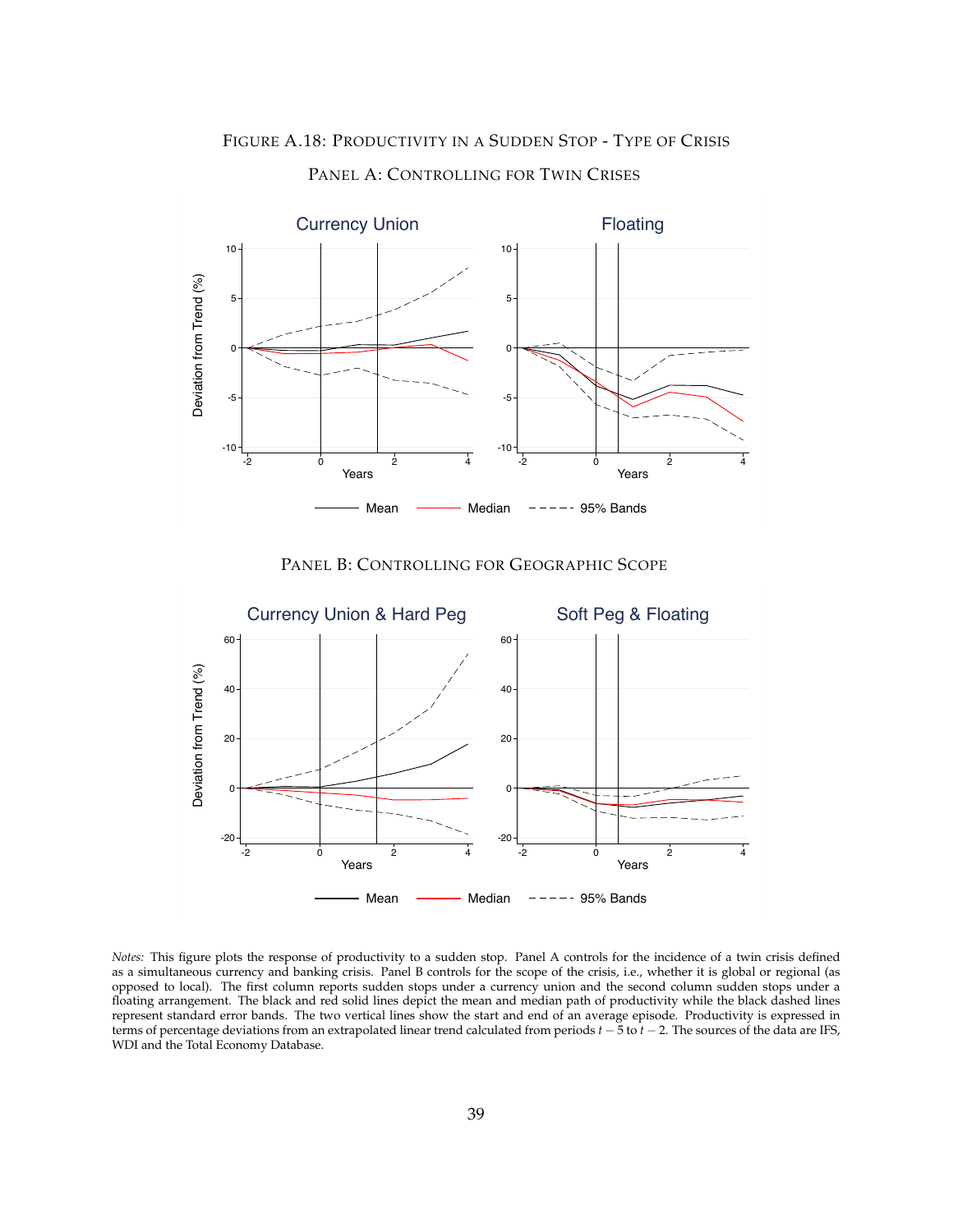# **F Additional Tables**

|                 | 1992-93 Episode             |         | 2010-13 Episode             |         |
|-----------------|-----------------------------|---------|-----------------------------|---------|
|                 | Pre-sudden Stop Sudden Stop |         | Pre-sudden Stop Sudden Stop |         |
| Mean            | 0.28                        | 0.14    | 0.11                        | 0.12    |
| Mode            | 0.29                        | 0.17    | 0.14                        | 0.16    |
| St. Dev.        | 0.58                        | 0.62    | 0.69                        | 0.62    |
| <b>Skewness</b> | $-0.40$                     | $-1.24$ | $-2.37$                     | $-0.89$ |
| Kurtosis        | 7.04                        | 10.42   | 27.92                       | 7.13    |
| Min             | $-3.73$                     | $-5.28$ | $-9.07$                     | $-3.68$ |
| Max             | 2.58                        | 2.40    | 2.49                        | 2.49    |

TABLE A.1: MOMENTS OF THE PRODUCTIVITY DISTRIBUTION

*Notes:* This table summarizes moments of the distribution of firm-level TFP (in logs) before and after a sudden stop. The first two columns refer to the 1992-93 episode, while the last two focus on the 2010-13 episode. Pre-sudden stop measures are calculated using data from the year before the sudden stop starts. Sudden stop measures are calculated using data from the last year of the sudden stop. The data used is collected from the ESEE dataset.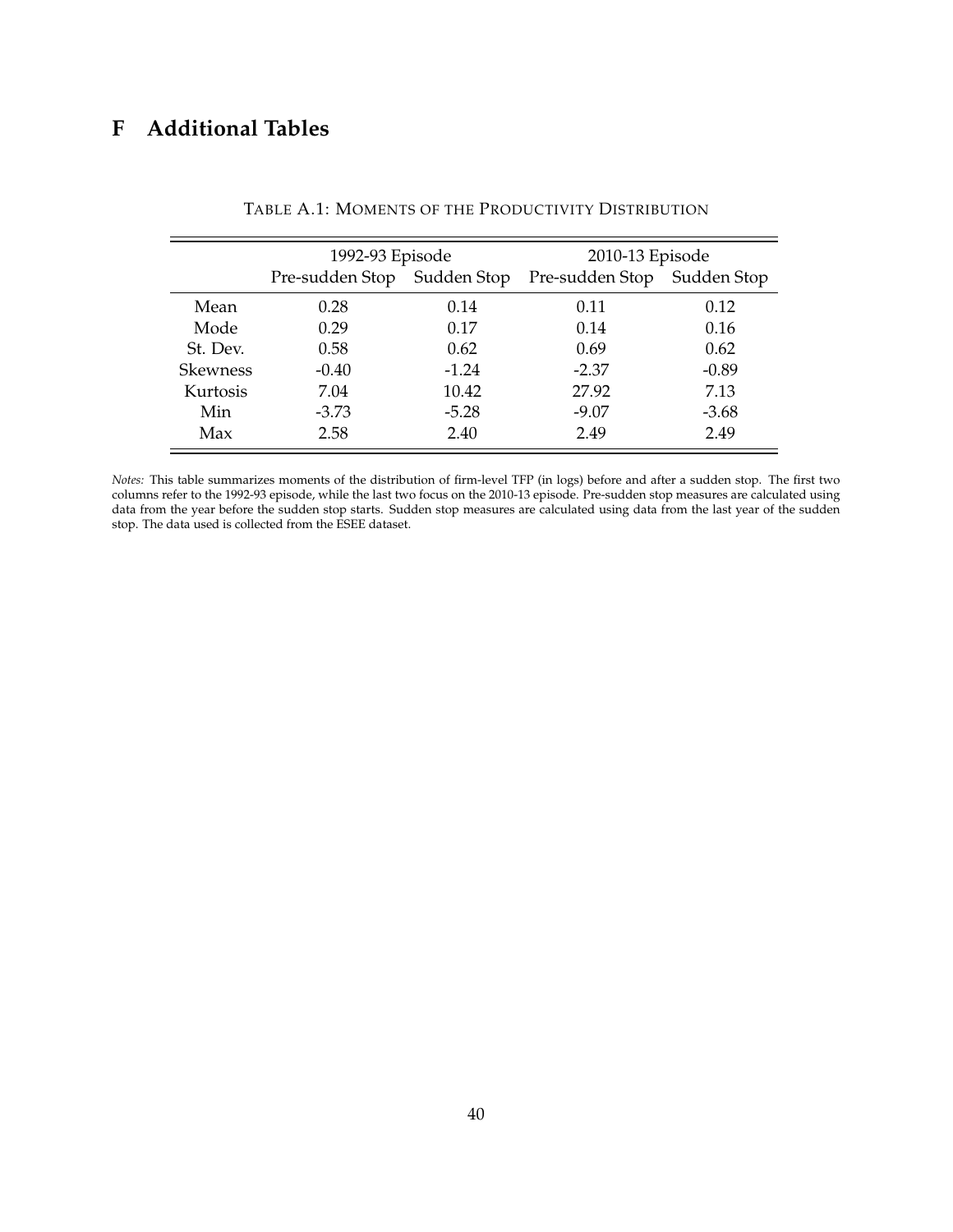|                                     | Sudden Stops        |          |  |
|-------------------------------------|---------------------|----------|--|
|                                     | 1992-1993 2010-2013 |          |  |
| Productivity Growth (%)             | $-10.13$            | 10.91    |  |
|                                     |                     |          |  |
| Contribution to Productivity Growth |                     |          |  |
| Incumbents' Contribution            | $-9.69$             | 6.59     |  |
| Within-firm Contribution            | $-18.75$            | $-12.02$ |  |
| Between-firm Contribution           | $-10.48$            | $-6.98$  |  |
| Cross-term Contribution             | 19.54               | 25.6     |  |
| <b>Net Entry Contribution</b>       | $-0.44$             | 4.31     |  |
| <b>Entrants' Contribution</b>       | $-1.35$             | $-1.35$  |  |
| Exiters' Contribution               | 0.91                | 5.17     |  |

TABLE A.2: DECOMPOSITION OF PRODUCTIVITY GROWTH USING VALUE-ADDED WEIGHTS

*Notes:* Productivity growth refers to accumulated TFP growth for the stated period. Base and final years are 1991 and 1993 for the first episode; 2009 and 2013 for the second episode. Contribution of incumbents and net entrants add up to productivity growth. Contribution of within-firm, between-firm and cross-term components add up to incumbents' contribution. Contribution of entrants and exiters add up to net entry contribution. Details of the formal decomposition can be found in Online Appendix A.5. The data used is collected from the ESEE dataset.

| Sudden Stops |                     |  |
|--------------|---------------------|--|
|              | 1992-1993 2010-2013 |  |
| $-5.44$      | 2.50                |  |
|              |                     |  |
|              |                     |  |
| -5.73        | 0.33                |  |
| $-5.24$      | $-0.31$             |  |
| 0.43         | 1.45                |  |
| $-0.92$      | $-0.81$             |  |
| 0.29         | 2.18                |  |
| $-0.54$      | $-0.05$             |  |
| 0.83         | 2.23                |  |
|              |                     |  |

#### TABLE A.3: ANNUALIZED DECOMPOSITION OF PRODUCTIVITY GROWTH

*Notes:* Productivity growth refers to the average year-on-year growth for the stated period. Contribution of incumbents and net entrants add up to productivity growth. Contribution of within-firm, between-firm and cross-term components add up to incumbents' contribution. Contribution of entrants and exiters add up to net entry contribution. Details of the formal decomposition can be found in Online Appendix A.5. The data used is collected from the ESEE dataset.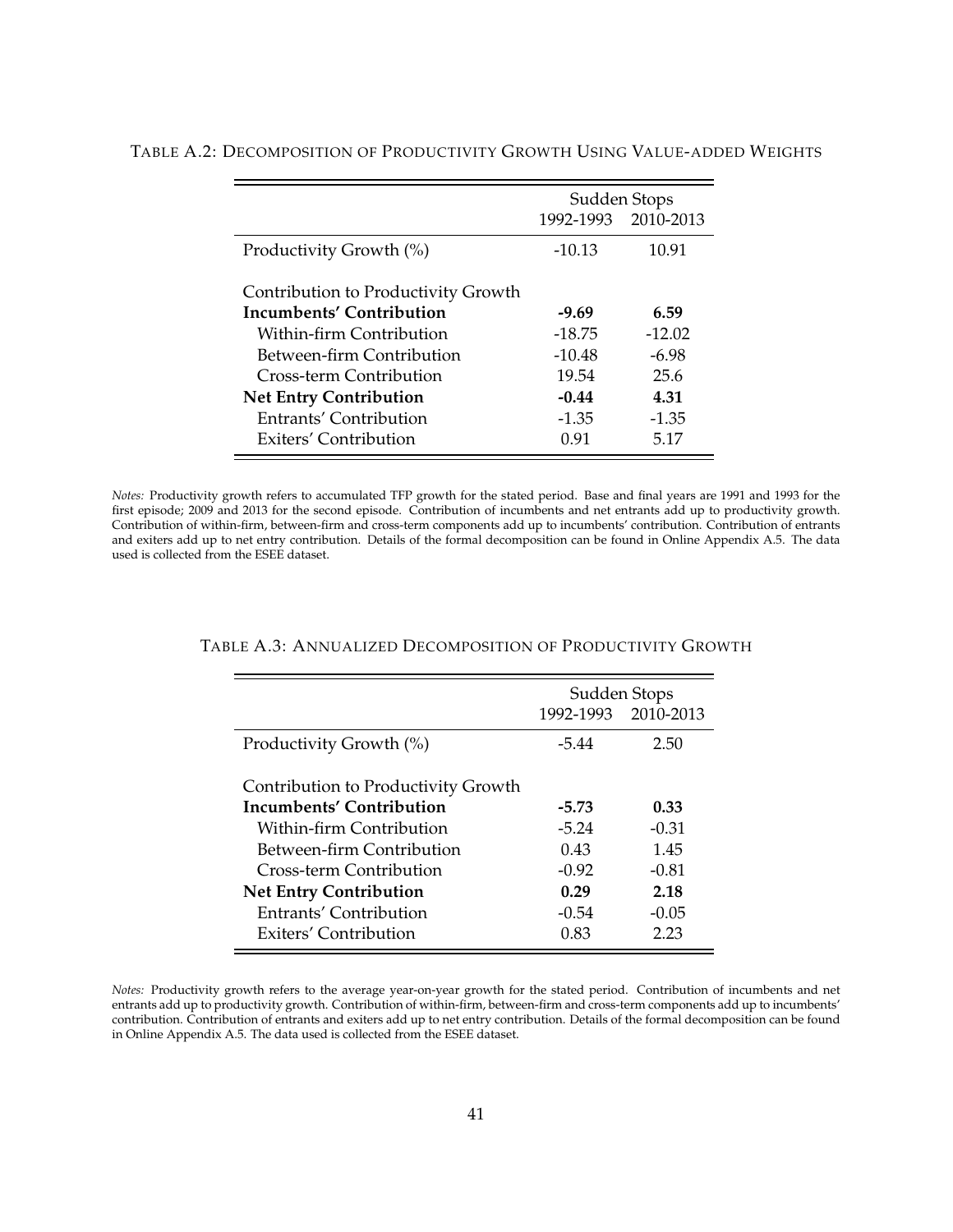|                                  | (1)         | (2)         | (3)         | (4)         | (5)         |
|----------------------------------|-------------|-------------|-------------|-------------|-------------|
| $TFP_{it}$                       | $-0.020***$ | $-0.020***$ | $-0.021***$ | $-0.016***$ | $-0.016***$ |
|                                  | (0.003)     | (0.004)     | (0.004)     | (0.003)     | (0.004)     |
| $ss_{t+1}^1 * TFP_{it}$          | $-0.004$    | $-0.004$    | $-0.007$    | $-0.005$    | $-0.010$    |
|                                  | (0.014)     | (0.014)     | (0.017)     | (0.013)     | (0.015)     |
| $ss_{t+1}^2 * TFP_{it}$          | $-0.038***$ | $-0.036***$ | $-0.039***$ | $-0.032***$ | $-0.032***$ |
|                                  | (0.010)     | (0.009)     | (0.010)     | (0.008)     | (0.008)     |
| <i>intrate</i> <sub>it</sub>     |             | $-0.000$    |             |             | 0.000       |
|                                  |             | (0.001)     |             |             | (0.001)     |
| $ss_{t+1}^1 * intrate_{it}$      |             | 0.001       |             |             | 0.001       |
|                                  |             | (0.001)     |             |             | (0.001)     |
| $ss_{t+1}^2 * intrate_{it}$      |             | $0.004*$    |             |             | $0.005*$    |
|                                  |             | (0.002)     |             |             | (0.002)     |
| $\triangle$ sales <sub>it</sub>  |             |             | $-0.009*$   |             | $-0.010*$   |
|                                  |             |             | (0.005)     |             | (0.005)     |
| $ss_{t+1}^1 * \Delta sales_{it}$ |             |             | $0.022*$    |             | $0.030**$   |
|                                  |             |             | (0.012)     |             | (0.013)     |
| $ss_{t+1}^2 * \Delta sales_{it}$ |             |             | 0.004       |             | 0.006       |
|                                  |             |             | (0.006)     |             | (0.006)     |
| $ROE_{it}$                       |             |             |             | $-0.000$    | $-0.000$    |
|                                  |             |             |             | (0.000)     | (0.000)     |
| $ss_{t+1}^1 * ROE_{it}$          |             |             |             | $-0.000$    | $-0.000$    |
|                                  |             |             |             | (0.000)     | (0.000)     |
| $ss_{t+1}^2 * ROE_{it}$          |             |             |             | $0.002*$    | $0.003**$   |
|                                  |             |             |             | (0.001)     | (0.001)     |
|                                  |             |             |             |             |             |
| Observations                     | 36,261      | 34,817      | 32,268      | 34,318      | 30,830      |
| Year FE                          | Yes         | Yes         | Yes         | Yes         | Yes         |
| Firm Size FE                     | Yes         | Yes         | Yes         | Yes         | Yes         |

TABLE A.4: FIRM EXIT AND PRODUCTIVITY WITH ADDITIONAL CONTROLS II

*Notes:* All regressions are linear probability models where exit=1 if the firm reports positive activity in period *t* and no activity in period  $t + 1$ .  $TFP_{it}$  is the log firm-level TFP at time  $t$ ,  $ss_{t+1}^1$  is a dummy equal to one for years 1992-1993 and  $ss_{t+1}^2$  is a dummy equal to one for years 2010-2013. *intrate<sub>it</sub>* measures the average cost of long-term debt. Δs*ales<sub>it</sub>* is the growth in sales between periods *t* – 1 and<br>*t. ROE<sub>it</sub>* is the return on equity. Firm size classes in period *t* are are clustered at the year level;  $^{***}p < 0.01$ ,  $^{**}p < 0.05$ , and  $^{*}p < 0.10$ .

|                       | 1992-93 Episode<br>Pre-sudden Stop Sudden Stop Pre-sudden Stop Sudden Stop |       | 2010-13 Episode |       |
|-----------------------|----------------------------------------------------------------------------|-------|-----------------|-------|
|                       |                                                                            |       |                 |       |
| Dispersion of Capital | 1.125                                                                      | 1.063 | 1.178           | 1.112 |
| Dispersion of Labor   | 0.422                                                                      | 0.460 | 0.577           | 0.474 |

*Notes:* This table summarizes the weighted average of within-sector standard deviations of marginal revenue products of capital and labor. The first two columns refer to the 1992-93 episode, while the last two focus on the 2010-13 episode. Pre-sudden stop measures are calculated using data from the year before the sudden stop starts. Sudden stop measures are calculated using data from the last year of the sudden stop. The data used is collected from the ESEE dataset.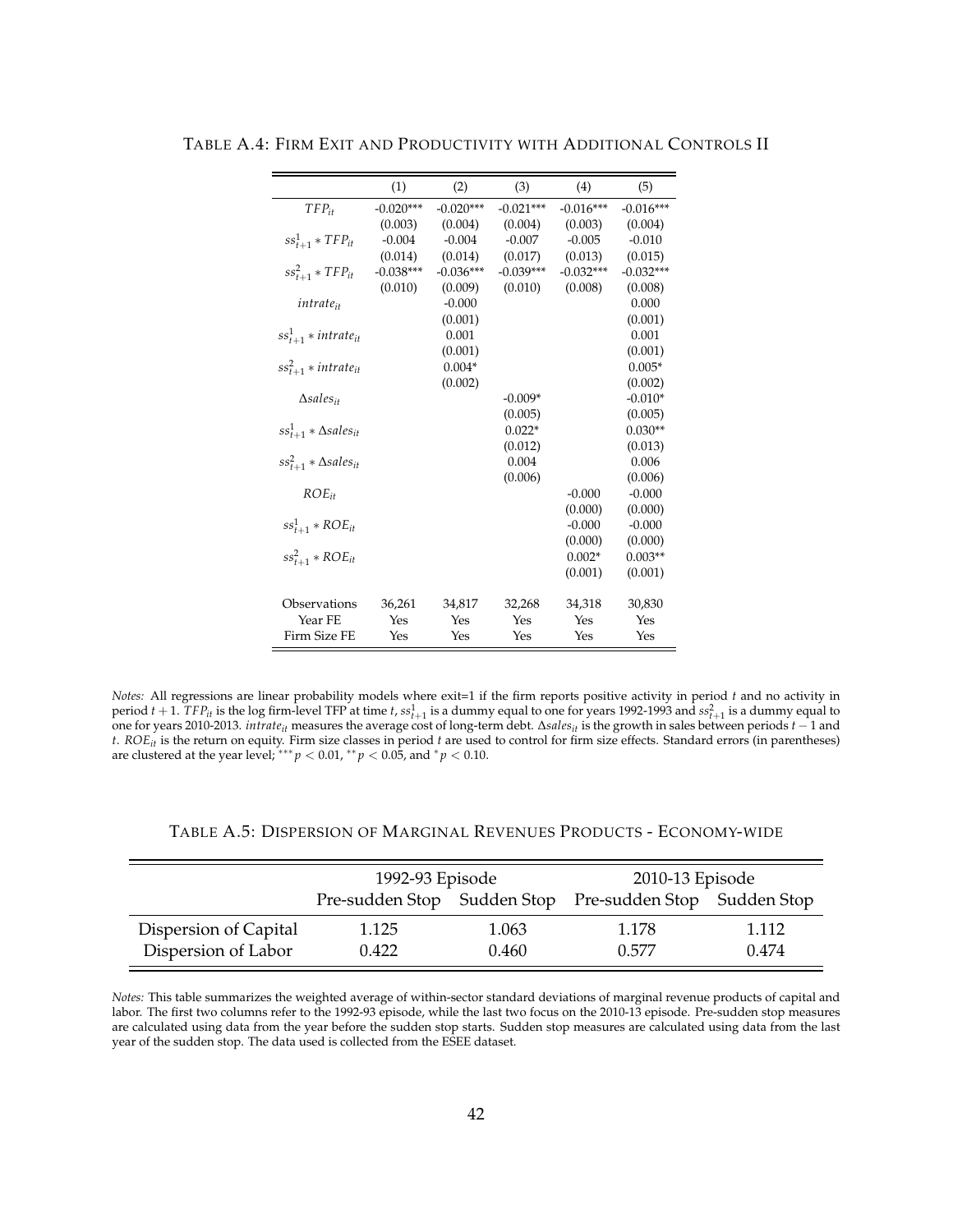|                                     | Sudden Stops |                     |  |
|-------------------------------------|--------------|---------------------|--|
|                                     |              | 1992-1993 2010-2013 |  |
| Productivity Growth (%)             | $-15.31$     | 3.59                |  |
|                                     |              |                     |  |
| Contribution to Productivity Growth |              |                     |  |
| Incumbents' Contribution            | $-14.78$     | -4.99               |  |
| Within-firm Contribution            | $-12.24$     | $-6.78$             |  |
| Between-firm Contribution           | $-2.50$      | 1.86                |  |
| Cross-term Contribution             | $-0.03$      | $-0.06$             |  |
| <b>Net Entry Contribution</b>       | $-0.53$      | 8.58                |  |
| Entrants' Contribution              | $-1.71$      | $-0.31$             |  |
| Exiters' Contribution               | 1.18         | 8.89                |  |

#### TABLE A.6: DECOMPOSITION OF PRODUCTIVITY GROWTH WITH SAMPLING WEIGHTS

*Notes:* Productivity growth refers to accumulated TFP growth for the stated period. Base and final years are 1991 and 1993 for the first episode; 2009 and 2013 for the second episode. Contribution of incumbents and net entrants add up to productivity growth. Contribution of within-firm, between-firm and cross-term components add up to incumbents' contribution. Contribution of entrants and exiters add up to net entry contribution. Details of the formal decomposition can be found in Online Appendix A.5. The data used is collected from the ESEE dataset.

|                            | Exit       | Labor Growth<br>(Incumbent & Exiters) | Labor Growth<br>(Incumbents Only) |
|----------------------------|------------|---------------------------------------|-----------------------------------|
|                            | (1)        | (2)                                   | (3)                               |
| $TFP_{it}$                 | $-0.026$   | $0.037***$                            | $0.022***$                        |
|                            | (0.019)    | (0.002)                               | (0.005)                           |
| $ss_{t+1}^1 * TFP_{it}$    | 0.005      | $-0.015**$                            | $-0.005$                          |
|                            | (0.023)    | (0.007)                               | (0.011)                           |
| $ss_{t+1}^2 * TFP_{it}$    | $-0.041**$ | 0.011                                 | $0.015**$                         |
|                            | (0.019)    | (0.009)                               | (0.007)                           |
| <i><b>Observations</b></i> | 36,261     | 32,268                                | 28,275                            |
| Year FE                    | Yes        | Yes                                   | Yes                               |
| Firm Size FE               | Yes        | Yes                                   | Yes                               |

#### TABLE A.7: REALLOCATION AND PRODUCTIVITY WITH SAMPLING WEIGHTS

*Notes:* Regression for exit is a linear probability model where exit=1 if the firm reports positive activity in period *t* and no activity in period  $t+1$ . Labor growth is measured from period  $t$  to period  $t+1$ .  $TFP_{it}$  is the log firm-level TFP at time  $t$ ,  $ss^1_{t+1}$  is a dummy equal to one for years 1992-1993 and  $ss_{t+1}^2$  is a dummy equal to one for years 2010-2013. Firm size classes in period *t* are used to control for firm size effects. Observations are weighted using sampling weights. Standard errors (in parentheses) are clustered at the year level;  $^{***}p<0.01$  ,  $^{**}p<0.05$  , and  $^{*}p<0.10$  .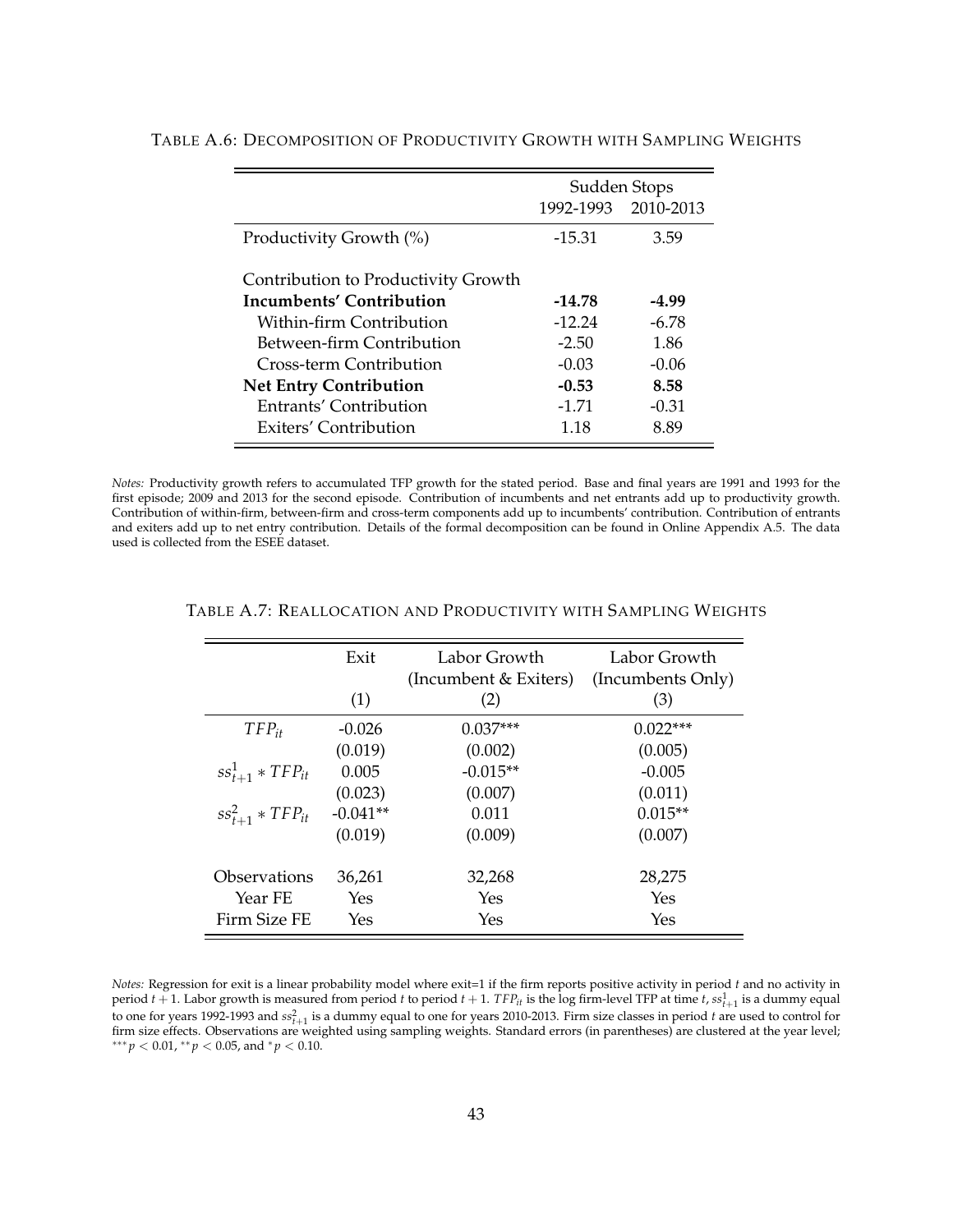|                              | (1)        | (2)        | (3)       | (4)        | (5)       |
|------------------------------|------------|------------|-----------|------------|-----------|
| $TFP_{it}$                   | $-0.027$   | $-0.026$   | $-0.023$  | $-0.025$   | $-0.022$  |
|                              | (0.018)    | (0.018)    | (0.014)   | (0.017)    | (0.013)   |
| $ss_{t+1}^1 * TFP_{it}$      | 0.008      | 0.003      | 0.000     | 0.005      | $-0.002$  |
|                              | (0.023)    | (0.023)    | (0.020)   | (0.022)    | (0.020)   |
| $ss_{t+1}^2 * TFP_{it}$      | $-0.040**$ | $-0.042**$ | $-0.029*$ | $-0.038**$ | $-0.028*$ |
|                              | (0.019)    | (0.019)    | (0.015)   | (0.018)    | (0.014)   |
| $cons_i$                     |            | 0.053      |           |            | 0.028     |
|                              |            | (0.040)    |           |            | (0.020)   |
| $ss_{t+1}^1 * cons_i$        |            | $-0.166**$ |           |            | $-0.165*$ |
|                              |            | (0.077)    |           |            | (0.090)   |
| $ss_{t+1}^2 * cons_i$        |            | $-0.040$   |           |            | $-0.092$  |
|                              |            | (0.083)    |           |            | (0.114)   |
| leverageit                   |            |            | 0.000     |            | 0.000     |
|                              |            |            | (0.000)   |            | (0.000)   |
| $ss_{t+1}^1 * leverage_{it}$ |            |            | 0.000     |            | 0.000     |
|                              |            |            | (0.000)   |            | (0.000)   |
| $ss_{t+1}^2 * leverage_{it}$ |            |            | 0.000     |            | 0.000     |
|                              |            |            | (0.000)   |            | (0.000)   |
| <i>importer<sub>it</sub></i> |            |            |           | $-0.013$   | $-0.009$  |
|                              |            |            |           | (0.014)    | (0.010)   |
| $ss_{t+1}^1 * importer_{it}$ |            |            |           | $-0.002$   | $-0.009$  |
|                              |            |            |           | (0.017)    | (0.017)   |
| $ss_{t+1}^2 * importer_{it}$ |            |            |           | $-0.024$   | $-0.021$  |
|                              |            |            |           | (0.018)    | (0.015)   |
|                              |            |            |           |            |           |
| Observations                 | 36,261     | 36,261     | 34,307    | 36,261     | 34,307    |
| Year FE                      | Yes        | Yes        | Yes       | Yes        | Yes       |
| Firm Size FE                 | Yes        | Yes        | Yes       | Yes        | Yes       |

TABLE A.8: FIRM EXIT AND PRODUCTIVITY WITH ADDITIONAL CONTROLS - SAMPLING WEIGHTS

*Notes:* All regressions are linear probability models where exit=1 if the firm reports positive activity in period *t* and no activity in period  $t + 1$ .  $TFP_{it}$  is the log firm-level TFP at time  $t$ ,  $ss^1_{t+1}$  is a dummy equal to one for years 1992-1993 and  $ss^2_{t+1}$  is a dummy equal to one for years 2010-2013. *consi* measures the exposure of firm *i* to the construction sector according to the sector it operates in. *leverageit* is captured by the debt-to-assets ratio. *importer<sub>it</sub>* is a dummy equal to one if the firm reports any positive imported value. Firm size classes in period *t* are used to control for firm size effects. Observations are weighted using sampling weights. Standard errors (in parentheses) are clustered at the year level; \*\*\*  $p < 0.01$ , \*\*  $p < 0.05$ , and \*  $p < 0.10$ .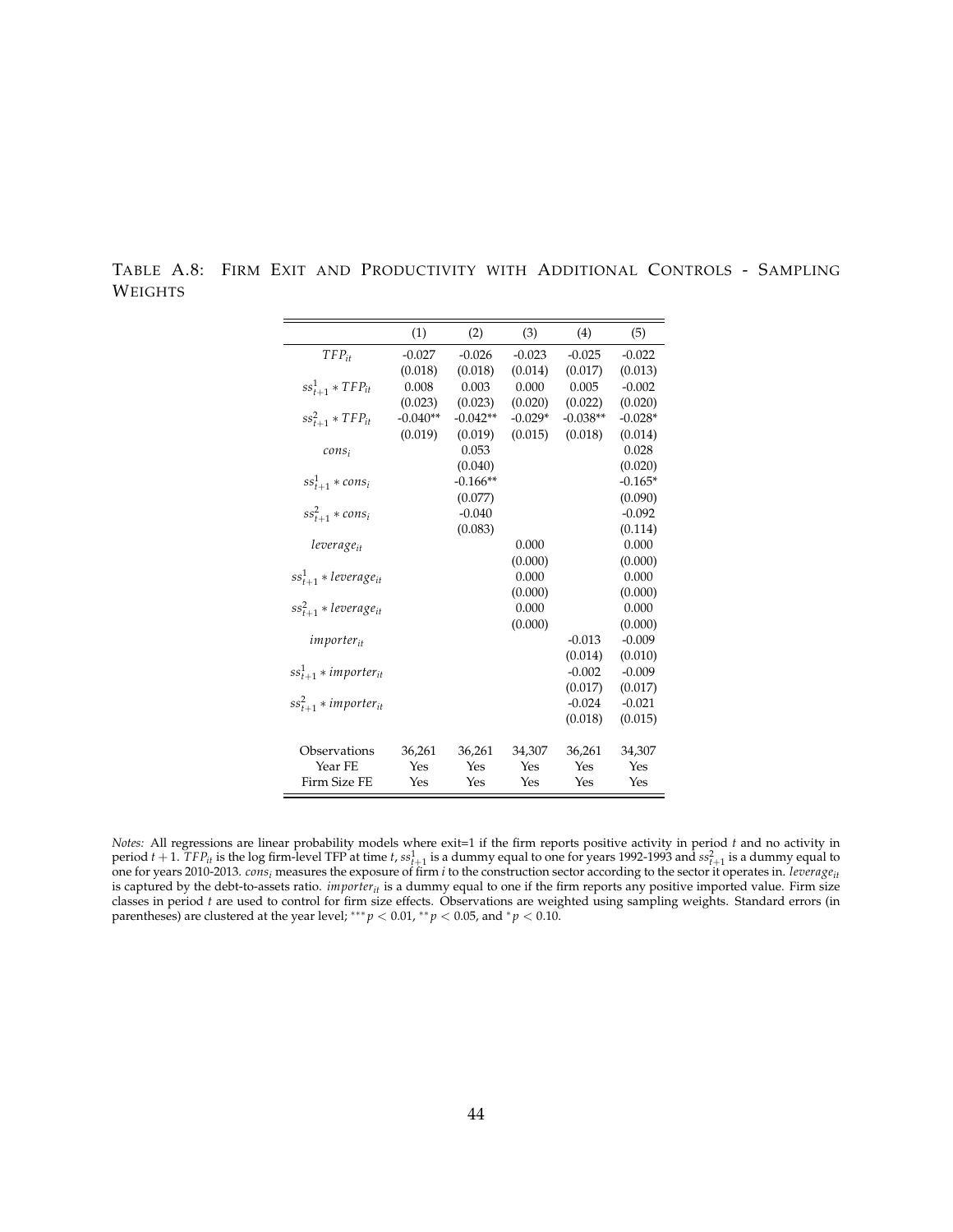|                                     | Sudden Stop<br>2010-2013 |
|-------------------------------------|--------------------------|
| Productivity Growth (%)             | 8.83                     |
| Contribution to Productivity Growth |                          |
| Incumbents' Contribution            | 2.20                     |
| Within-firm Contribution            | $-1.28$                  |
| Between-firm Contribution           | 1.89                     |
| Cross-term Contribution             | 1.59                     |
| <b>Net Entry Contribution</b>       | 6.63                     |
| Entrants' Contribution              | $-0.19$                  |
| Exiters' Contribution               | 6.82                     |

#### TABLE A.9: DECOMPOSITION OF PRODUCTIVITY GROWTH USING ORBIS

*Notes:* Productivity growth refers to accumulated TFP growth for the stated period. Base and final years are 2009 and 2013. Contribution of incumbents and net entrants add up to productivity growth. Contribution of within-firm, between-firm and cross-term components add up to incumbents' contribution. Contribution of entrants and exiters add up to net entry contribution. Details of the formal decomposition can be found in Online Appendix A.5. The data used is collected from ORBIS.

|                         | Exit        | Labor Growth<br>(Incumbent & Exiters) | Labor Growth<br>(Incumbents Only) |
|-------------------------|-------------|---------------------------------------|-----------------------------------|
|                         | (1)         | (2)                                   | (3)                               |
| $TFP_{it}$              | $-0.049**$  | $0.033***$                            | $0.026***$                        |
|                         | (0.017)     | (0.005)                               | (0.007)                           |
| $ss_{t+1}^2 * TFP_{it}$ | $-0.060***$ | $-0.005$                              | 0.001                             |
|                         | (0.021)     | (0.007)                               | (0.010)                           |
| Observations            | 43,286      | 26,435                                | 17,204                            |
| Year FE                 | Yes         | Yes                                   | Yes                               |
| Firm Size FE            | Yes         | Yes                                   | Yes                               |

#### TABLE A.10: REALLOCATION AND PRODUCTIVITY USING ORBIS

*Notes:* Regression for exit is a linear probability model where exit=1 if the firm reports positive activity in period *t* and no activity in period  $t + 1$ . Labor growth is measured from period  $t$  to period  $t + 1$ .  $TFP_{it}$  is the log firm-level TFP at time  $t$  and  $ss_{t+1}^2$  is a dummy equal to one for years 2010-2013. Firm size classes in period *t* are used to control for firm size effects. Standard errors (in parentheses) are clustered at the year level; \*\*\*  $p < 0.01$ , \*\*  $p < 0.05$ , and \*  $p < 0.10$ .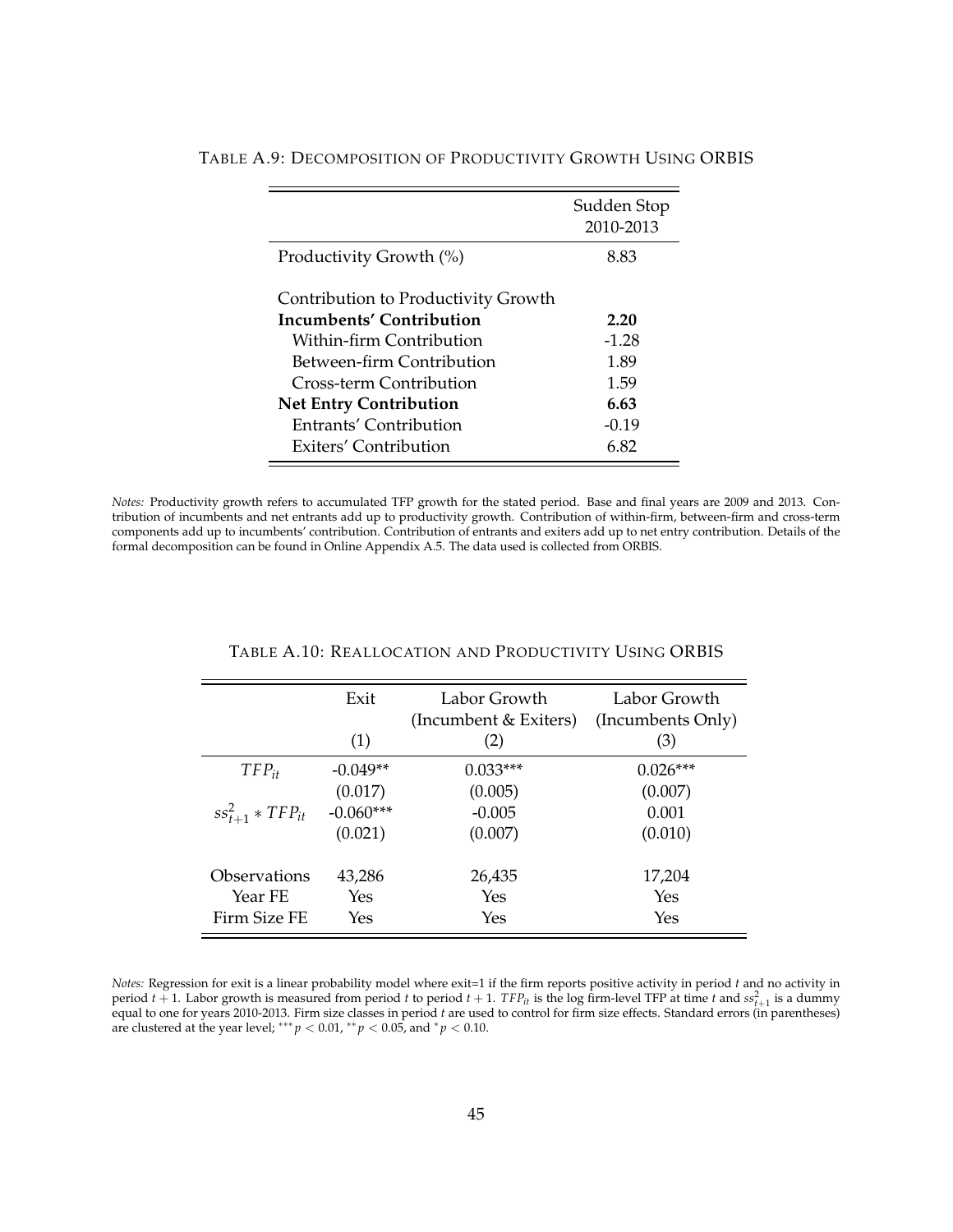|                              | (1)         | (2)         | (3)         | (4)         |
|------------------------------|-------------|-------------|-------------|-------------|
| $TFP_{it}$                   | $-0.049**$  | $-0.049**$  | $-0.044*$   | $-0.044*$   |
|                              | (0.017)     | (0.017)     | (0.020)     | (0.019)     |
| $ss_{t+1}^2 * TFP_{it}$      | $-0.060***$ | $-0.054***$ | $-0.082***$ | $-0.080***$ |
|                              | (0.021)     | (0.021)     | (0.024)     | (0.024)     |
| $cons_i$                     |             | $-0.113$    |             | $-0.115$    |
|                              |             | (0.111)     |             | (0.081)     |
| $ss_{t+1}^2 * cons_i$        |             | 0.238       |             | $0.245*$    |
|                              |             | (0.133)     |             | (0.114)     |
| leverage <sub>it</sub>       |             |             | $0.017***$  | $0.017***$  |
|                              |             |             | (0.004)     | (0.004)     |
| $ss_{t+1}^2 * leverage_{it}$ |             |             | 0.000       | 0.000       |
|                              |             |             | (0.008)     | (0.008)     |
|                              |             |             |             |             |
| Observations                 | 43,286      | 43,286      | 25,751      | 25,751      |
| Year FE                      | Yes         | Yes         | Yes         | Yes         |
| Firm Size FE                 | Yes         | Yes         | Yes         | Yes         |

TABLE A.11: FIRM EXIT AND PRODUCTIVITY WITH ADDITIONAL CONTROLS USING ORBIS

*Notes:* All regressions are linear probability models where exit=1 if the firm reports positive activity in period *t* and no activity in period  $t + 1$ .  $TF_{it}$  is the log firm-level TFP at time  $t$  and  $ss_{t+1}^2$  is a dummy equal to one for years 2010-2013. *cons<sub>i</sub>* measures the exposure of firm *i* to the construction sector according to the sector it operates in. *leverage<sub>it</sub>* is captured by the debt-to-assets ratio. Firm size classes in period *t* are used to control for firm size effects. Standard errors (in parentheses) are clustered at the year level;  $*** p < 0.01, ** p < 0.05,$  and  $* p < 0.10$ .

|                     | (1)        | (2)          |
|---------------------|------------|--------------|
| Firm-level TFP      | $1.002***$ | 1.000<br>*** |
|                     | (0.005)    | (0.005)      |
| Aggregate TFP       | $-0.114*$  |              |
|                     | (0.061)    |              |
| <b>Industry TFP</b> |            | $-0.838***$  |
|                     |            | (0.145)      |
| Observations        | 49,125     | 49,125       |
| R-squared           | 0.808      | 0.782        |
| <b>Industry FE</b>  | Yes        | Yes          |

TABLE A.12: MARKUPS AND PRODUCTIVITY USING ORBIS

*Notes:* This table reports the results of a cross-section regression of firm-level markups on different measures of productivity: at the firm level, at the industry level and at the economy level. All variables are measured in logs. Standard errors (in parentheses) are clustered by industry; \*\*\*  $p < 0.01$ , \*\*  $p < 0.05$ , and  $p < 0.10$ .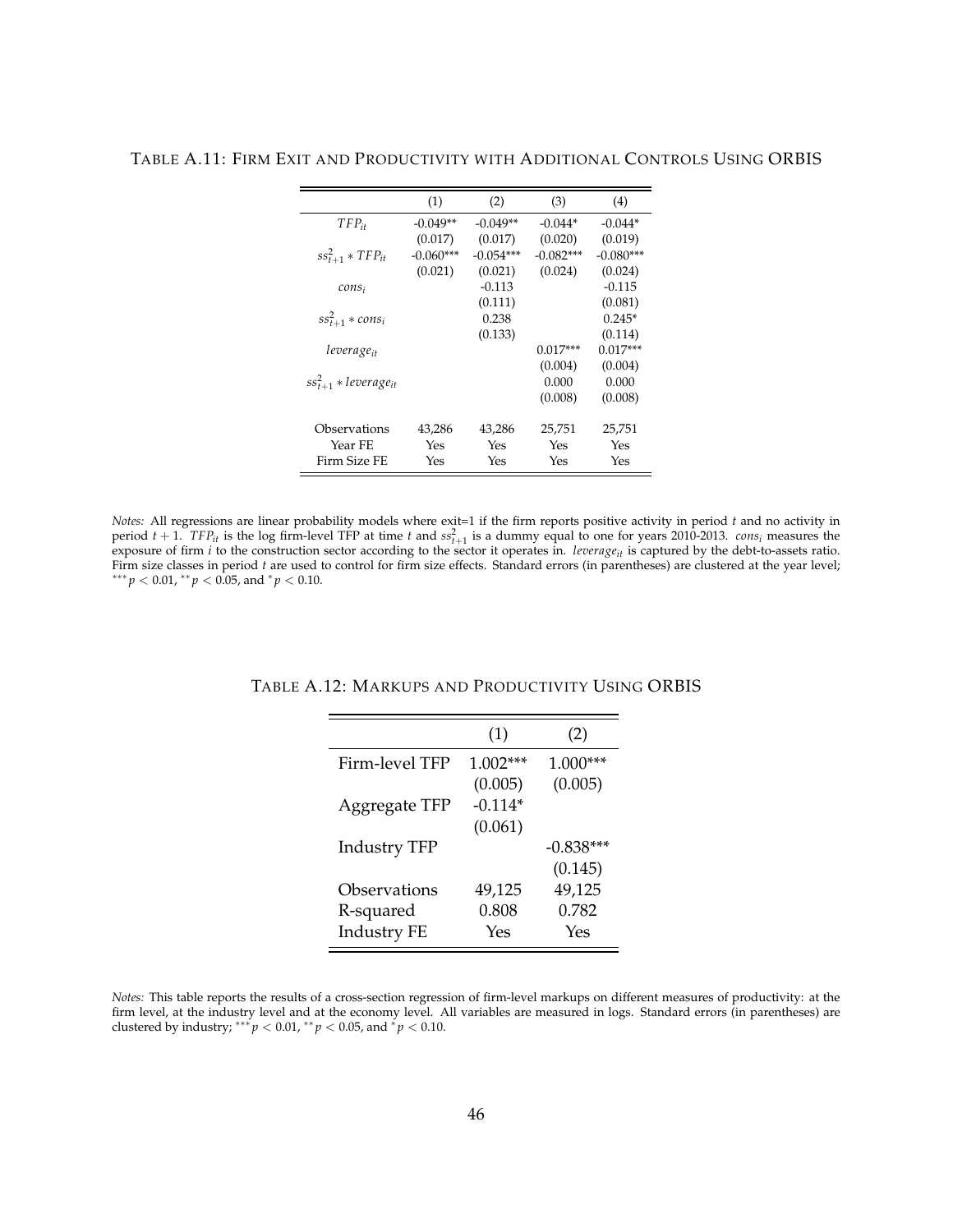TABLE A.13: ESEE COVERAGE OF THE MANUFACTURING SECTOR

| Year |      |      | Employment Wage Bill Value Added |
|------|------|------|----------------------------------|
| 1990 | 0.08 | 0.10 | 0.09                             |
| 1991 | 0.10 | 0.13 | 0.11                             |
| 1992 | 0.11 | 0.15 | 0.13                             |
| 1993 | 0.11 | 0.15 | 0.13                             |
| 1994 | 0.12 | 0.16 | 0.15                             |
| 1995 | 0.12 | 0.15 | 0.15                             |

PANEL A: RELATIVE TO 2007 EU KLEMS RELEASE

<u> 1989 - Johann Barn, amerikansk politiker (d. 1989)</u>

PANEL B: RELATIVE TO 2016 EU KLEMS RELEASE

| Year | Employment | Wage Bill | Value Added |
|------|------------|-----------|-------------|
| 1995 | 0.12       | 0.16      | 0.16        |
| 1996 | 0.11       | 0.14      | 0.15        |
| 1997 | 0.12       | 0.16      | 0.17        |
| 1998 | 0.12       | 0.17      | 0.17        |
| 1999 | 0.12       | 0.16      | 0.16        |
| 2000 | 0.16       | 0.24      | 0.25        |
| 2001 | 0.15       | 0.23      | 0.23        |
| 2002 | 0.14       | 0.21      | 0.20        |
| 2003 | 0.12       | 0.17      | 0.17        |
| 2004 | 0.12       | 0.17      | 0.18        |
| 2005 | 0.15       | 0.21      | 0.21        |
| 2006 | 0.15       | 0.20      | 0.20        |
| 2007 | 0.16       | 0.20      | 0.21        |
| 2008 | 0.15       | 0.20      | 0.19        |
| 2009 | 0.15       | 0.20      | 0.18        |
| 2010 | 0.15       | 0.19      | 0.20        |
| 2011 | 0.15       | 0.19      | 0.17        |
| 2012 | 0.15       | 0.19      | 0.17        |
| 2013 | 0.15       | 0.18      | 0.16        |
| 2014 | 0.14       | 0.17      | 0.15        |

*Notes:* This table shows the coverage by year in employment, wage bill and value added of the ESEE dataset relative to the aggregate data for Total Manufacturing reported by EU Klems. Panel A refers to the 2007 release while Panel B focuses on the 2016 release.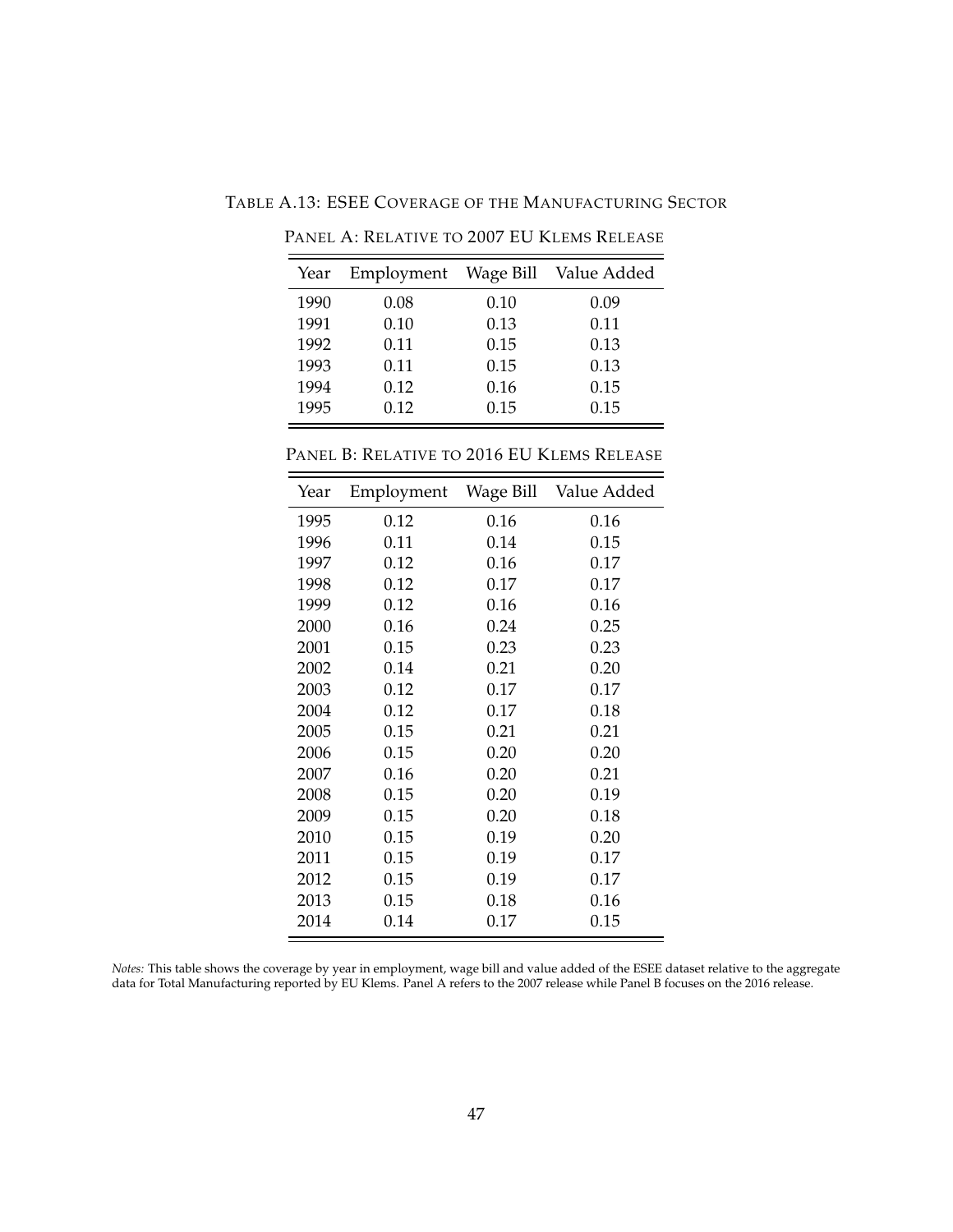|                                     | Sudden stops |                     |
|-------------------------------------|--------------|---------------------|
|                                     |              | 1992-1993 2010-2013 |
| Productivity Growth (%)             | $-10.10$     | 10.73               |
| Contribution to Productivity Growth |              |                     |
| Incumbents' Contribution            | $-11.20$     | 3.05                |
| Within-firm Contribution            | $-9.69$      | $-2.41$             |
| Between firm Contribution           | 0.47         | 3.75                |
| Cross-term Contribution             | $-1.98$      | 1.71                |
| <b>Net Entry Contribution</b>       | 1.10         | 7.68                |
| Entrants' Contribution              |              |                     |
| Exiters' Contribution               | 1.10         | 7.68                |

# TABLE A.14: DECOMPOSITION OF PRODUCTIVITY GROWTH WITH NO ENTRY

*Notes:* Productivity growth refers to accumulated TFP growth for the stated period. Base and final years are 1991 and 1993 for the first episode; 2009 and 2013 for the second episode. Sample is restricted to firms that were operating in 1991 and 2009 respectively. Contribution of incumbents and net entrants add up to productivity growth. Contribution of within-firm, between-firm and crossterm components add up to incumbents' contribution. Details of the formal decomposition can be found in Online Appendix A.5. The data used is collected from the ESEE dataset.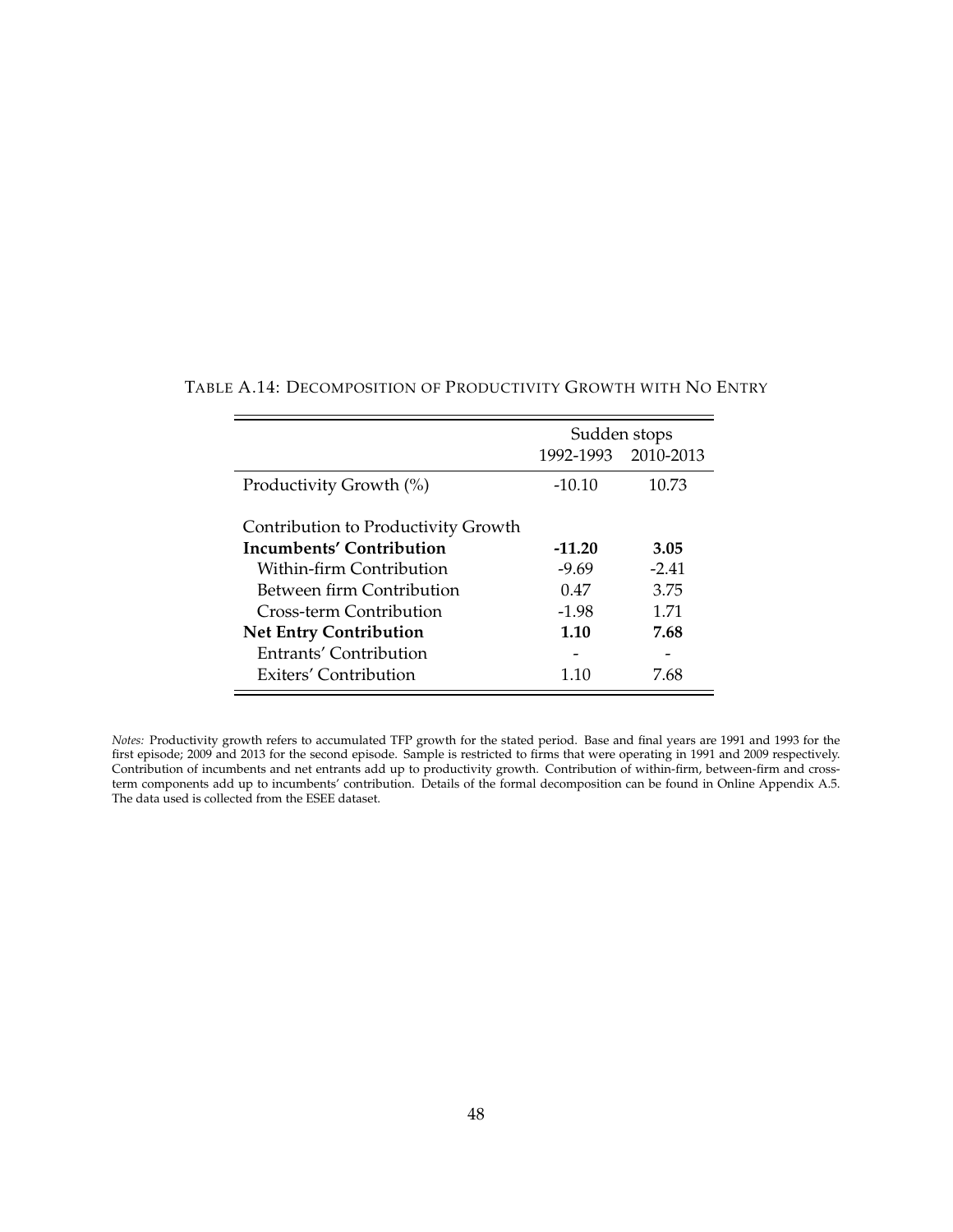| Country        | Start Year | End Year | <b>Exchange Rate</b> | Country              | <b>Start Year</b> | End Year | <b>Exchange Rate</b> |
|----------------|------------|----------|----------------------|----------------------|-------------------|----------|----------------------|
| Albania        | 1991       | 1992     | 4                    | Macedonia FYR        | 2009              | 2010     | 2                    |
| Argentina      | 1995       | 1995     | $\overline{2}$       | Malaysia             | 1998              | 1998     | $\overline{4}$       |
| Argentina      | 1999       | 2002     | $\overline{4}$       | Mali                 | 1991              | 1991     | $\mathbf{1}$         |
| Argentina      | 2014       | 2014     | 3                    | Mexico               | 1995              | 1995     | $\overline{4}$       |
| <b>Belarus</b> | 2014       | 2015     | 3                    | Moldova              | 1998              | 2003     | 3                    |
| <b>Brazil</b>  | 2015       | 2015     | 4                    | Moldova              | 2012              | 2013     | 3                    |
| Bulgaria       | 1991       | 1991     | 4                    | Morocco              | 1996              | 1996     | 3                    |
| Bulgaria       | 2009       | 2010     | $\overline{2}$       | New Zealand          | 2004              | 2010     | $\overline{4}$       |
| Chile          | 1999       | 1999     | 3                    | Nicaragua            | 1991              | 1991     | $\overline{c}$       |
| Chile          | 2009       | 2010     | 4                    | Oman                 | 1999              | 2000     | $\overline{2}$       |
| Colombia       | 1998       | 1999     | 3                    | Oman                 | 2010              | 2010     | $\overline{2}$       |
| Croatia        | 1997       | 2002     | $\overline{2}$       | Peru                 | 1991              | 1991     | $\overline{4}$       |
| Croatia        | 2009       | 2010     | $\overline{2}$       | Philippines          | 1998              | 1998     | $\overline{4}$       |
| Cyprus         | 2011       | 2011     | $\mathbf{1}$         | Poland               | 1990              | 1990     | $\overline{4}$       |
| Czech Rep.     | 1997       | 2002     | 3                    | Portugal             | 2001              | 2003     | $\mathbf{1}$         |
| Czech Rep.     | 2008       | 2008     | 3                    | Portugal             | 2009              | 2013     | $\mathbf{1}$         |
| Czech Rep.     | 2011       | 2013     | 3                    | Romania              | 1999              | 1999     | $\overline{4}$       |
| Ecuador        | 1999       | 2000     | $\boldsymbol{0}$     | Russia               | 1998              | 2002     | 3                    |
| Estonia        | 1996       | 2001     | $\overline{2}$       | Rwanda               | 1994              | 1994     | $\overline{4}$       |
| Estonia        | 2008       | 2009     | $\overline{2}$       | Saudi Arabia         | 1992              | 1992     | $\overline{c}$       |
| Ethiopia       | 1991       | 1991     | 3                    | Saudi Arabia         | 1999              | 2000     | $\overline{2}$       |
| Ethiopia       | 2003       | 2003     | 3                    | Senegal              | 1994              | 1994     | $\mathbf{1}$         |
| Finland        | 1991       | 1993     | 3                    | Sierra Leone         | 1996              | 1996     | $\overline{4}$       |
| Finland        | 2013       | 2013     | $\mathbf{1}$         | Slovak Republic      | 1997              | 2002     | 3                    |
| France         | 1991       | 1993     | $\overline{2}$       | South Africa         | 2008              | 2008     | $\overline{4}$       |
| Gabon          | 1999       | 1999     | $\mathbf{1}$         | Spain                | 1993              | 1993     | 3                    |
| Greece         | 1993       | 1993     | $\overline{2}$       | Spain                | 2009              | 2010     | $\mathbf{1}$         |
| Greece         | 2009       | 2013     | $\mathbf{1}$         | Spain                | 2012              | 2013     | $\mathbf 1$          |
| Haiti          | 2003       | 2003     | $\overline{4}$       | Sri Lanka            | 2001              | 2001     | 3                    |
| Haiti          | 2009       | 2010     | 3                    | Sudan                | 2010              | 2010     | 3                    |
| Indonesia      | 1998       | 1998     | 4                    | Sweden               | 1991              | 1991     | 3                    |
| Iran           | 1992       | 1992     | 4                    | Sweden               | 2009              | 2010     | 3                    |
| Iran           | 1994       | 1995     | $\overline{4}$       | Thailand             | 1997              | 1998     | $\overline{4}$       |
| Ireland        | 2009       | 2014     | $\mathbf{1}$         | Turkey               | 1994              | 1994     | $\overline{4}$       |
| Israel         | 2001       | 2001     | 3                    | Turkey               | 2001              | 2001     | $\overline{4}$       |
| Italy          | 1993       | 1994     | 3                    | Ukraine              | 1998              | 2003     | $\overline{2}$       |
| Italy          | 2007       | 2007     | $\mathbf{1}$         | Ukraine              | 2014              | 2015     | $\overline{4}$       |
| Italy          | 2011       | 2014     | $\mathbf{1}$         | United Kingdom       | 1990              | 1991     | 3                    |
| Kenya          | 1991       | 1992     | $\overline{4}$       | <b>United States</b> | 2007              | 2007     | $\overline{4}$       |
| Korea          | 1997       | 1998     | $\overline{4}$       | Uruguay              | 2001              | 2001     | 3                    |
| Latvia         | 2008       | 2009     | 3                    | Venezuela            | 1994              | 1994     | $\overline{4}$       |
| Lithuania      | 1997       | 2002     | $\overline{c}$       | Venezuela            | 1999              | 2000     | 3                    |
| Macedonia FYR  | 2000       | 2006     | $\overline{2}$       | Yemen Rep. of        | 2009              | 2014     | 3                    |

TABLE A.15: LIST OF SUDDEN STOPS

*Notes:* This table reports the list of sudden stops as identified by the algorithm described in Online Appendix D.2. Exchange rate is a categorical variable that refers to the exchange rate regime in place at the end of the sudden stop: currency union (=1), hard peg (=2), soft peg (=3) and floating arrangement (=4). More details on the exchange rate classification are available in section 6. The data used is collected from the IMF's World Economic Outlook database and Ilzetzki, Reinhart and Rogoff (2019).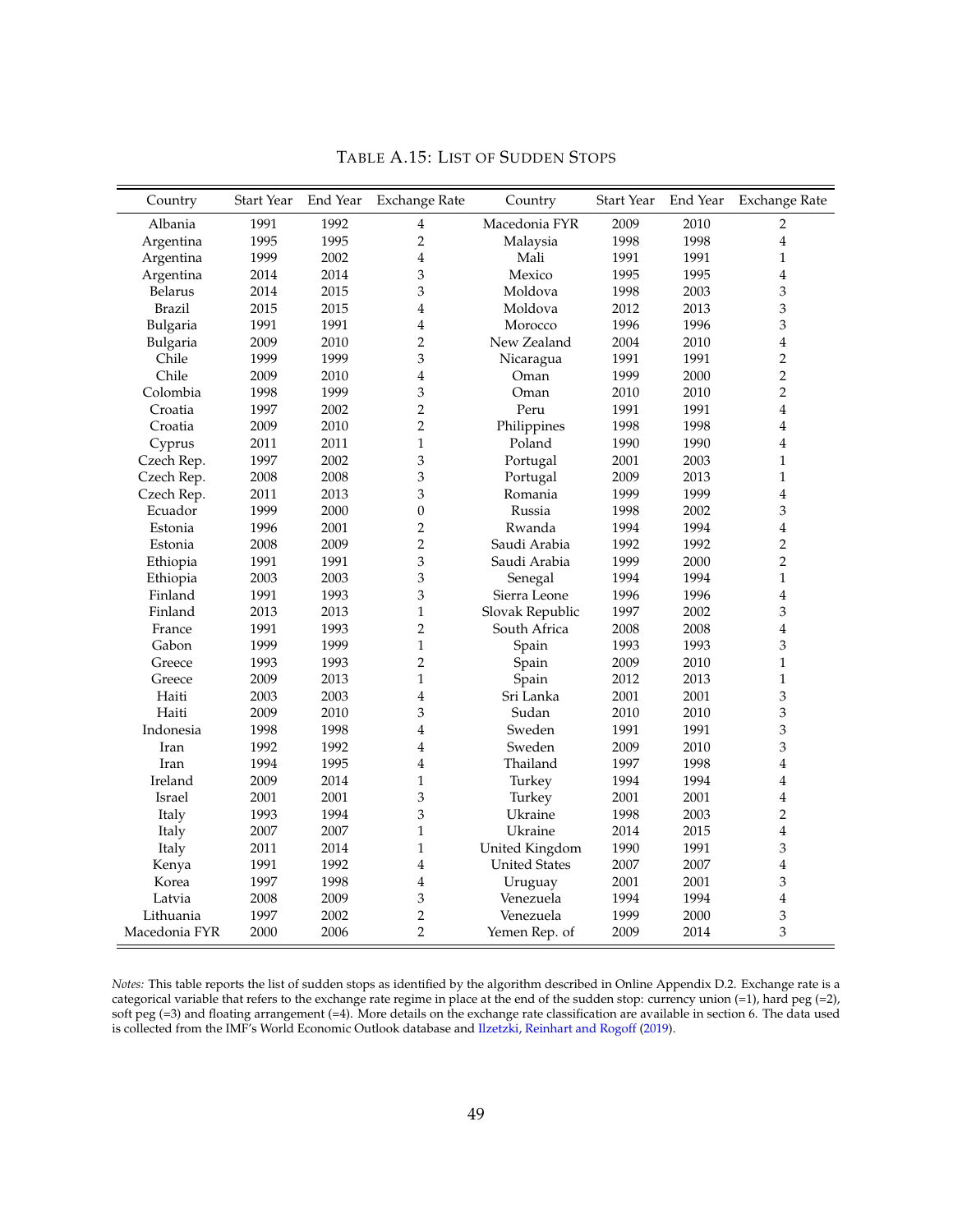# **References**

- **Ackerberg, Daniel A, Kevin Caves, and Garth Frazer.** 2015. "Identification Properties of Recent Production Function Estimators." *Econometrica*, 83(6): 2411–2451.
- **Calvo, Guillermo A., Alejandro Izquierdo, and Luis-Fernando Mej´ıa.** 2004. "On the Empirics of Sudden Stops: the Relevance of Balance-Sheet Effects." NBER Working Paper 10520.
- **Cavallo, Eduardo A, and Jeffrey A Frankel.** 2008. "Does Openness to Trade Make Countries More Vulnerable to Sudden Stops, or Less? Using Gravity to Establish Causality." *Journal of International Money and Finance*, 27(8): 1430–1452.
- **Dias, Daniel A., and Carlos Robalo Marques.** 2018. "Every Cloud Has a Silver Lining: Micro-Level Evidence on the Cleansing Effects of the Portuguese Financial Crisis." FRB International Finance Discussion Paper 1250.
- **Foster, Lucia, Cheryl Grim, and John Haltiwanger.** 2016. "Reallocation in the Great Recession: Cleansing or Not?" *Journal of Labor Economics*, 34(S1): S293–S331.
- **Foster, Lucia, John C. Haltiwanger, and C. J. Krizan.** 2001. "Aggregate Productivity Growth: Lessons from Microeconomic Evidence." In *New Developments in Productivity Analysis*. 303–372. University of Chicago Press.
- **Gandhi, Amit, Salvador Navarro, and David Rivers.** 2016. "On the Identification of Production Functions: How Heterogeneous is Productivity?" Available at: https://docs.google.com/viewer?a=v&pid= sites&srcid=ZGVmYXVsdGRvbWFpbnxlY29uc2FsdmFkb3J8Z3g6MWNkNGIzYzc4ZGI5NGUyMAjose.
- **Gopinath, Gita, and Brent Neiman.** 2014. "Trade Adjustment and Productivity in Large Crises." *American Economic Review*, 104(3): 793–831.
- **Gopinath, Gita, S¸ ebnem Kalemli-Ozcan, Loukas Karabarbounis, and Carolina Villegas-Sanchez. ¨** 2017. "Capital Allocation and Productivity in South Europe." *The Quarterly Journal of Economics*, 132(4): 1915– 1967.
- **Hsieh, Chang-Tai, and Peter J. Klenow.** 2009. "Misallocation and Manufacturing TFP in China and India." *The Quarterly Journal of Economics*, 124(4): 1403–1448.
- **Hsieh, Chang-Tai, and Peter J. Klenow.** 2017. "The Reallocation Myth." Available at: https://www. kansascityfed.org/~/media/files/publicat/sympos/2017/hsieh-klenow-paper.pdf.
- **Ilzetzki, Ethan, Carmen M. Reinhart, and Kenneth S. Rogoff.** 2019. "Exchange Arrangements Entering the 21st Century: Which Anchor Will Hold?" *The Quarterly Journal of Economics*, 134(2): 599–646.
- **Klein, Michael W., and Jay C. Shambaugh.** 2008. "The Dynamics of Exchange Rate Regimes: Fixes, Floats, and Flips." *Journal of International Economics*, 75(1): 70–92.
- **Laeven, Luc, and Fabian Valencia.** 2018. "Systemic Banking Crises Revisited." IMF Working Paper 18/206.
- **Levinsohn, James, and Amil Petrin.** 2003. "Estimating Production Functions Using Inputs to Control for Unobservables." *The Review of Economic Studies*, 70(2): 317–341.
- **Mack, Adrienne, and Enrique Martínez-García.** 2011. "A Cross-Country Quarterly Database of Real House Prices: A Methodological Note." Globalization and Monetary Policy Institute Working Paper 99.